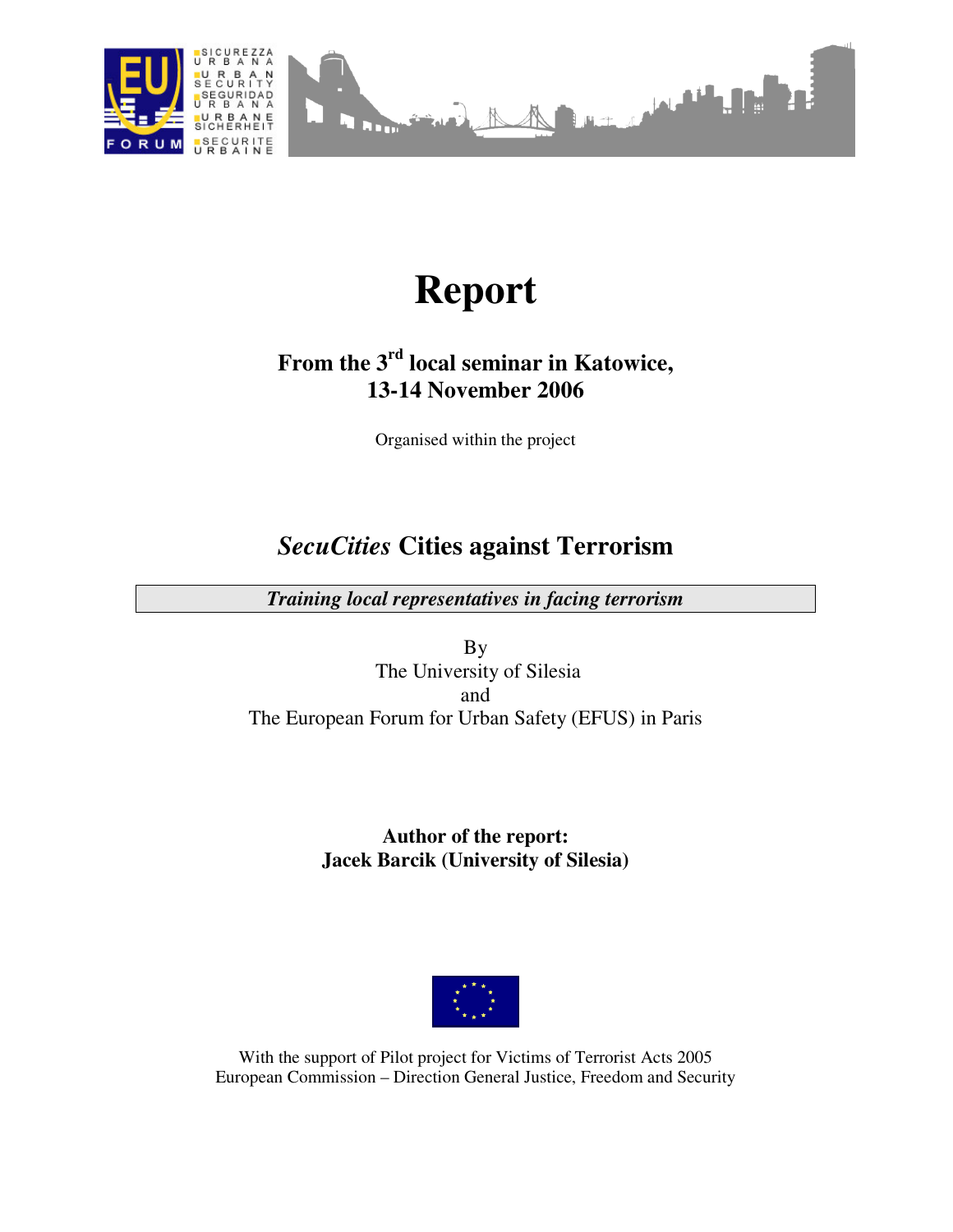# **TABLE OF CONTENTS:**

| TERRITORIAL DIVISION OF POLAND AND ORGANISATION OF                                                                                                                                                                                                                                                                                      |
|-----------------------------------------------------------------------------------------------------------------------------------------------------------------------------------------------------------------------------------------------------------------------------------------------------------------------------------------|
|                                                                                                                                                                                                                                                                                                                                         |
| Panel I – Prevention of terrorism and community relations12                                                                                                                                                                                                                                                                             |
| Problem of prevention of terrorism in the context of multiethnic diversification                                                                                                                                                                                                                                                        |
|                                                                                                                                                                                                                                                                                                                                         |
| The Role of Police in the case of crisis situation in the context of terrorist<br>Preparation of the fire-department units to the rescue actions in the event of<br>Local authorities in the face of bioterrorist attack. Methods of preparations and<br>Energetic security in the era of terrorist threat. State and local dimension26 |
| Panel III - Crisis management and communication systems28                                                                                                                                                                                                                                                                               |
| Crisis management and communication in the event of terrorist                                                                                                                                                                                                                                                                           |
|                                                                                                                                                                                                                                                                                                                                         |
| Eastern European experiences with the support of terrorism victims: political and<br>Psychological aspects of the support for victims of terrorist attacks33                                                                                                                                                                            |
|                                                                                                                                                                                                                                                                                                                                         |
|                                                                                                                                                                                                                                                                                                                                         |
|                                                                                                                                                                                                                                                                                                                                         |
| SELECTED TERRORIST BIBLIOGRAPHY IN POLISH LANGUAGE43                                                                                                                                                                                                                                                                                    |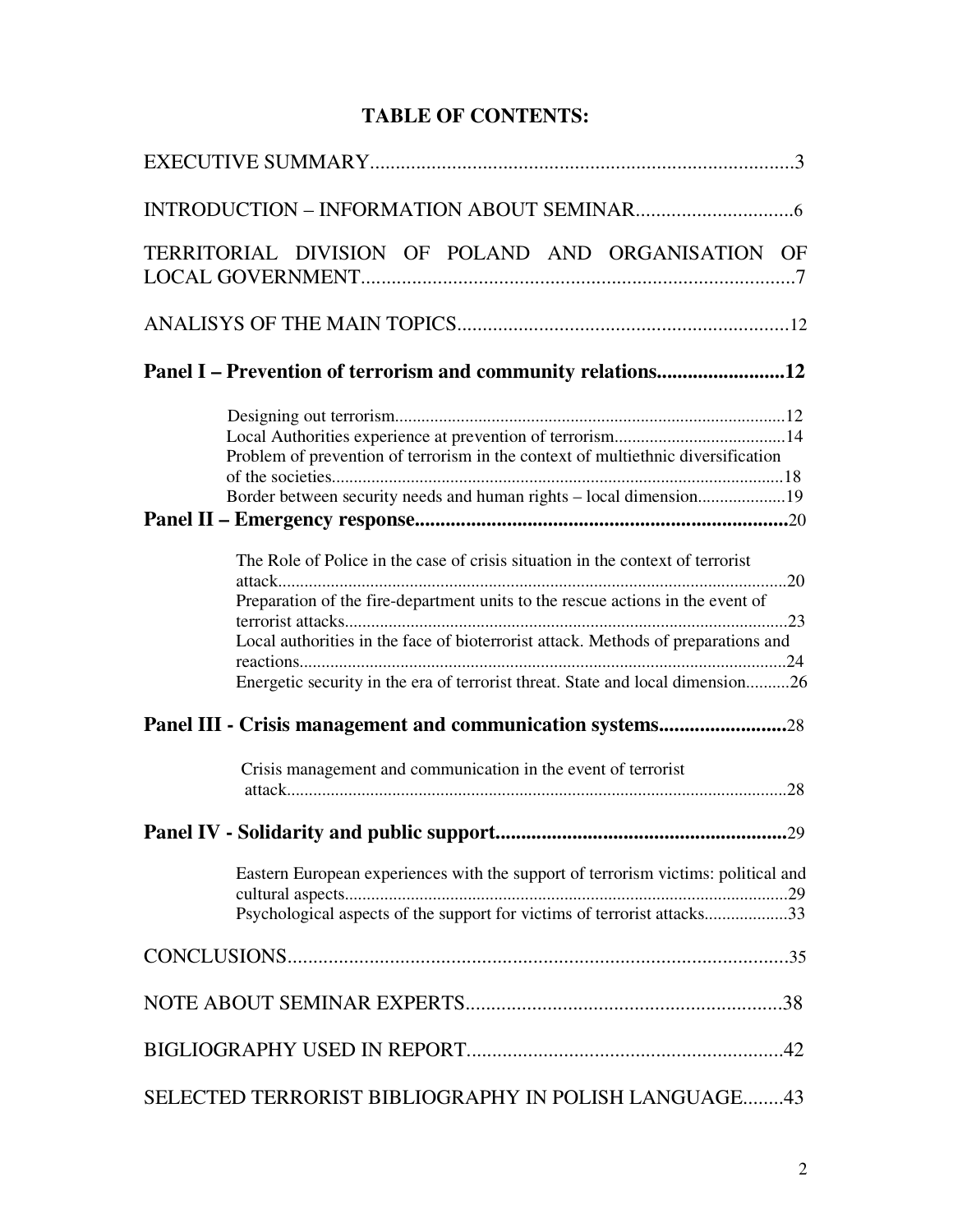#### EXECUTIVE SUMMARY

What is terrorism? How this multi-dimensional phenomena, *signum tem*poris of the beginning of XXI century, can influence not only the life of the whole nations, but also the small local communities? How the local authorities can confront this threat and raise awareness among the population? How can they prevent terrorism, especially through improving community relations, which is very important in ethnically differentiated local societies? Where is a border between justified security needs and civil liberties? Especially how we can avoid prejudice and intercultural hatred or violence in case of terrorist attack? What is the best system of crisis management and coordination of emergency responses? How to developed close cooperation between local authorities and police or law enforcement agencies, model of which can be imitated in different European countries? How should we support victims of terrorist outrages and build solidarity at local level?

This is only a few questions which were addressed during two days international seminar at University of Silesia (Katowice, Poland). The seminar was organized as a part of international project "Cities against Terrorism" managed by European Forum for Urban Safety (EFUS) and financed by EU Commission. This report analises main topics discussed during the event and summarises the outcomes of the seminar. Internal structure of the report is adequate to the division the seminar was based on. At the beginning it is necessary to provide some rudimentary information about the seminar such as its aim, target group and seminar's format. This information should be simultaneously accompanied by the close look at the organization of local self–government in Poland, which is essential for a proper understanding of the context of Polish seminar. Then we can pass to the analyses of the paramount subjects which were debated in Katowice. This is the most spacious part of the seminar, divided, as was mentioned above and according to the seminar format, into four panels. Such distinction origins from the starting foundations of the seminar based on the division between three important links: a) situation *before* terrorist acts (this link covers such topics like prevention of terrorism and relations in multiethnic local community), b) situations *during* terrorism attacks (emergency response, crisis management and communications), and c) situations *after* the attack (solidarity with the victims and public support).

Panel I entitled "Prevention of terrorism and community relations" consists of two presentations both delivered by British experts. It is not by accident that this panel was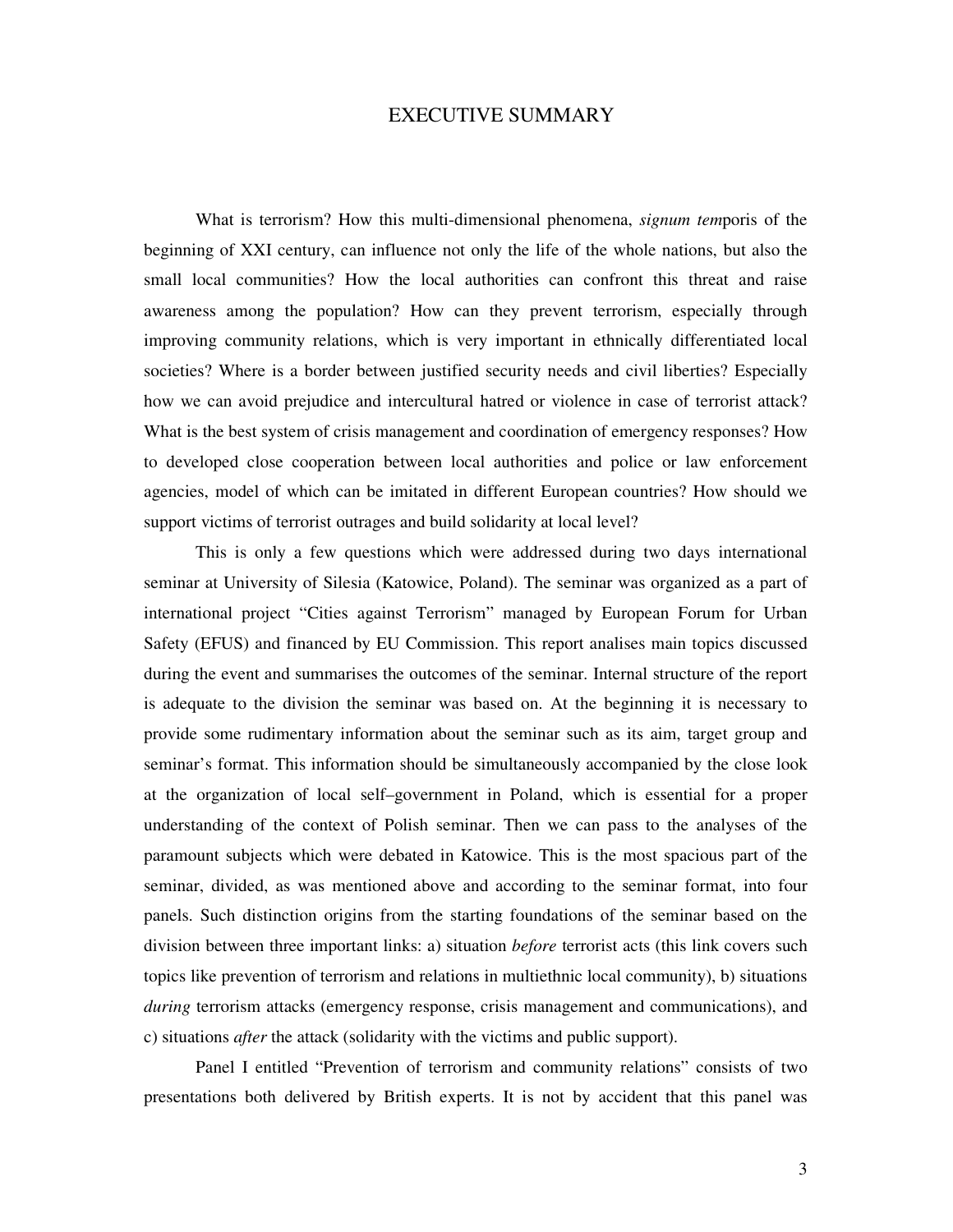covered by foreign specialists. Because of mono-ethnical composition of Polish society (only about 3,5% of Polish citizens do not posses of Polish nationality), area of prevention of terrorism, is almost completely omitted in Poland. This topic is especially valuable for Polish local officials responsible for security, because it forces them to leave narrow thinking about terrorism, limitated almost completely to the emergency response and crises management, and start to imagine prevention as a best protection from terrorism. Taking into account the probability of future waves of immigration to Poland this is a big psychological breakthrough. Therefore, discussion about this topic should be regarded as a real "added value" of "CAT" project in Poland. First lecture in this panel deals with the question "Designing out terrorism". This subject is connected with perspective area of antiterrorism prevention that is specially designed architecture, common in large Western European cities and almost completely absent in Central and Eastern part of our continent. Second expert, Mr. Spencer Webster from Halton Borough Council (UK) presented British local authorities experiences at prevention of terrorism. Mr. Webster discussed wide range of different issues, but especially concentrated on following topics: 1) brief on local government structure in England; 2) local Government relationship with Central Government; 3) brief on the Civil Contingencies Act 2004 (Act); 4) impact of the Act on emergency services and local authorities; 5) local authority implementation of the Act; 6) terrorism – local authority emergency preparedness; 7) emergency Planning / Community Safety ("Opportunities for Improved partnership"); 8) local Government White Paper proposals ("Strong and prosperous communities").

Panel II ("Emergency response") and III ("Crisis management and communication systems") analise five lectures provided in the framework of these parts of seminar. All topics were covered by specialists recruited from practice and deal with broad range of issues, such as: the role of Police in the case of crisis situation in the context of terrorist attack; preparation of the fire-department units to the rescue actions in the event of terrorist attacks; local authorities in the face of bioterrorist attack. Methods of preparations and reactions; energetic security in the era of terrorist threat. State and local dimension; crisis management and communication in the event of terrorist attack. Presentations which are included in this part of report constitute a vast majority of topics debated during seminar. It is the reason of initial foundation that seminar in Poland should concentrates on emergency response and crisis management as predominant issues.

Panel III ("Solidarity and public support") deals with consequences of terrorists attack. Eastern European experiences with the support of terrorism victims, especially from the specific Russian point of view were presented by the expert from Russia. For the Western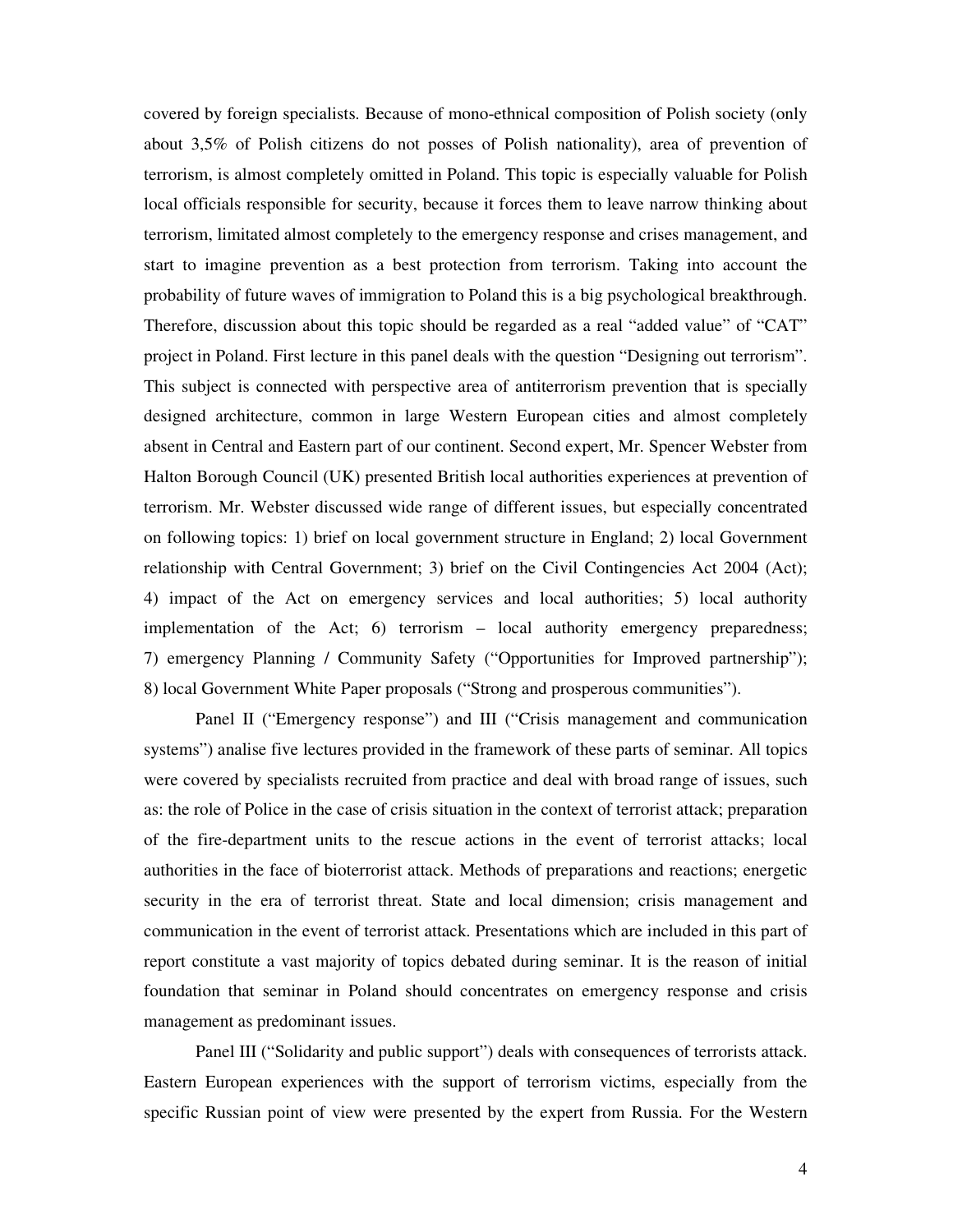people its it is important to remember that terrorism not only cause our part of continent, but also, maybe even more commonly and brutally (as was proved for example in Bieslan and previously in Dubrovka theatre in Moscow or Kizlar), appeared in Eastern lung of Europe. Talking about support of terrorist victims, independently from material aid, we should not lose from our field of vision provided in long–term psychological help. Psychological interventions in situations involving terrorism require a fundamental understanding of the traumatic elements of terror. This issue is connected with the necessity of creation of specialised psychological teams.

At the end of the report in Conclusions were included the main suggestions flowing from seminar at University of Silesia. They were formulated with strong accent at the practical usefulness for the local authority.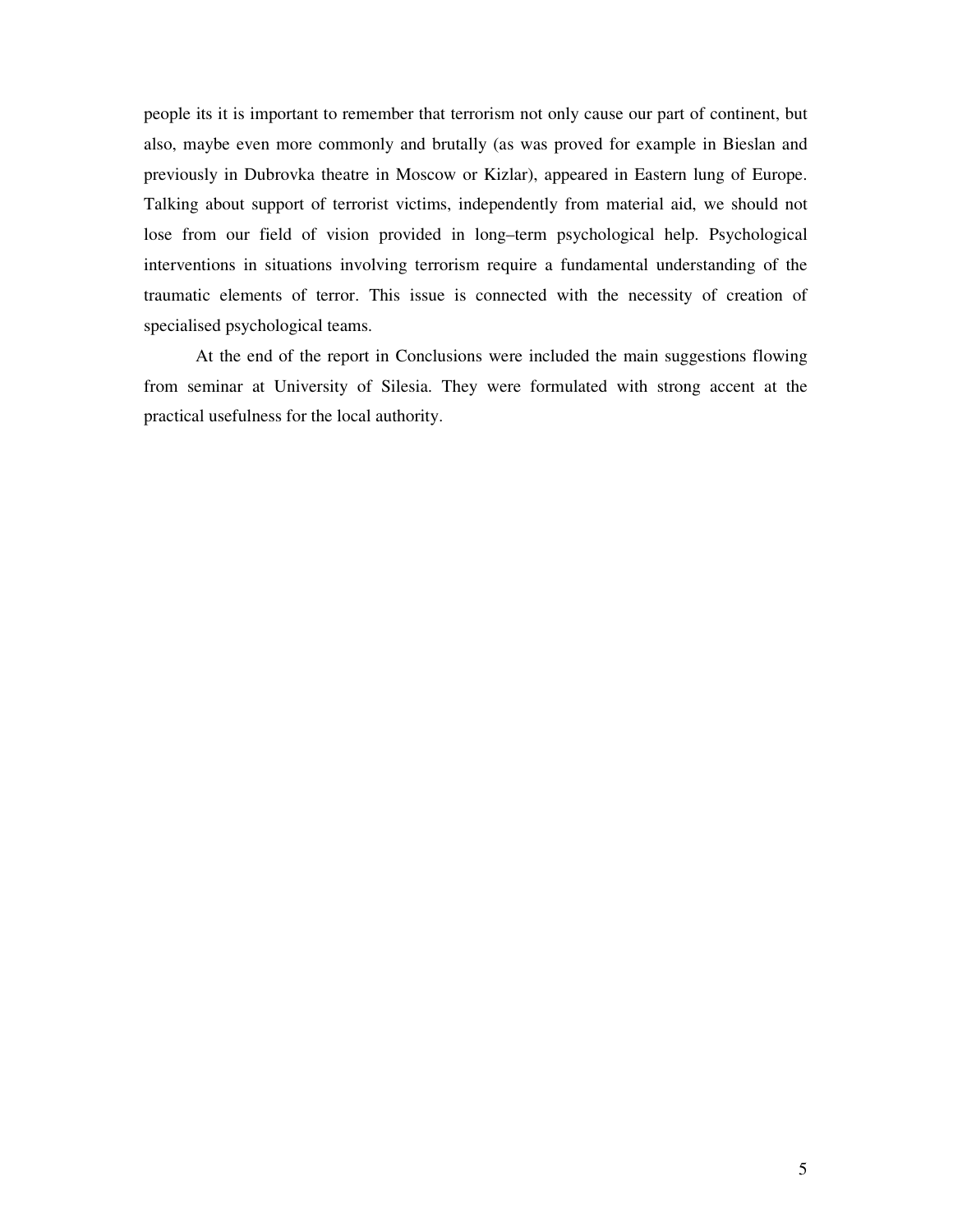





# **INTRODUCTION – INFORMATION ABOUT SEMINAR**

### **Title of the seminar: "LOCAL COMMUNITIES IN THE FACE OF TERRORIST THREATS.**

 **Confronting European experiences and practical lessons for local authorities"**

**Date of seminar:** 13–14 November 2006

**Place:** University of Silesia, Faculty of Law and Administration, Katowice, Bankowa 11B

**The aim of seminar was** elaborating, through sharing of experiences from various European countries, proper defense mechanism in a case of terrorism attack, especially in the following fields:

- prevention of terrorism
- emergency response and cooperation with authorities
- development of public solidarity with victims of terrorist acts.

**Target group**: local authority staff and persons locally responsible for maintaining security.

**Seminar's format:** Seminar has been conducted in an interactive way. Both workshops and plenary discussions were served to share experiences and ideas.

**Lecturers:** international and Polish experts with big experiences in the area of combating terrorism.



**Victims of terrorist acts, Pilot Project, 2005 European Commission, Directorate General Justice, Freedom and Security**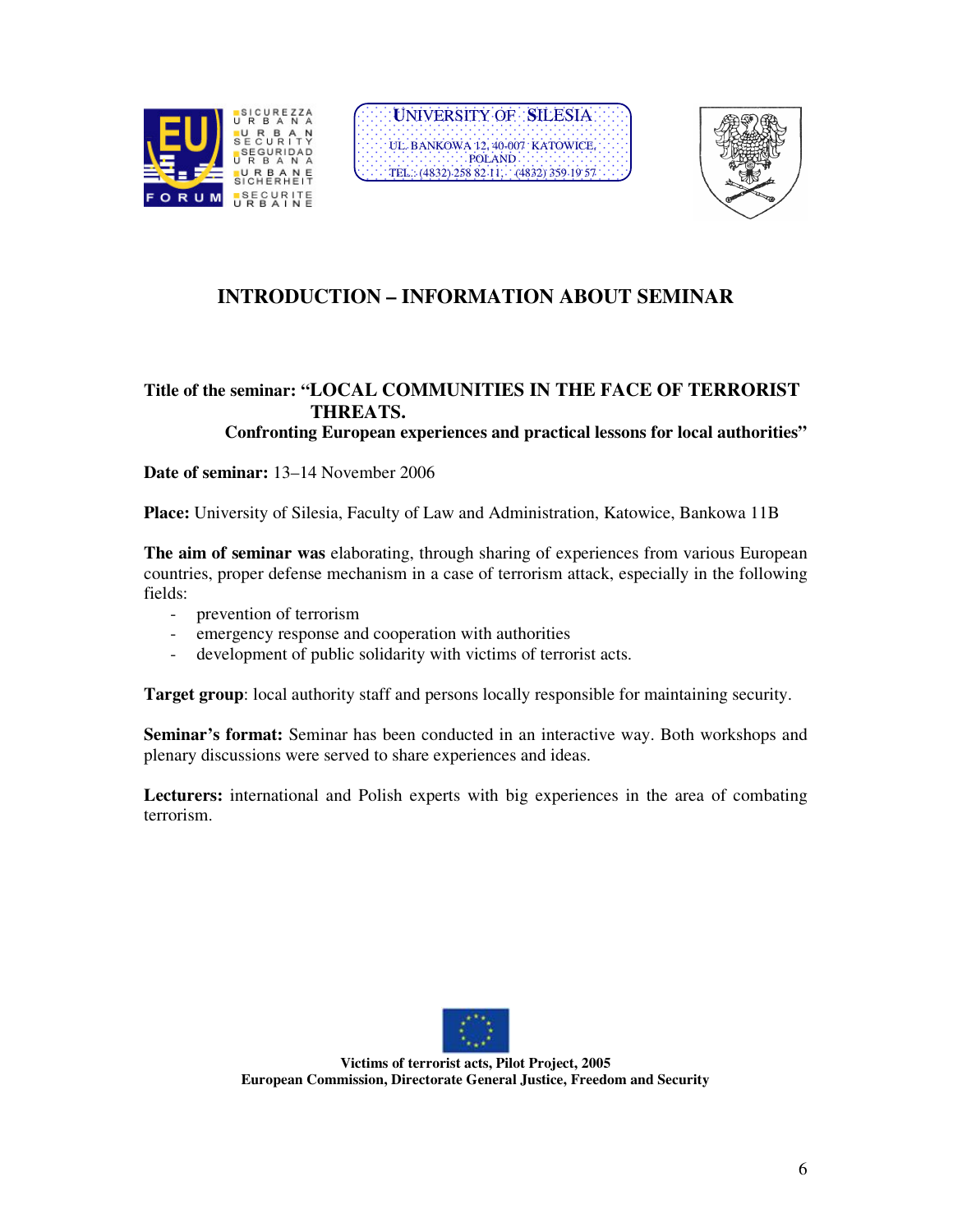#### TERRITORIAL DIVISION OF POLAND AND ORGANISATION OF LOCAL GOVERNMENT $1$

Legal basis for the self-government creates, at the top of the hierarchy of law, Constitution of Republic of Poland passed in 1997. It includes Chapter VII entitled "Local self-government" and consists of 10 articles (art. 163-172). According to the article 163: "*Local self-government shall perform public tasks not reserved by the Constitution or statutes to the organs of other public authorities*". Further articles generally regulate different aspects of activity of local governments (territorial organisation of local governments, legal personality, property rights, court protection of self-governing units, relations with central government, revenues of units of self-government, principles of election of representatives to the organs of local self-government, right to associate for the self-government units).

According to the law from 1998 reforming territorial division of the State, Poland (whole state area: 312,685 sq. km.) is divided into three levels of self governments, that is:

1) *Voivodship* - this Polish historical name means province, regional unit. Currently it is established 16 Voivodships. At this level of territorial division, self-government is represented by Marshal co-exist with state administration headed by *voivods* (wojewodów), who are representatives of the central government. Voivods (this is one of the eldest office in Poland; its origins dates back to the X century and its name means in free translation into English: "a men who lead knights") are held responsible for carrying out state policies in his voivodship. As a representative of the Cabinet, a voivod may also give out directives binding for all bodies of state administration and, during emergency situations also for local administration bodies. The voivod, as the direct head of the integrated state administration in voivodship (such as Police, Fire-departments), directs and coordinates its operation, guarantees conditions favorable for its efficiency and is held responsible for its results. He is also aptly authorized regarding state non-integrated administration (subordinate directly to responsible central minister or head of a central office – for example Voivodship Health and Epidemiology Service) - files applications for the appointment or the demotion of bodies of the said administration to an appropriate civil administration minister. The voivod represents the State Treasury regarding assets granted to him for the objective of executing his tasks. Based on the terms and covenants of appropriate legislative regulations, the voivod supervises the operation of local administration units. The Prime Minister appoints and recalls the voivod

<sup>&</sup>lt;sup>1</sup> This part of Report was prepared mostly on the basis of information obtained from Silesian Voivodship Office and Wielkopolska Voivodship Marshal Office.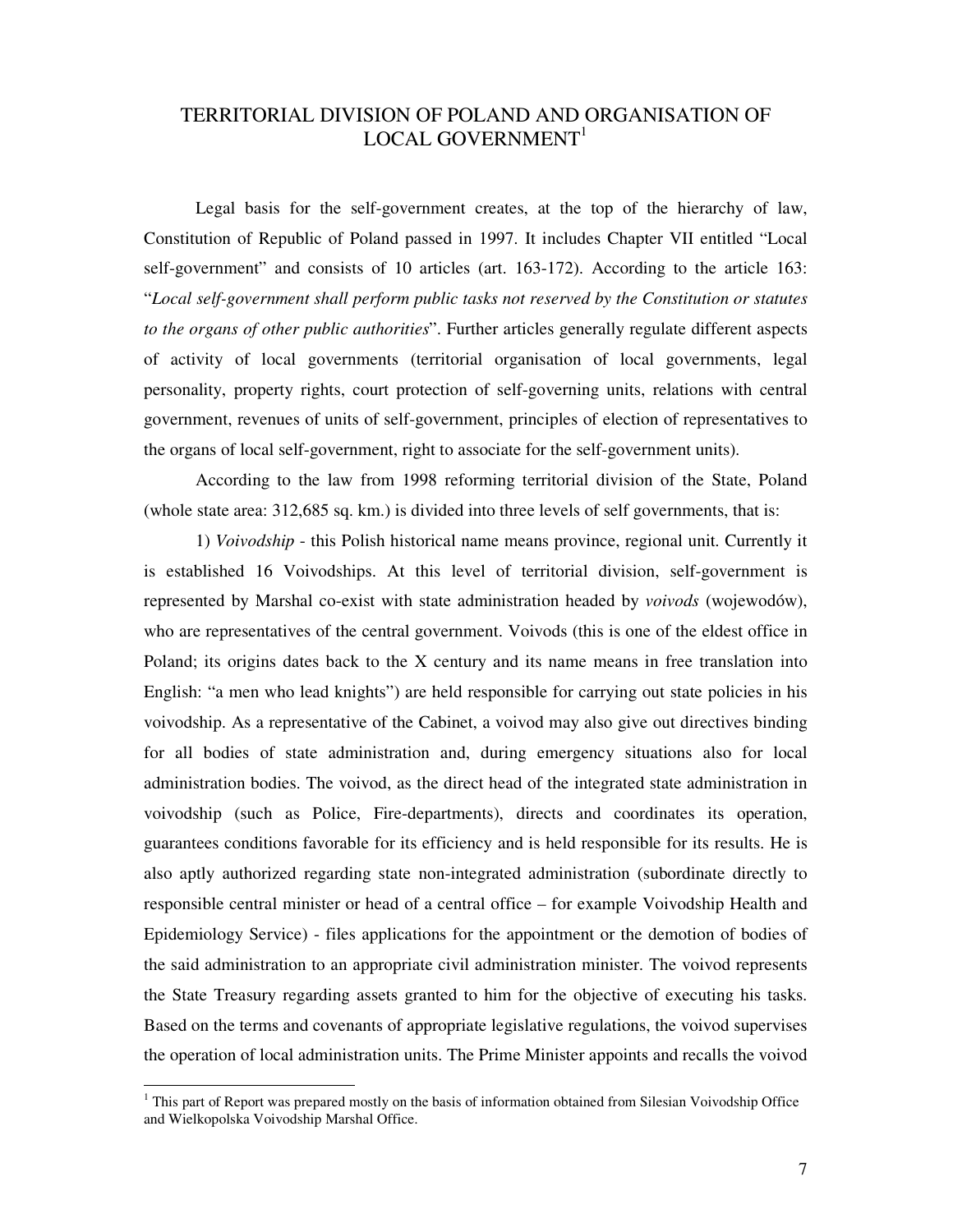based on a request of proper civil administration minister, and supervises the conformance of voivod's activities with state government policy. The appropriate civil administration minister supervises overall work performance of the voivod for conformance with the law as well as diligence and quality management.

The Voivodeship's self-government, represented by local government assembly and an executive body - the voivodship Council headed by the voivodship marshal as its presiding officer, determines the Voivodeship's development strategy and executes its development policy which comprises: forming the conditions for economic development, including creating the labour market; maintaining and extending the social and technical infrastructure of the Voivodeship significance; acquiring and combining the public and private financial resources in order to execute the tasks in the scope of the public usability; supporting and running the activities to increase the educational level of citizens; rational usage of the natural resources and forming the natural environment with the principle of the balanced development; supporting the development of science and co-operation between the sphere of science and economy; promoting the technological progress and the protection and rational usage of the cultural heritage; promoting the Voivodeship's development prospects and opportunities.

The Voivodeship self-government executes the tasks of the Voivodeship nature, determined by laws and particularly in the following scope: public education, including the schools of higher education; health promotion and protection; culture and protection of its values, social welfare; modernising the rural areas; land development; environment protection; public roads and collective transport; physical culture and tourism; counteracting the unemployment and activating the local labour market. Voivoship local administration is regulated by Legislative Act from the June 5, 1998;

2) *Powiat* – unit of territorial organisation smaller than voivodship but bigger than basic units, which is known as gmina. Can be compared to counties. Each powiat comprises of several gmins. In 1998 in Poland was set up 373 powiats. There are two types of powiats: the basic territorial division unit that comprises the entire areas of the bordering boroughs – a land powiat or the whole town area – a town with the rights of a powiat. A powiat executes the public tasks of cross-borough nature. It serves the inhabitants in quite a general scope, among others, it maintains and manages schools, libraries and social clubs, supervises the road constructions and repairs as well as manages the social welfare and fights the unemployment. At this level local administration is exercised by the Powiat Council and the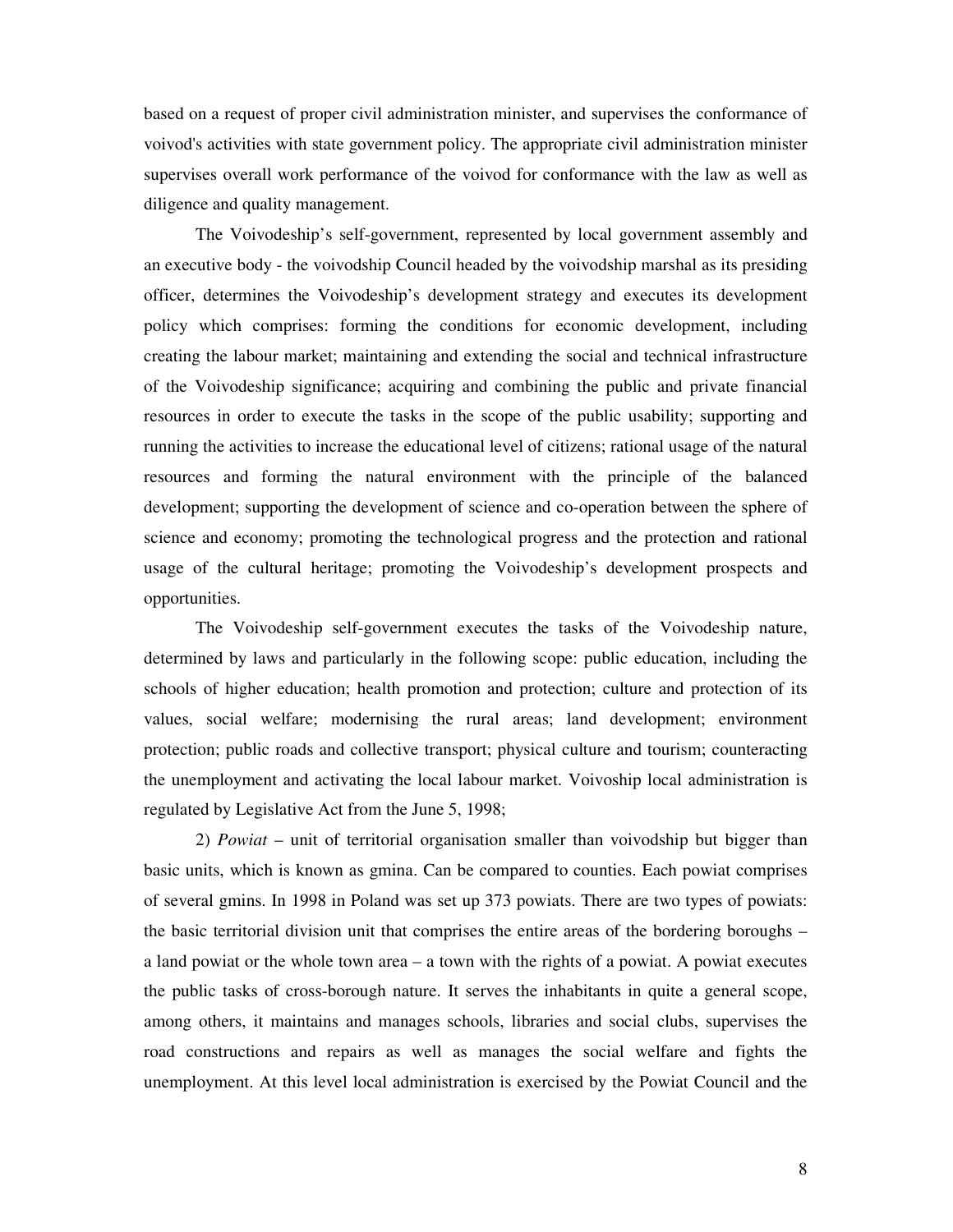powiat Board led by the *starost* (chief powiat official). Powiat's local administration is regulated by Legislative Act from the June 5, 1998;

3) Gmina (borough, municipality) – basic, local unit of territorial division and self – government. The scope of its activity comprises the public affairs of the local significance, unreserved statutorily for other entities. Predominantly, gmina is responsible for satisfying the primary, concrete needs of its inhabitants; it deals with planning and managing the lands, environment protection, roads, bridges, streets, public transport, supplying the inhabitants with electricity and heating; keeping the surroundings tidy as well as managing and maintaining the borough buildings and the public usage facilities. Self government at this level was created shortly after the collapse of communist regime, pursuant to the Legislative Act from 8 March 1990. It was established 2,483 gmin. Their size oscillated mostly between 5000 – 9999 inhabitants (in this partition was included in 1996 almost 43,4%, that is 1078 gmins). Local administration in gmina is executed through legislative and supervisory organ – gmina's Council and executive body – mayor of rural gminas (*wójt*), mayor of urban gminas (*burmistrz*) and mayor of major cities (above 100.000 inhabitants – *prezydent*). The gmina, powiat and voivodship councilmen as well as mayors of rural gminas, mayors of urban gminas and mayors of major cities are elected in general, equal, direct election by a secret ballot for four year cadency.

Local government budgets include their own income as well as general and specifically directed subsidies from the national budget. The units of local government are authorized to set taxes and local charges based on legislative legal regulations. The independence of the local administration is subject to court protection guaranteed by the Constitution. The function of local governments is supervised by central administration - Prime Minister and voivods and regional Audit Chambers.

It is worth to underline that territorial division of the country and the structure of public authorities established in 1998 meet the solutions accepted in European countries with a comparative population and size. These facilitates in undertaking an international working relationship at local and regional levels as well as allow to more fully use legal and economic tools devised by the European Union.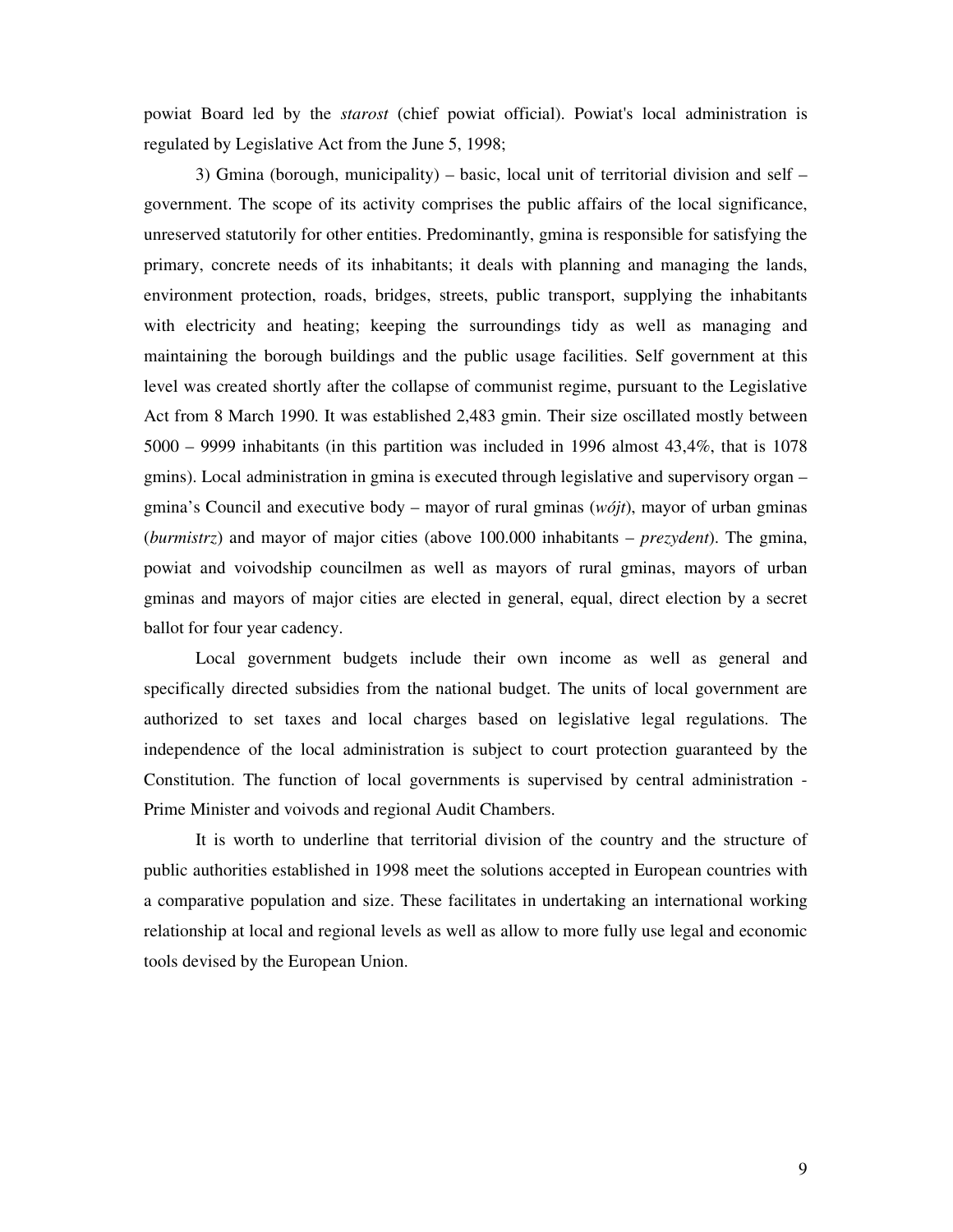

#### **Organisation of state and self-government administration in Poland**

Source: Marshal Office of Wielkopolska Voivodship

#### **Information about Silesia Voivodship**

University of Silesia, one of cooperating European research institutions in the framework of the project "CAT" lies in the Silesia Voivodship. It will be better to understand potential threat of terrorist attacks when we instruct with some statistic data about this region. The unique economic position of the Silesia Voivodeship results from the fact that it is the most industrialised and urbanised region in Poland. The high urbanisation rate is evidenced by the value of almost 79% of the population inhabiting the region's 71 towns of which: 4 towns have the population over 200 thousand inhabitants, 8 towns have the population from 100 to 200 thousand inhabitants, 11 have the population from 50 to 100 thousand inhabitants.

The Silesian Voivodeship holds  $14<sup>th</sup>$  position in Poland in terms of the area occupied and  $2<sup>nd</sup>$  in terms of the population number. Within this relatively small area, covering 12,331 km<sup>2</sup>, i.e. 3,9% of Poland's territory, there are 4,714,982 inhabitants, i.e. 12,3% of the general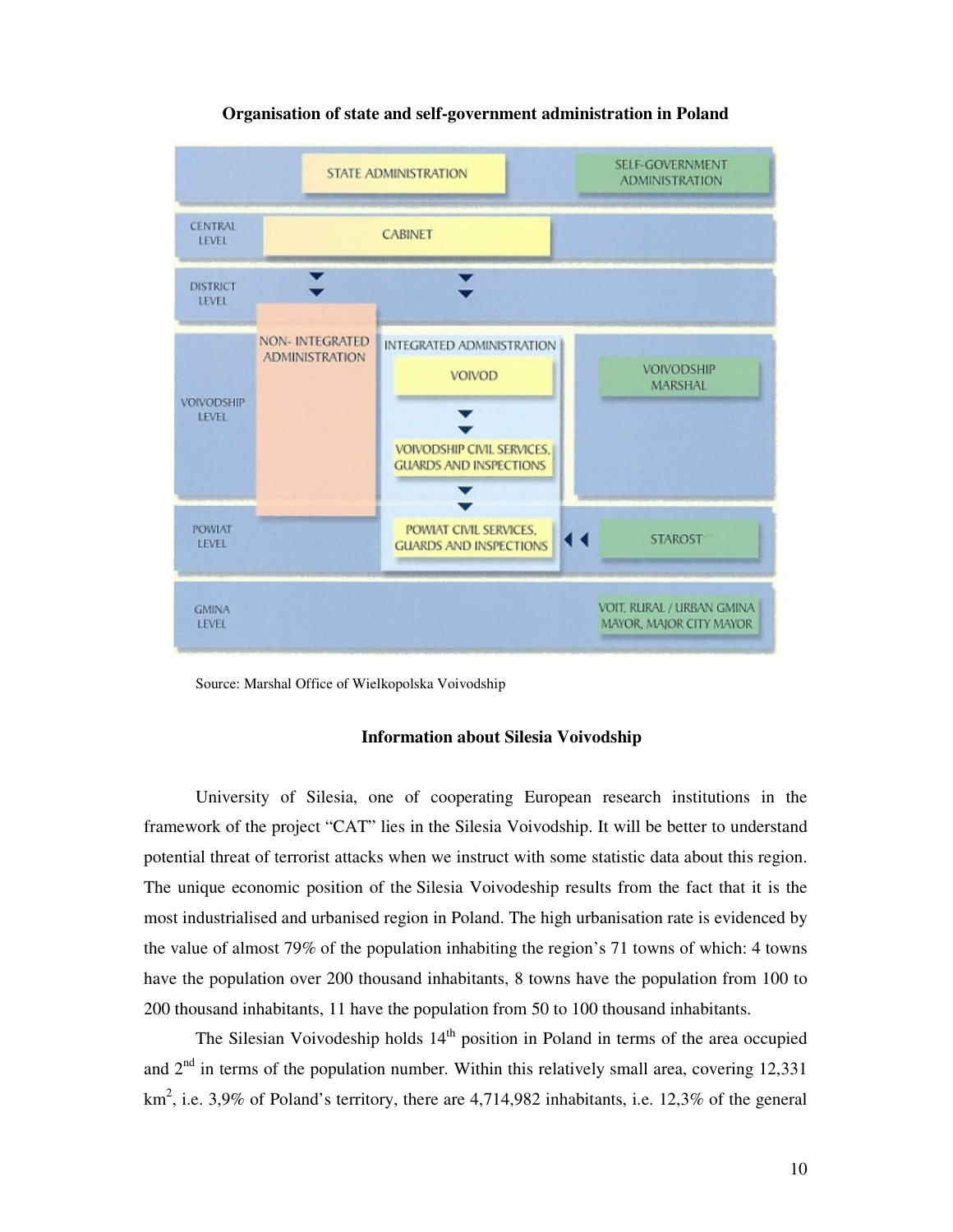population number, which is the highest population density in Poland  $(382 \text{ people/km}^2 \text{ versus}$ average 122 people/km<sup>2</sup> in Poland and 116 people/km<sup>2</sup> in the EU). Such a large population concentrates in the relatively small area forms the huge potential sales market of consumable goods, as well as terrorist outrages. It is the Upper-Silesian Agglomeration that makes the region specific. It is the complex of towns, in fact adjacent to one another, spanning for 70 km from Dabrowa Górnicza to Gliwice. It covers about 18% of the Voivodeship's area (1,200 sq. km.) and it is inhabited by almost 60% of the region's population, i.e. 2,8 million people. The average population density is over 1,900 people/sq. km. and is almost 5 times higher that the regional rate.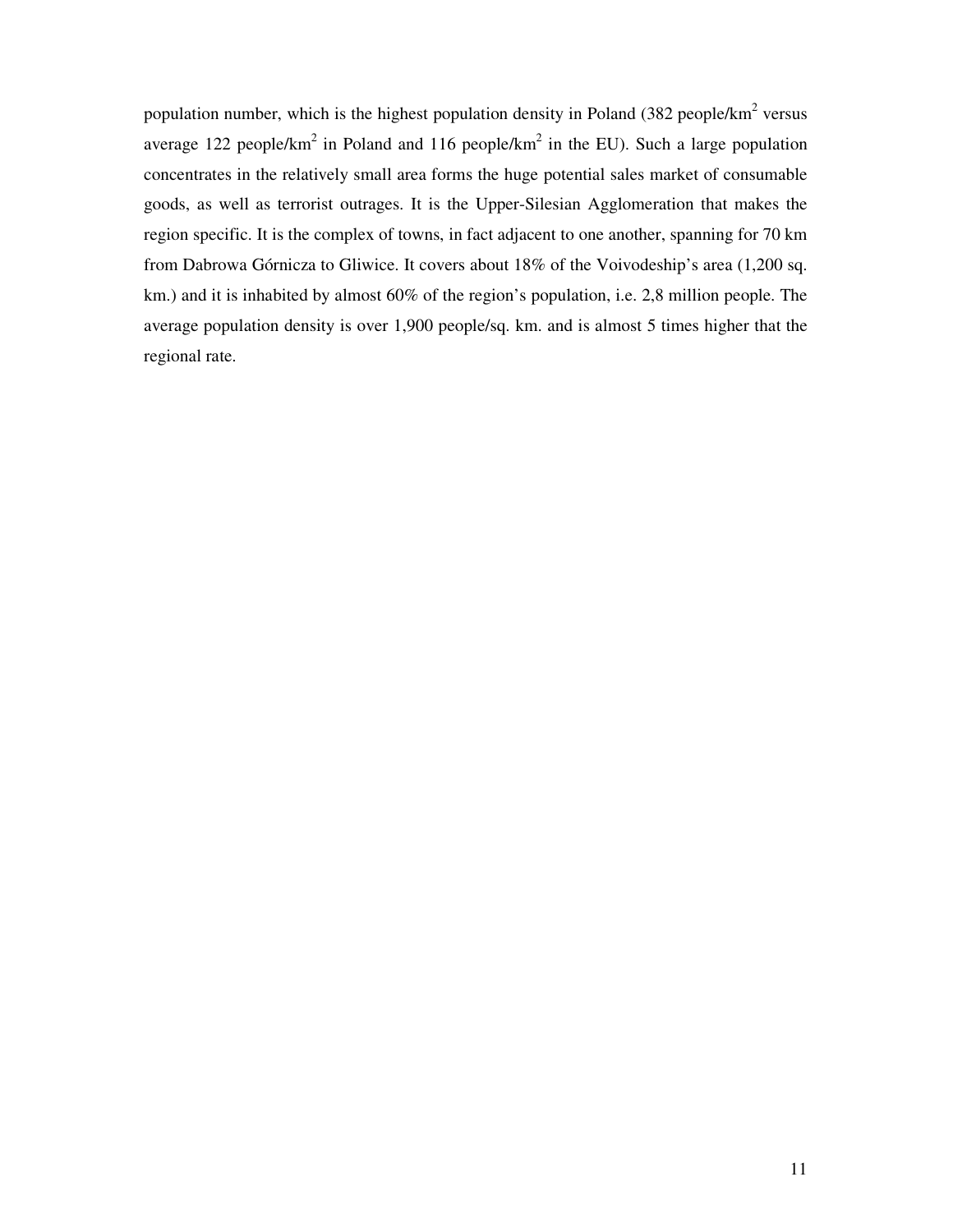### ANALISYS OF THE MAIN TOPICS: *Panel I – Prevention of terrorism and community relations*

#### **Designing out terrorism**

One of the perspective area of antiterrorism prevention, common in large Western European cities and almost absent in Central and Eastern part of our continent, is specially designed architecture. This topic was discussed by **Mr. Guy Collyer**. He started from the origins of the concept of using the environment to protect vital assets. It is not a new idea, because humans have adapted the environment around them to help protect them, since the days of the Pyramids in Egypt and castles surrounded by water. Similarly, we can use environment to protect our communities from terrorist threats. Designing out terrorism should be based on previous experiences flowing from terrorist attacks. By analysing what has occurred in the past, local communities can learn the lessons and design a safer future.

Environmental antiterrorist protection creates a complex problem for local authorities. Municipalities have to invest in specially constructed buildings, design "open spaces" in cities and use materials which can protect from the effects of terrorist acts. The main means for protection/reduction of effects of terrorist attacks which can be used in architectural designing are:

- $\triangleright$  using different types of laminated glasses;
- $\triangleright$  using preventive measures to keep vehicles in safe distant from buildings;
- $\triangleright$  using concrete, not metal barriers;
- $\triangleright$  using different kind of blockades (trees, metal barriers, statues etc.);
- $\triangleright$  creates closed, small streets.

-

These different measures must be used complementarily to tackle the problems presented by small groups of people determined to commit atrocious acts of terrorism, with no regard for their own safety. It is especially important in the context of suicide attacks<sup>2</sup>. Another problem is connected with high cost of redesigning cities. However, for example in UK, there is no problem with funding, since we are talking about public places. The situation is much more complicated in relation to the private shopping centers, despite of the fact, that there is awareness of the shopping mall owners and they are easy to be convinced about

 $2$  They can be committed also by women, as proved i.e. the arrest of at least two women out of 24 suspects initially held in the foiled plot in London. Outside Europe are lots of proofs of women engagements in terrorists activities, e. i. an Iraqi woman, Sajida al-Rishawi, appeared on Jordanian television in November 2005 confessing her intent to bomb a Western hotel in the capital city of Amman together with her husband. Having failed to release her explosives belt, her husband pushed her out of the ballroom and detonated his explosives. See: F. Ali: *London plot draws attention to potential female suicide bombers* [in:] *Terrorism Focus*, Volume III, Issue 33, August 22, 2006, p. 2.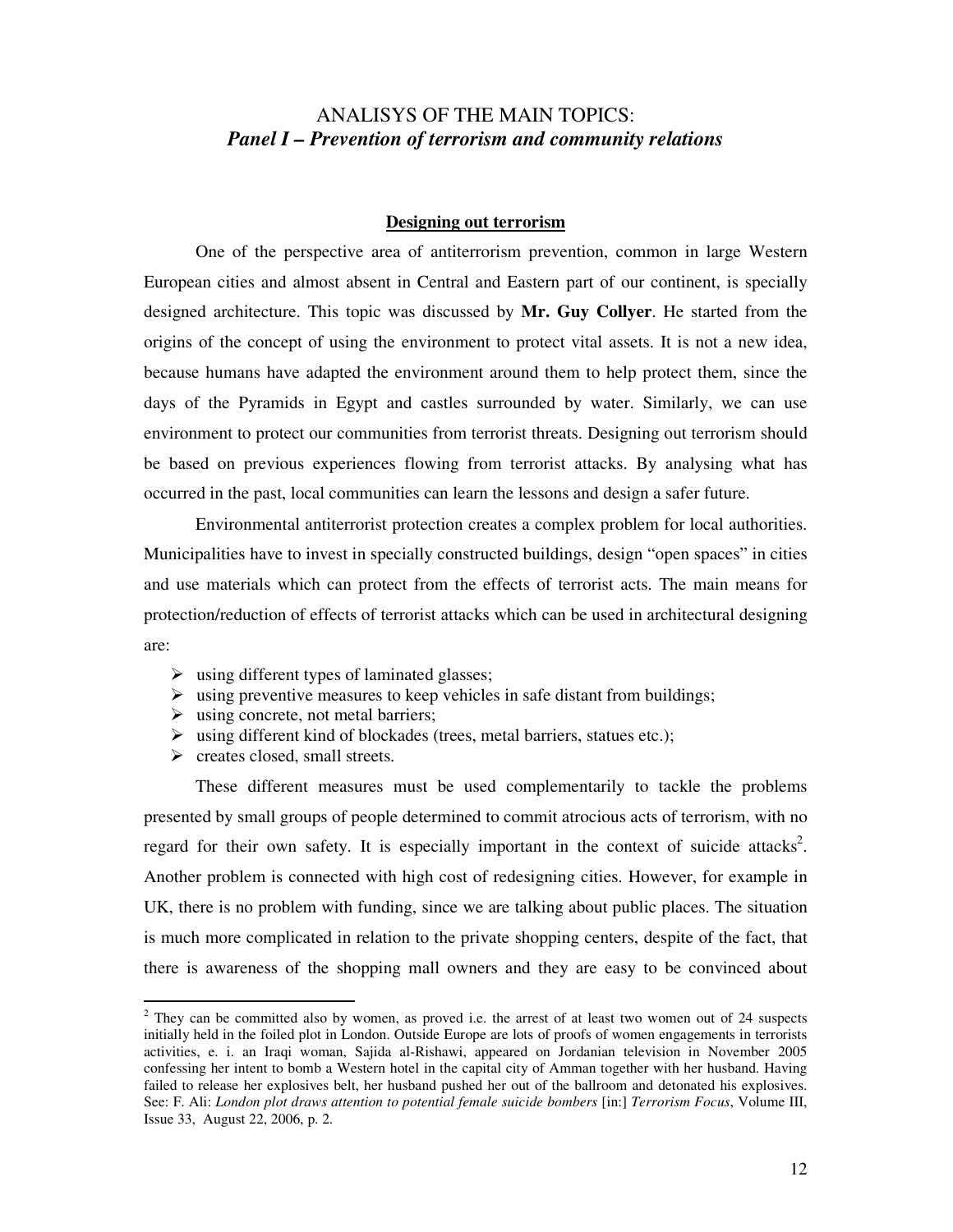necessary investments. The costs should not be also overestimated, in this context it cannot be omitted that some of the elements of the small city architecture are really cheap. Money needed for environmental protection can be gained by the municipalities from additional taxes. It is not a popular idea among the members of local community, but, in the opinion of supporters of antiterrorist architecture, security is always expensive and in our interest lies to protect earlier our cities. Environmental design is important because of the longevity of the threat and the design life of buildings.

Conception of environmental antiterrorist protection is also strongly critised. Some of the critics underline that the costs of safeguarding of buildings are significant and only selected objects can be protected. For example: there was a simulation of bomb blast as an effect of terrorist attack in Warsaw. Results of this event would have place three km from the place of detonation. Even if some buildings would be protected from effects of detonation, still it is impossible to protect them all. And terrorists do not choose specific aims, they strike at random.

There is no one typical system of architectural designing which can be treated as a model for the rest of Europe. However, UK has rich experiences in this area. Officials in this country have a duty of care, to ensure that people work in the safest environment possible. To achieve this, British National Counter Terrorism Security Office (NaCTSO) and its network of Counter Terrorism Security Advisers deliver protective security advice within the UK. This is focused on protection materials that could be weaponised by terrorists, and delivering security advice to those places that could be targeted or considered vulnerable by terrorists. When delivering such advice to local authorities officials from NaCTSO should ensure that the advice is practical, achievable, affordable, reasonable and sustainable.

Important for local authorities is to involved in the development of architectural protection at the earliest possible, conceptual stage of the project. Once plans have been drawn, it is often too late to ask for the inclusion of more robust security measures or changes to the overall design, to allow for counter terrorism techniques such as stand off distances. As well as protecting high profile buildings, it is important to consider the surrounding area.

Additionally, when examining environmental features it is also important for local security managers to remember that terrorists will make planning visits to a target. They have been known to look for vulnerabilities so that they may exploit them. Evidence has shown that they will video targets and discuss options and timings.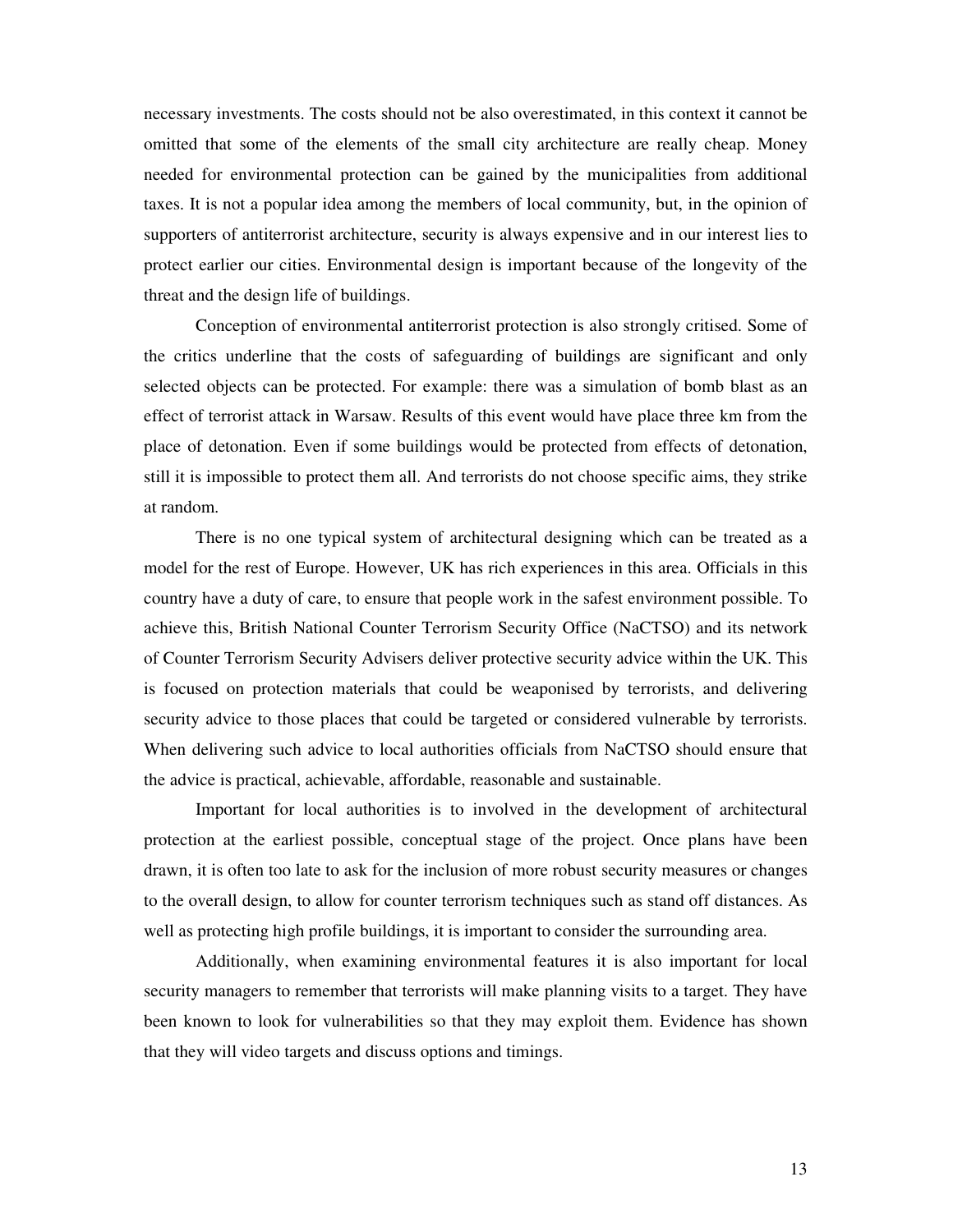#### **Local Authorities experience at prevention of terrorism**

**Mr. Spencer Webster**, Head of Risk and Emergency Planning from Halton Borough Council (UK) delivered presentation devoted to British local authorities experiences at prevention of terrorism. Great Britain is a valuable partner to share experiences with, because British communities faced the threat of Irish Republican terrorism for more then three decades. Nowadays, municipalities in UK stand in the first European line as the potential new 'International' terrorism aim, as was proved in London (7/7/2005).

Mr. Webster discussed wide range of different issues, but especially concentrated on the following topics:

- 1. Brief on local government structure in England;
- 2. Local Government relationship with Central Government;
- 3. Brief on the Civil Contingencies Act 2004 (Act);
- 4. Impact of the Act on emergency services and local authorities;
- 5. Local authority implementation of the Act;
- 6. Terrorism local authority emergency preparedness;
- 7. Emergency Planning / Community Safety ("Opportunities for Improved partnership");
- 8. Local Government White Paper proposals ("Strong and prosperous communities").

Firstly, Mr. Webster covered the issue of structure of local government in Britain. According to the speaker it was necessary, to "set the scene" before attempting to look at local authority's response. This means that Mr. Webster gave an overview to the above mention areas, which have a bearing on how and when local authorities respond.

The structure of local government in the UK is a somewhat complicated. There is a two-tier structure and a single tier. The two tier structure consists of county councils who provide, among other services, education, social services, emergency planning for the county areas, and district councils who provide a range of very localised services such as waste management, community safety, planning, and emergency planning. The single tier structure consists of unitary councils, metropolitan councils and city councils. These councils have complete control over their service delivery. Funding for providing all council services is derived from central government grants and local council taxes/service charges.

In addition to determining what services are required to be provided locally, councils are very much driven by central government initiatives either through guidance or legislation.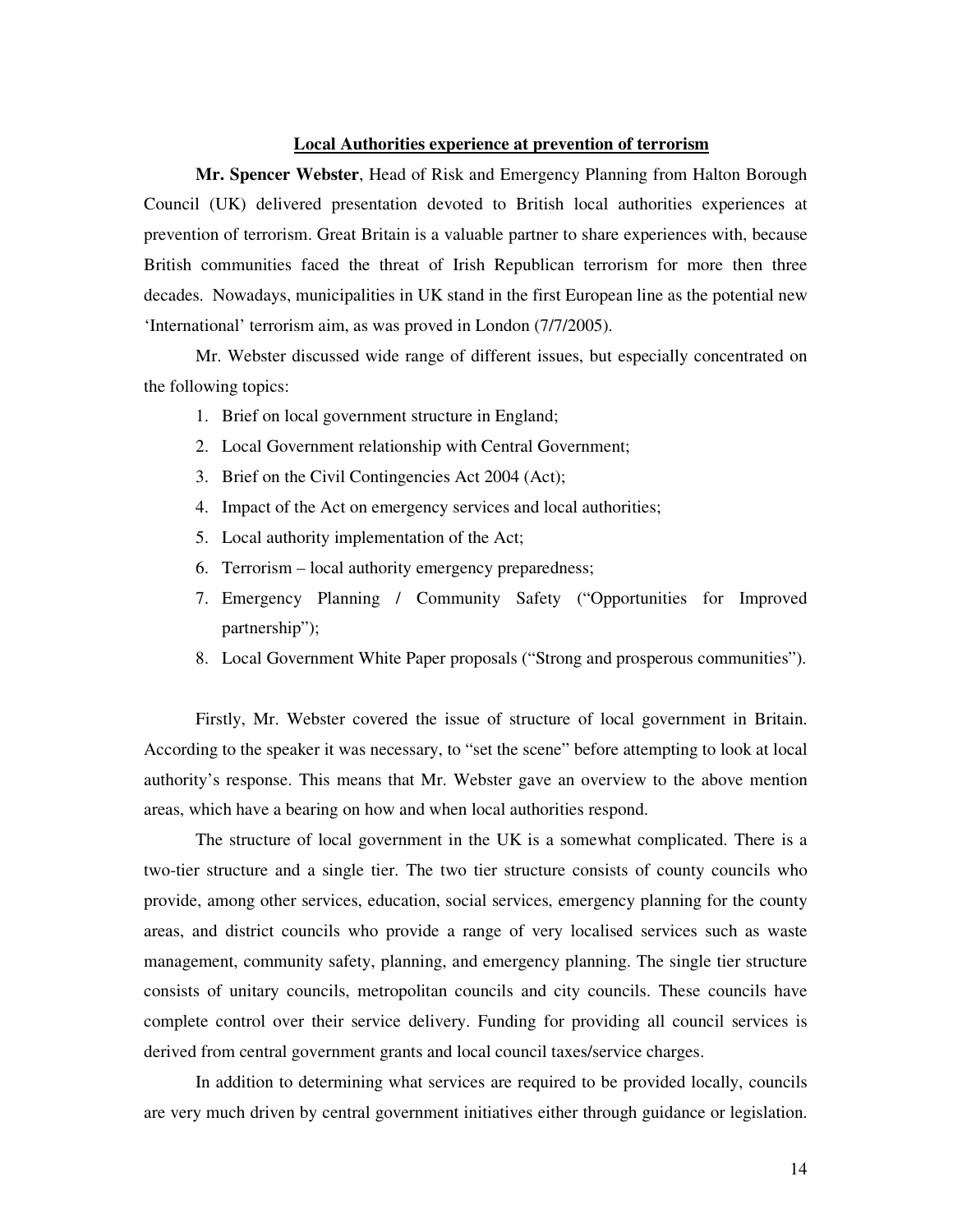Examples of legislation and guidance can be seen in the Civil Contingencies Act 2004, Department of Health guidance on Pandemic Flu arrangements, Home Office and their influence in the Community Safety Agenda, and the Cabinet Office, especially the Civil Contingencies Secretariat. This latter department, very influential for emergency planning all over the country, was established to enhance the UK's ability to prepare for, respond to, and recover from, emergencies. It is strongly involved in Integrated Emergency Management, (IEM), which has been in use in the UK for many years. This concept allows for a multi agency approach to emergency planning which anticipates, assesses, prevents, prepares, responds, and recovers from all type of incidents. It's an all hazards approach. This concept is especially useful in the case of terrorism threats, which requires a multi-level answer. It represented a major "sea change" in the way emergency planning (Civil Protection) was organised the UK. However, there is still a problem with sharing of information about terrorism threats and emergency planning. There is no legislation, which would oblige different governmental and local agencies to work closely and share information. Communication, the crucial conditions of effective communities emergency – planning policy in Britain is sometimes provided through contacts between people who work for the emergency planning units. Similar problem of lack of institutional and technical system of communications appeared also in Poland.

In UK the most important legislative document in the area of communities emergency planning is Civil Contingencies Act 2004. It was designed to deliver a single framework for civil protection in the UK to meet the challenges of the  $21<sup>st</sup>$  Century. Prior to the introduction of the Act, emergency planning was not viewed by some agencies as a necessary service on which to commit resources, time, and energy. When incident occurred agencies coped very well, on the whole. Little attention was paid to recovery issues, it was more a reactive focus for many. The Act has led to a strengthening of the emergency planning function in all agencies especially now that it is a statutory duty, and the threat of terrorism, and attack have become part of life in the UK. To achieve the objective of the Act, agencies were divided in to two groups, Category 1 responders and Category Two responder. Category 1 responders are Local Authorities, Police, Fire, Ambulance, Health Agencies, Environment Agency and Maritime and Coastguard. Category 2 responders are Utility Companies, Airports, Train Operators, Network Rail, Harbours and Ports, Highways Agency, Health and Safety Executive. Act contains few solutions which can be adopted by communities in different than UK, European countries. Especially, it is worth to mention: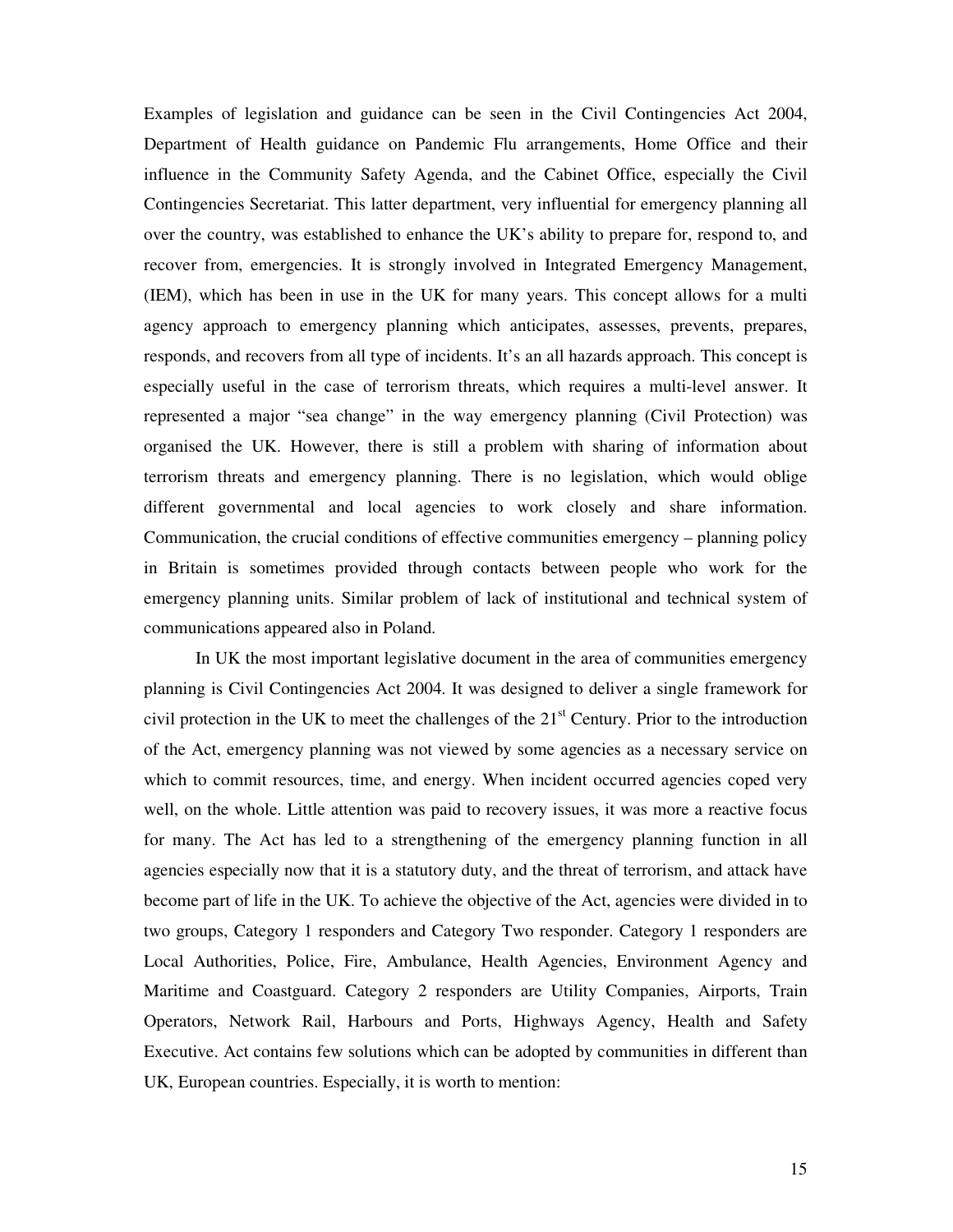a) On the basis of Civil Contingencies Act 2004, lots of British communities created Local Resilience Forums (LFRs), which based on Police Force Boundaries, Community Risk Register and Regional Resilience Forums (RRFs). In consequence many emergency planning task groups have been formed under the umbrella of the local resilience forums. In addition to focussing on local resilience there has been a steady influence of government guidance documents, which have been issued, via the Regional Resilience Forums. These guidance documents have included planning for different incidents, temporary mortuary provision, mass fatalities, and mass evacuation. As a result many existing plans have been reviewed and new plan produced. Training, exercising, testing regimes have been strengthened. When incidents have occurred there has been an improved multi agency response due to the availability of robust plans, knowledge and expertise in roles and responsibilities. Such system ensure greater co-ordination, identification of risks, identified gaps in preparedness, training and exercising, as well as ensure consistency of activity across tiers of Government. For this reasons solutions contained in the Act should be duplicated, with preserving necessary local dissimilarities in the other European countries;

b) Act emphasis the need that all category of its responders, businesses and voluntary sector agencies should have in place business continuity plans to minimise the effects of a terrorism incidents. Increased local authority partnerships will bring many challenges in this area. In institutional dimension this initiative was expressed in Business Continuity Management (BCM), which is responsible for preparation of emergency plans, as well as advice and assistance to businesses and voluntary sector;

c) Act identifies prevention rather than respond as a key of any antiterrorist policy at local level. That is why it is a strong need to establish close relations, through advice, warning, keeping informed, plan and test communications, with public. It is essence of antiterrorism policy, not only at local level. The success of community policing should have been based on the relationships built between law enforcement and community members. These relationships, is often expressed as "*collaborative partnerships*". Citizens should have possessed a voice in the public safety of their community. Community policing should have encouraged community members to partner with law enforcement to identify potential threats and create a climate of safety. The community policing philosophy is well positioned to take a major role in preventing and responding to terrorism and in efforts to reduce citizen fear. Instead of de-emphasizing community policing efforts, Police departments should realise that community policing may be more important than ever in dealing with terrorism in their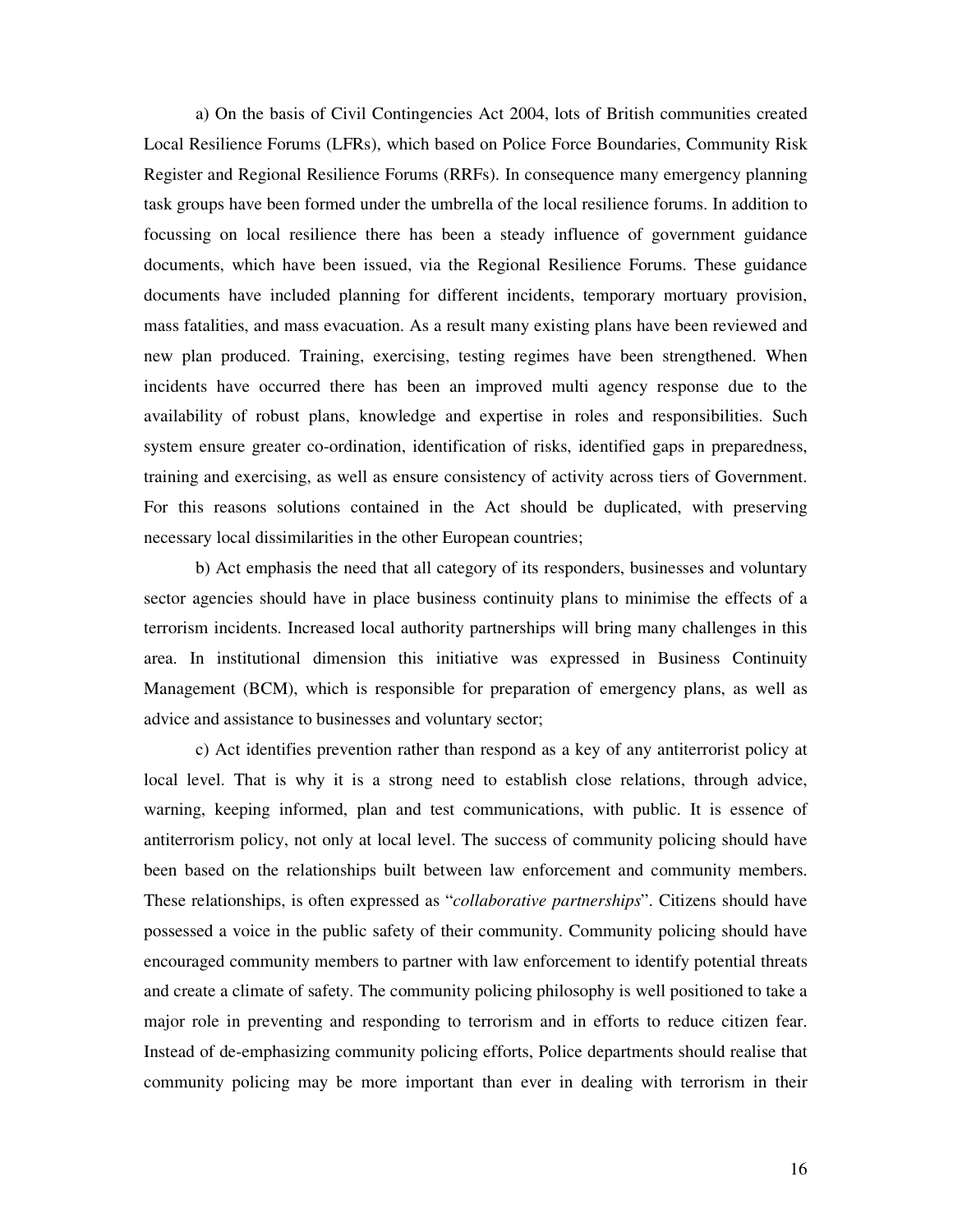communities<sup>3</sup>. In fact, effective antiterrorist prevention needs decentralisation of the system of management and strengthening position of local officers. According to the accurate opinion of Scheider and Chapman local law enforcement officers are likely to come into contact with those who may be directly or indirectly involved in terrorist activities and most certainly will be among the first responders to any future terrorist attack. Empowering officers at lower levels with decision-making authority and familiarizing them with making (and taking responsibility for) important decisions could be of value in any crisis. In a terrorist event, there may be little time for decisions to move up the chain of command. Officers who are accustomed to making decisions and retaining authority may be better prepared to respond quickly and decisively to any event. In addition, in terms of prevention, developing a flat organizational structure can help lower-level officers feel free to pursue leads or suspected terrorist activity. In addition, having fixed geographic responsibility may assist officers in identifying possible terrorist threats. Officers who work in a community or neighborhood for an extended time can develop specific intelligence concerning resident and community activities. This street-level knowledge is a vital part of counter-intelligence efforts<sup>4</sup>.

Communications with the public includes also: joint initiatives, reassuring messages, warning messages, sharing information during terrorism incidents, and, very important, use of community leaders (whose can be sometimes also religious leaders). In UK communities widely use the Crime and Disorder Reduction Partnerships which based on partnership statements between local authorities and local leaders.

British government understands the necessity of strengthen local communities in the face of terrorist threats. That is why Department for Communities and Local Governments published in 2006 white paper entitled: "*Strong and Prosperous Communities*". This document, open for consultation, indicates that local authorities should produce a Community Strategy, operate Strategic Partnerships, and have in place Local Area Agreements. Community involvement, partnership and leadership are key to the document. The white paper also seeks to realign services provided by agencies on such issues as community safety, health and community cohesion. It provides an opportunity to empower communities, and in so doing provides further opportunities for community safety and emergency planning to work together not just in preventing terrorism, but improving the response and recovery plans for when it happens.

<sup>&</sup>lt;sup>3</sup> M.C. Scheider, R. Chapman: *Community policing and terrorism*, April 2003, See:

http://www.homelandsecurity.org/journal/articles/Scherider-Chapman.html

<sup>&</sup>lt;sup>4</sup> Ibidem. See also: A.S. Dietz: *Evaluating community policing: quality police service and fear of crime* [in:] *Policing: An International Journal of Police Strategies and Management*, vol. 20, no. 1, 1997, pp. 83–100.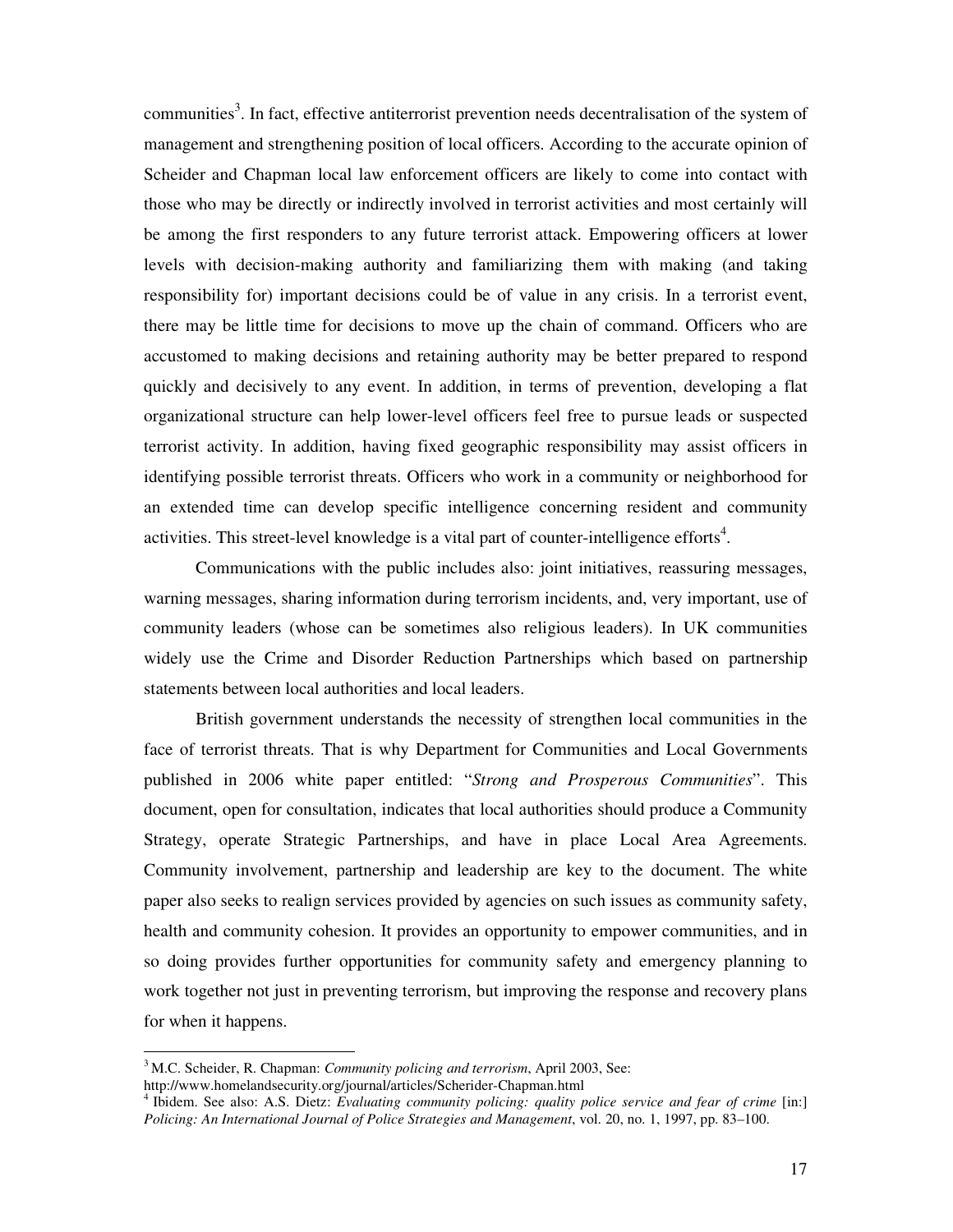#### **Problem of prevention of terrorism in the context of multiethnic diversification of the societies**

During seminar discussion participants often asked questions directed to clarify previously delivered presentation. Accidentally, issue of antiterrorist prevention in the context of assimilation of immigrants was also debated. Most of modern European societies based on multiculturalism. Despite of evident positive points, multiculturalism sometimes generates new tensions between different ethnics, national and religious groups. This is a very serious threat for the stability of local communities. Additionally, it is strengthen by such phenomenon's, which occurred in our cities as: mass unemployment, poverty, high level of immigration. Immigrants and their children, often poor – educated, with no language skills and without Western cultural background frequently feel socially marginalised. This is the reason why they are susceptible to terrorists propaganda and some of them is eager to engaged in terrorism activities (this is also interesting example of how international terrorism in connection with local conditions can affected relations between communities). It is crucial for local authorities to provide actions directed to integrate or assimilate of immigrants. In long term perspective such actions will pay through lower the grade of local terrorist threat<sup>5</sup>. It should be based on three political strategies<sup>6</sup>:

a) supporting immigrants in a process of adaptation to the community and local culture: integration policies being understood as a process of cultural integration;

b) improving of cohesion of the community and intercommunity contacts: integration as improvement in living together in respect and tolerance;

c) support by local governments: setting up mediation service and antidiscriminatory programmes.

For local authorities would be especially useful to elaborate, through cooperation and sharing experiences, common European culture of urban crime prevention in its antiterrorism dimension<sup>7</sup>. Such culture should be as flexible as possible to include different approaches to crime prevention in European municipalities, determined by local conditions.

<sup>5</sup> See also: House of Commons, Home Affairs Committee: *Terrorism and community relations. Sixth report of session 2004 – 2005, Volume I*, London April 2005.

<sup>&</sup>lt;sup>6</sup> See: S. Engel, D. Lodwick, Z. Khattabi: *Immigration and prevention: a training manual for local actors*, European Forum for Urban Safety, Paris 2006, p. 16.

<sup>&</sup>lt;sup>7</sup> See also: J. Kulach, N. Whiskin, E. Marks: *Cultures of prevention. Urban crime prevention policies in Europe: towards a common culture?*, European Forum for Urban Safety, Paris, 2006.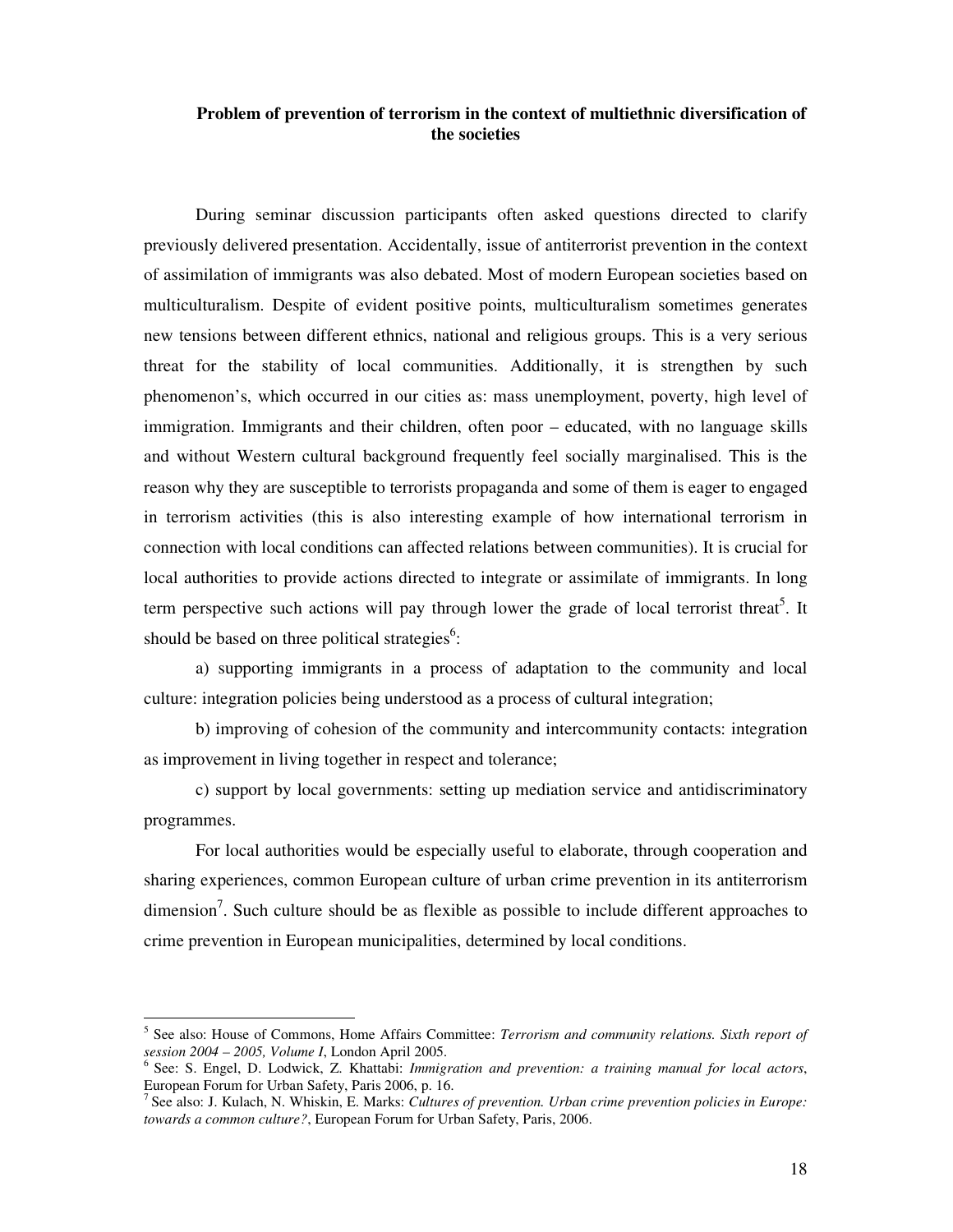However, antiterrorist prevention in the context of community relations, primary objective of most Western European authorities, lies outside the scope of interest of Polish local authorities. It is caused by the fact of monoethnical composition of Polish society. Despite of above mention fact, this issue was considered during the seminar discussion.

#### **Border between security needs and human rights – local dimension**

One of the most important question, vital not only for states, but also for local communities is: where is a border between justified security needs and civil liberties? Especially how we can avoid prejudice and intercultural hatred or violence in case of terrorist attack? Nowadays we are witnesses of passing different legislative acts which limit civil liberties and human right under motivation of efficient fight with terrorism. British Antiterrorism, Crime and Security Act of 2001 is a good example of such practice. This act allows for arresting, without formal judicial decisions, only on the basis of administrative decision of responsible minister, people suspecting for terrorist activity. This is a well - known example from top national shelf. But maybe more dangerous, because unproportionally frequent are acts of discrimination conducted at local level. They touch common people, sometimes our neighbors. They are also dangerous for their initiators, because concept of collective responsibility can paradoxically rise to the radicalisation of behaviors among discriminated minority and gives terrorists new supporters. This is a paradox of vicious circle: discriminatory acts designed to protect majority become an impulse for fight against them. Therefore, condition *sine qua non* to obtain successful results in the fight against terrorism is maintaining necessary balance between limitation of civil liberties and real terrorist threat. Communities should established close, based on confidence, relations between local authorities and citizens. They should avoid to discriminate immigrants, because any expression of discriminatory behavior become additional argument for terrorists $\delta$ .

As a metaphorical memento we can cited the words of Winston Churchill, who noticed that executive power to keep people to prison without formulating against them formal accusation in connection with an offence prescribing by law is in the highest grade disgusting and become a foundation of any totalitarian government, without difference nazist or communist.

<sup>8</sup> See also: A. Blick, T. Choudhury and S. Weir: *The Rules of the game: terrorism, community and human rights. A report by Democratic Audit, Human Rights Centre, University of Essex, For the Joseph Rowntree Reform* Trus.t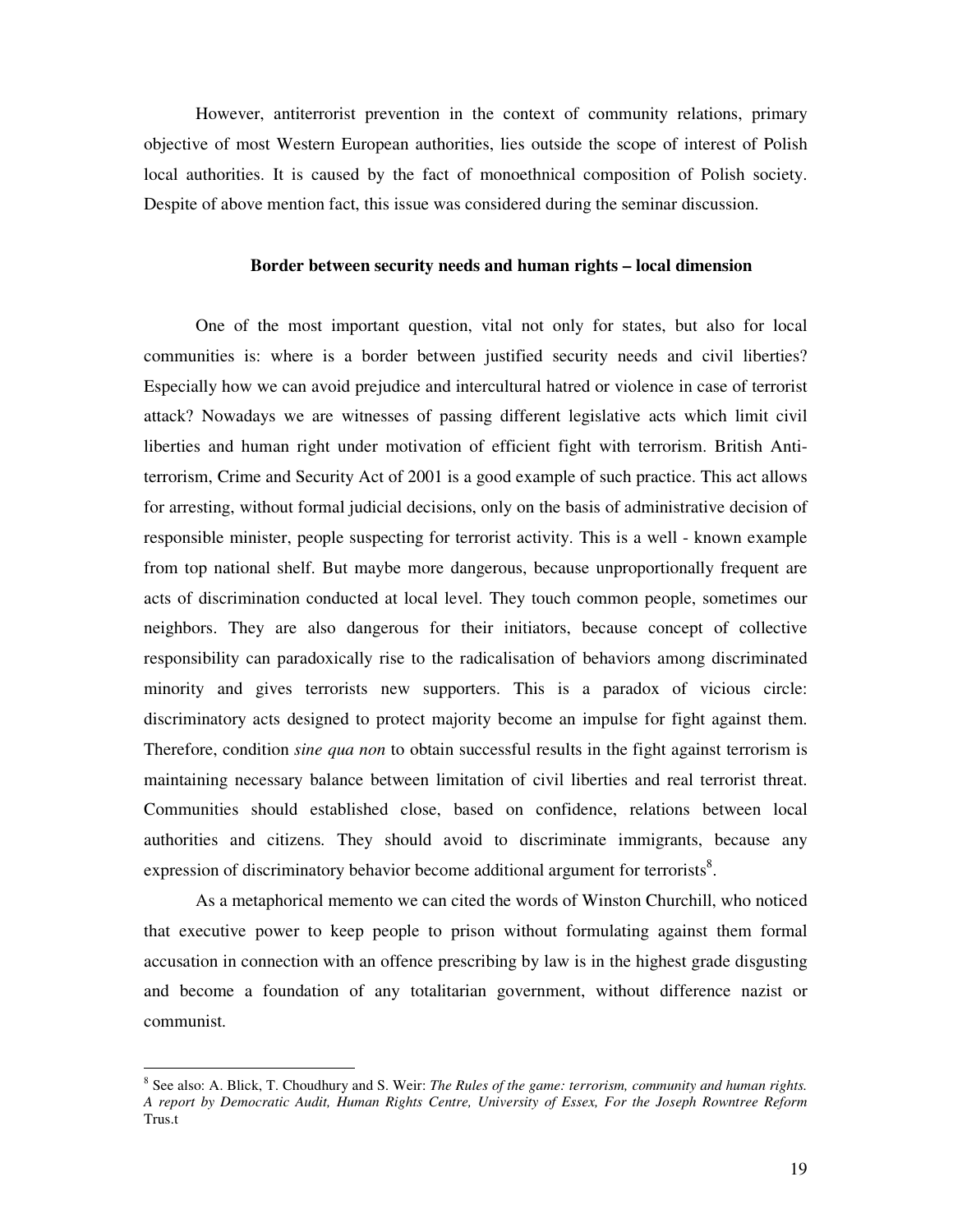#### *Panel II – Emergency response*

#### **The Role of Police in the case of crisis situation in the context of terrorist attack**

**Inspector Jacek Bartoszek** from the Antiterrorist Branch, Central Investigation Bureau, Headquarters of Polish Police dealt with the issue of police emergency response in the event of terrorist attack. Speaker started his presentation from the conclusion that Polish police luckily has only theoretical experiences with the answer the terrorist events. As it is showed below, in Poland up to date, there was no significant terrorist outrages.



*Death and injured persons in Poland caused by bomb blasts in the years 1993 – 2002 Blue color – death persons, green color – injured persons.* 

However, because of its foreign police, Poland constitutes a potential aim for radical Islamic, terrorist group. Polish local authorities, especially in larger cities, as well as police forces, should be prepared for attack. Police as a sophisticated government institution must be ready to serve, protect and deal with all kind of illegal attacks against people and their goods. To achieve these goals there is a need to divide the Police work into two separate stages.

**Stage one** of Police work covers permanent recognition of potential threats and preventive activity. As it was notice before the era of 11 September, but it is still actual "*The community policing approach to law enforcement seeks (nowadays – JB) to address the causes of crime and reduce the fear of crime and social disorder through problem-solving strategies and police community partnerships. A fundamental shift from traditional reactive*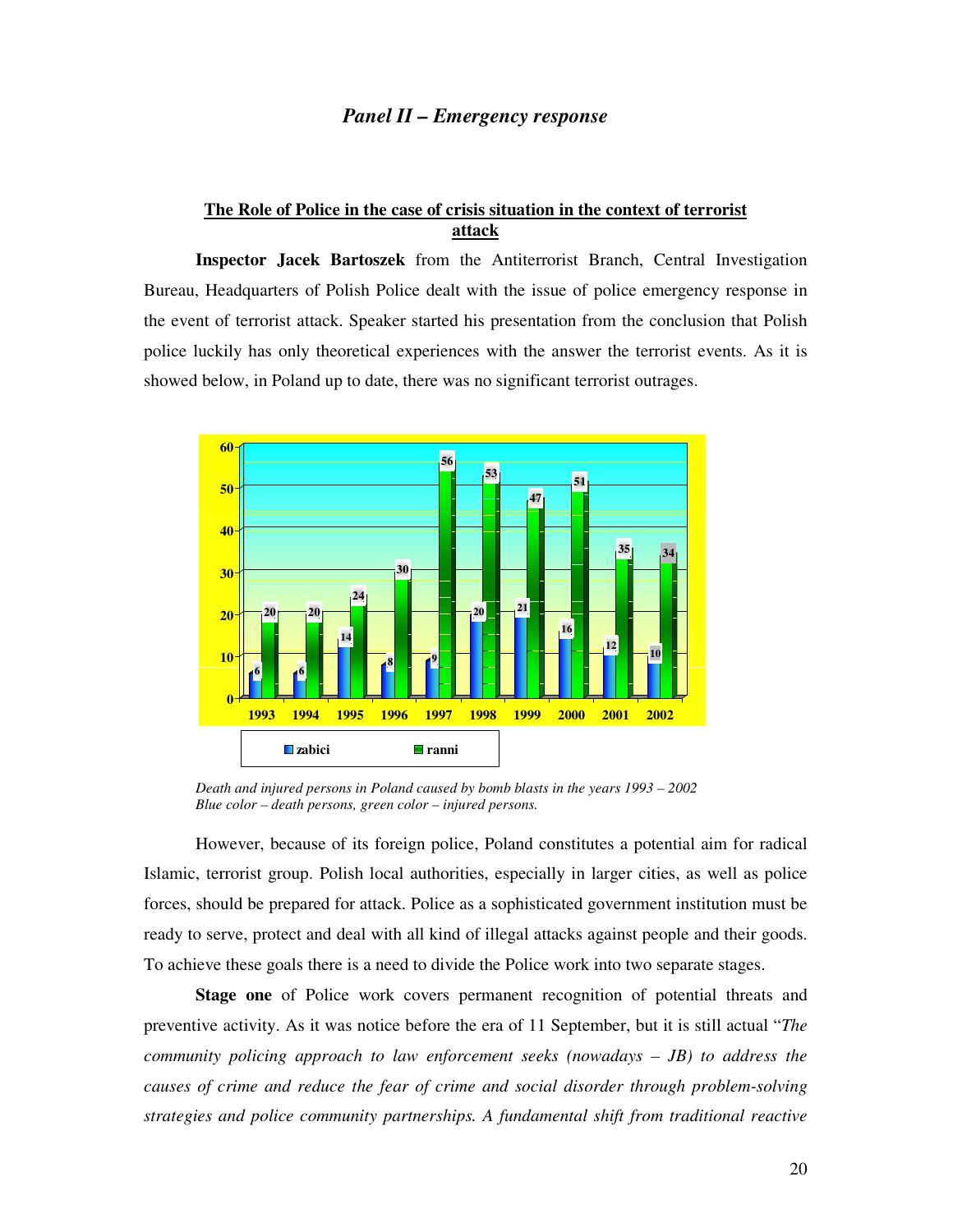*policing, community policing strives to prevent crime before it occurs*" 9 . However, "*The Police must always have the capacity to respond immediately to a crisis, but a holistic community criminal justice approach would recognize the contribution of both prevention and intervention*" <sup>10</sup>. One of the most important Police activity includes work with local communities. According to the Bucqueroux, the overarching goal should be for the police to become partners with the community, empowering them so that they can shoulder their share of the responsibility and the tough work of making their neighborhoods safer. One of the most potent means of involving the community in exploring creative ways to enhance public safety is to provide them a *Community Policing Officer*, who acts as a problem solver and as an ombudsman to other public and private agencies that can help. *Community Policing Officers* act as the family physicians, who have the time, opportunity, and continuity to not only treat illness but to prevent disease and promote good health<sup>11</sup>. This optimistic foundation is frequently confronted with the reality. For example in UK is a continuing evidence from a number of sources that a significant gap remains between police and minority ethnic perceptions of police work<sup>12</sup>. We can change this situation by appointing minority ethnic police officers and changing the place of initial training for police officers from district training centers back into the community, so new police officers learn policing skills within the communities which they will police<sup>13</sup>. Law enforcement leaders must also ensure that the local police role is clearly defined and communicated within the agency and to the community $^{14}$ .

Police in most cases collect intelligence data in order to find out the phenomenon of terrorism itself as well as to prevent concrete terrorist acts. To identify and prioritize local problems the police and community need to share information. Citizens should also have some access to local crime information. In the context of prevention buildings which have strategic values and might be a target for terrorists are constantly monitored and secured. That stage is accomplished by criminal and preventive Police forces. The most important role in

<sup>9</sup>M.J. Hickman and B.A. Reaves: *Community Policing in Local Police Departments, 1997 and 1999* [in:] *U.S. Department of Justice Office of Justice Programs, Special Report*, February 2001, p. 1.

<sup>&</sup>lt;sup>10</sup>B. Bucqueroux: *What community policing teaches us about community criminal justice* [in:] *Policing.com 517-381-9884*, p. 2.

 $11$ Ibidem.

<sup>12</sup>*Terrorism and Community Relations, The Government reply to the Sixth Report from the Home Affairs Committee, Session 2004-05 HC 165, Presented to Parliament by the Secretary of State for the Home Department by Command of Her Majesty, June 2005 Cm 6593 Ł4.00*, p. 3.

 $13$  Ibidem.

<sup>14</sup> *Protecting your community from terrorism: strategies for local law enforcement, Volume 2: working with diverse communities*, Community Oriented Policy Service, U.S. Department of Justice, Police Executive Research Forum, Washington March 2004, p. 52.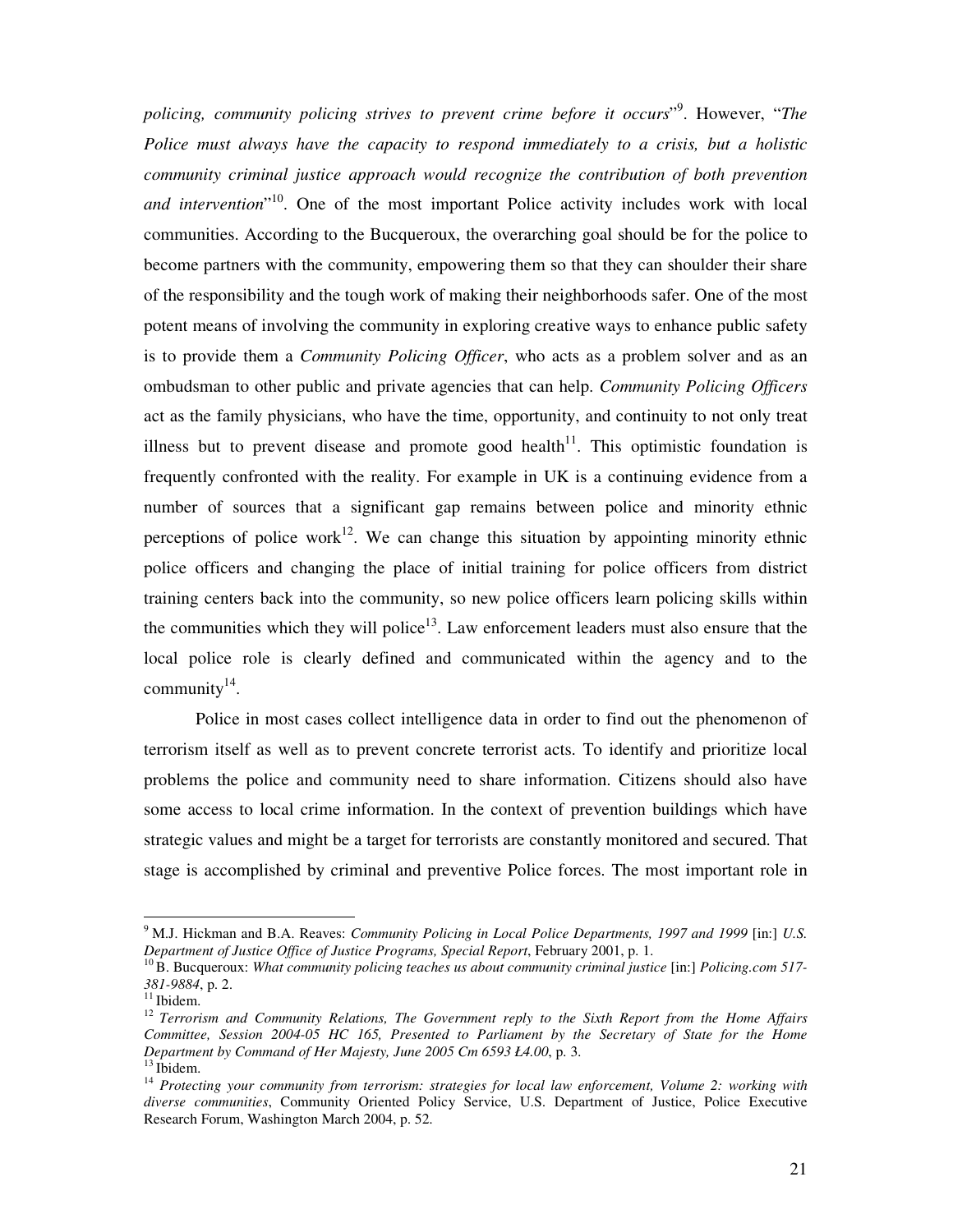counterterrorism was given in Poland to Central Bureau of Investigation which is responsible for coordinating and cooperating with all kind of Police formations and with Interior Security Agency, Border Guards and Military Police.

**Stage two** of Police work covers actions taken right after the attack. Police experts are used in case where there is a need of calling a crisis management in order to minimize the consequences of the attack and to protect the civilians. Crisis response is divided into four phases: to stop the development of the crisis situation, health aid for victims and limiting the losses of goods. Documents which regulate the role of the Polish Police work in such situations is Act on the Police and Regulation no 1429 of Commander in Chief of the Polish Police regarding the crisis situation.

Police is one of the element used during the crisis situation. The way of Police actions depends on the type of the terrorist attack. Sometimes Police is used as a leading element sometimes as a supporting element or cooperating element. The example of the Police supporting role would be the situation that took place in Katowice after the tragedy during the International Fairs of Racing Pigeons "GOŁĄB 2006" in January 2006 r**.** where the building had collapsed. The size of this catastrophe could be compared to the terrorist attacks which took place in London or Madrid. The most important target in case of such catastrophes is to serve and help victims of the attacks. Other institutions must cooperate together with the

Police tasks in the event of terrorist attack could be introduced in four points.

1. Public Order Activity

- to make easy access for the ER to get to the victims,
- to organize detours and spread information about them,
- to secure the crime scenes so the rescue teams could work,
- to prevent form crowd formations and panic around the scene,
- to pilot transport from and to the place of crime,

- to inform injured and victims about evacuation as well as helping in organizing the community information points,

- protection of the left property,

- identification of the dead.

2. Warnings and Alerts

- to obtain and distribute information about the attacks to other services working on the case,

- to distribute information for the community through media,

- to make available Police communication systems in order to coordinate and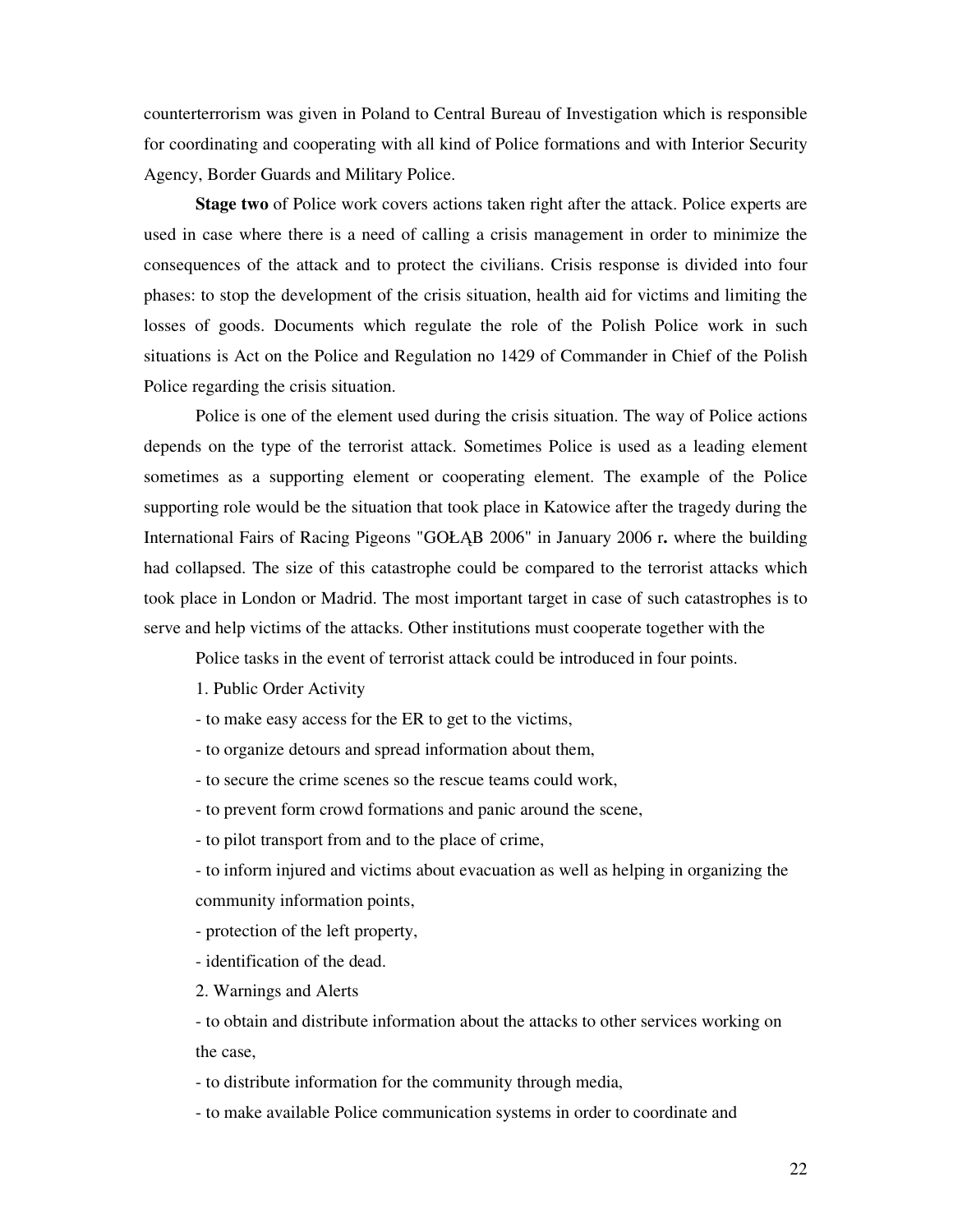cooperate with other government institutions and rescue teams (however operated only by Police officers)

3. Direct Rescue Activity

- to help evacuating the victims from the endangered areas using Police transportation equipment,

- first aid to those who need it immediately,

- to make available Police buildings for supervision purposes.

4. The return to the situation before the attack

- to traffic regulations,

- to protection of the aid centers,

- to give out information about the place of stay of victims and about their property as well as about the current threat situation.

#### **Preparation of the fire-department units to the rescue actions in the event of terrorist attacks**

This part of seminar was covered by the **Brigadier Janusz Skulich**, Chief of Provincional Fire-Department. During presentation were discussed following issues:

- 1. Consequences of terrorist acts;
- 2. Division of tasks between fire-departments internal units in the context of terrorist acts;
- 3. Establishment and development of national fire-protection network;
- 4. Preparing procedures of conducting rescue actions;
- 5. Preparing procedures of cooperation with other responsible rescue services;
- 6. Place of rescue system in the crisis management structure;
- 7. Preparation of rescue skills through exercises;
- 8. Rescue equipment.

In the event of terrorist attack the first responders are the local fire service, law enforcement and emergency medical technicians. As response efforts escalate, the local emergency management agency and health department will help coordinate needed services. Primary duties of local departments, such as fire, law enforcement, along with those of the local emergency management agency and health department should be carefully addressed in their respective emergency operation plan.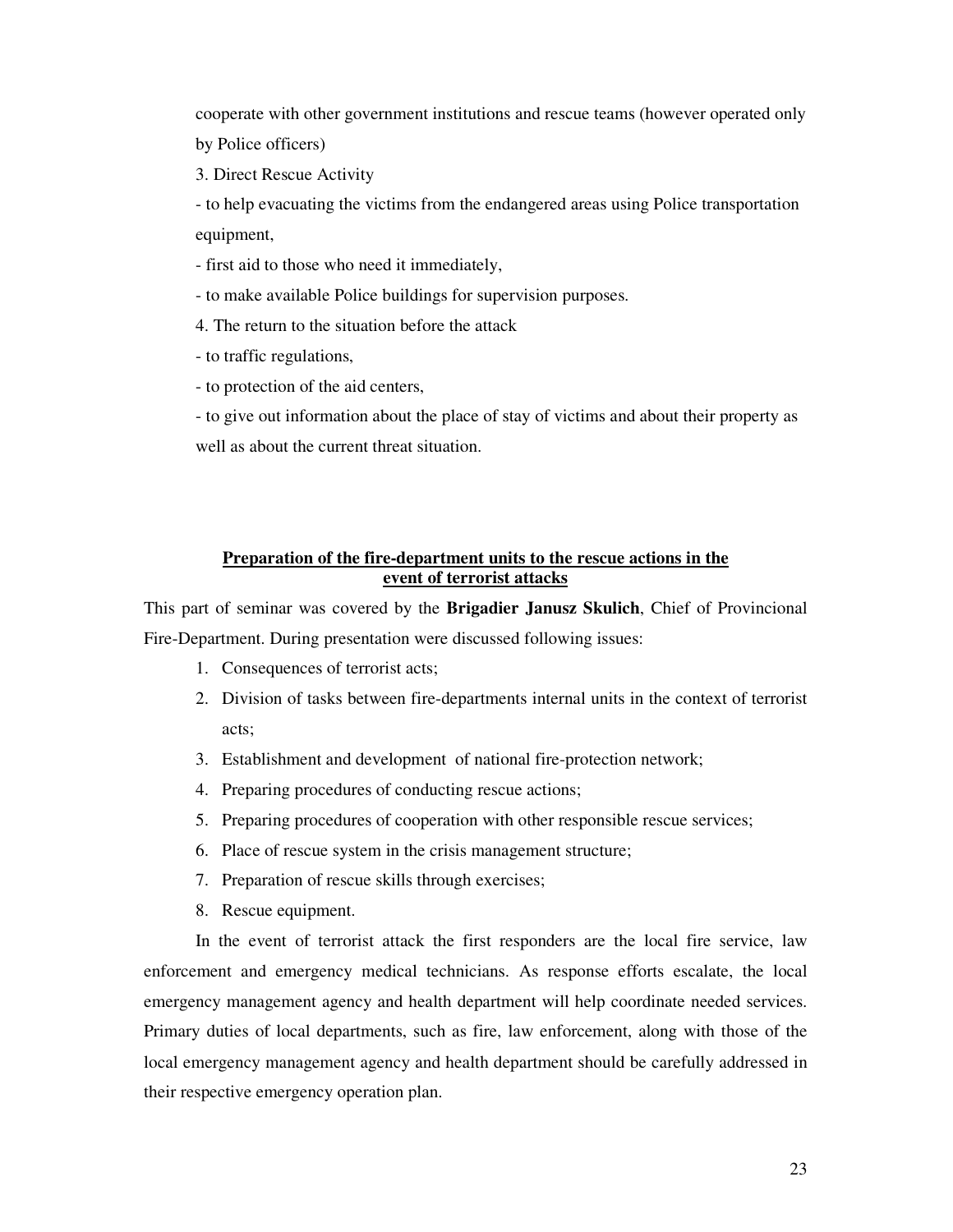#### **Local authorities in the face of bioterrorist attack. Methods of preparations and reactions**

**Dr Anna Szczerba – Sachs**, Deputy Director of the Provicional Health and Epidemiology Service discussed the new and dangerous type of terrorism that is bioterrorism. Biological terrorism can be defined as an intentional release of viruses, bacteria, or their toxins for the purpose of harming or killing people. In addition to aerosolization, food, water, or insects must be considered as potential vehicles of transmission for biological weapons. Public health officials must be prepared to address varied biological agents, including pathogens. Biological weapon is especially attractive for the terrorists, because it is:

- 1. relatively cheap in comparison with damages it can makes;
- 2. easy to obtain;
- 3. hard to detect;
- 4. effect of its use appears usually after some time, so perpetrators has enough time for escape;
- 5. It causes social consequences panic, fear among population.

We can distinguished three categories of biological threats: A, B, and  $C^{15}$ . The highest-priority agents, Category A Agents<sup>16</sup>, include organisms that pose a risk to national security because they<sup>17</sup>:

- Can be easily disseminated or transmitted person-to-person;
- Cause high mortality and subsequently have a major public health impact;
- Might cause public panic and social disruption; and;
- Require special action for public health preparedness.

A subset of Category B agents includes pathogens that are foodborne or waterborne.

Category B agents include those that  $18$ :

<sup>&</sup>lt;sup>15</sup> See also: *The Public Health Response to Biological and Chemical Terrorism. Interim Planning Guidance For State Public Health Officials,* U.S. Department of Health and Human Services Centers for Disease Control and Prevention July 2001; See also: Bioterrorism Readiness Plan: a template for Healthcare Facilities. Document prepared by APIC Bioterrorism Task Force (Judith F. English, Mae Y. Cundiff, John D. Malone, and Jeanne A. Pfeiffer), CDC Hospital Infections Program Bioterrorism Working Group (Michael Bell, Lynn Steele, and J. Michael Miller), 4/13/99.

 $16$  Agent means living organisms or the materials derived from them that cause disease in or harm to humans, animals, or plants or cause deterioration of material. Biological agents may be used as liquid droplets, aerosols, or dry powders.

<sup>17</sup>Category A Agents: Variola major (smallpox), *Bacillus* anthracis (anthrax), *Yersinia pestis* (plague), *Clostridium botulinum* toxin (botulism), *Francisella tularensis* (tularemia), Hemorrhagic fever (e.g., Ebola, Marburg, Lassa viruses).

<sup>18</sup>Category B Agents: *Coxiella burnetti* (Q fever), *Brucella* species (brucellosis), *Burkholderia mallei* (glanders), Alphaviruses, Venezuelan encephalomyelitis, eastern and western equine encephalomyelitis, Ricin toxin from *Ricinus communis* (castor beans), Epsilon toxin of *Clostridium perfringens, Staphylococcus* enterotoxin B, *Salmonella* species, *Shigella dysenteriae, Escherichia coli* O157:H7, *Vibrio cholerae, Cryptosporidium parvum.*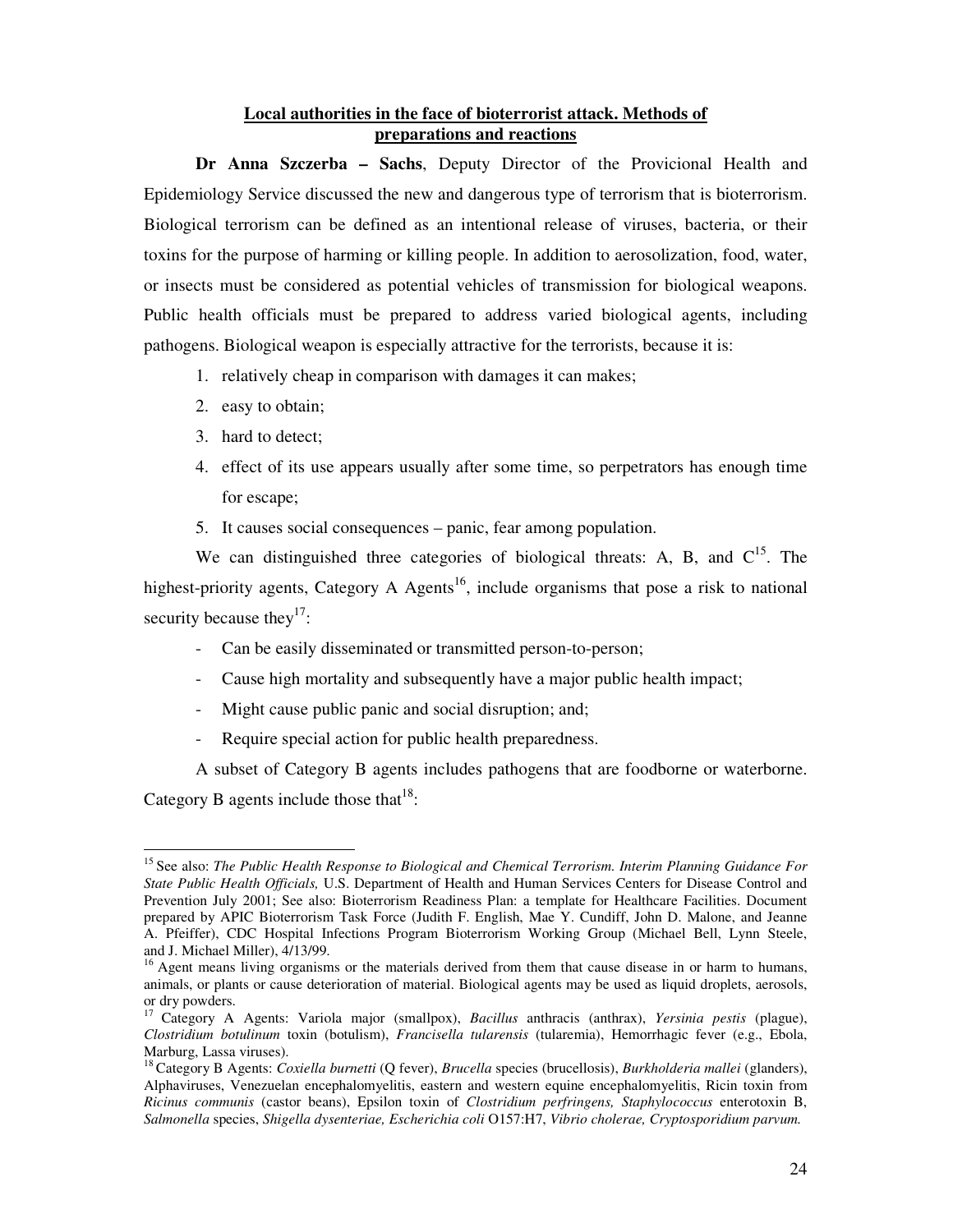- Are moderately easy to disseminate;

- Cause moderate morbidity and low mortality; and

- Require specific enhancements public health preparedness, diagnostic capacity and enhanced disease surveillance.

Category C agents include emerging pathogens that could be engineered for mass dissemination in the future because of their $19$ :

- Availability;
- Ease of production and dissemination; and
- Potential for high morbidity and mortality and major health impact.

Preparedness for Category C agents requires ongoing research to improve disease detection, diagnosis, treatment, and prevention. Knowing in advance which newly emergent pathogens terrorists might employ is not possible; therefore, it is imperative to link bioterrorism preparedness efforts with ongoing disease surveillance and outbreak response activities.

The two broad goals of surveillance related to bioterrorism preparedness and response are early detection of an event and enhanced disease tracking in the population during an emergency response. Surveillance data must be linked to the appropriate authorities who will investigate unusual instances of health service utilization and unusual clusters of illness or deaths. Surveillance planning should detail how surveillance information will be investigated and how this information will be linked to other emergency response officials at the community and state levels.

After an event, a proper emergency response to an epidemic will require enhanced surveillance activity to manage the outbreak and to monitor progress. Planning may involve contingencies for augmenting existing surveillance activities and the surveillance workforce, active reporting, and enhanced information management capacity<sup>20</sup>.

Responding to a bioterrorism incident or large-scale infectious disease outbreak may require the use of a variety of emergency public health measures. These may include quarantine, isolation, closing public places, seizing property, mandatory vaccination, travel restrictions, and disposal of the dead. Because the most critical public health responses probably will be those taken immediately at the state and local levels, health officials and their lawyers should review the statutes, regulations, and ordinances that authorize these

<sup>&</sup>lt;sup>19</sup> Category C Agents: Nipah virus, Hantaviruses, Tickborne hemorrhagic fever viruses, Tickborne encephalitis viruses, Yellow fever virus, Multidrug-resistant *Mycobacterium tuberculosis*.

<sup>20</sup>*The Public...*, s. 46.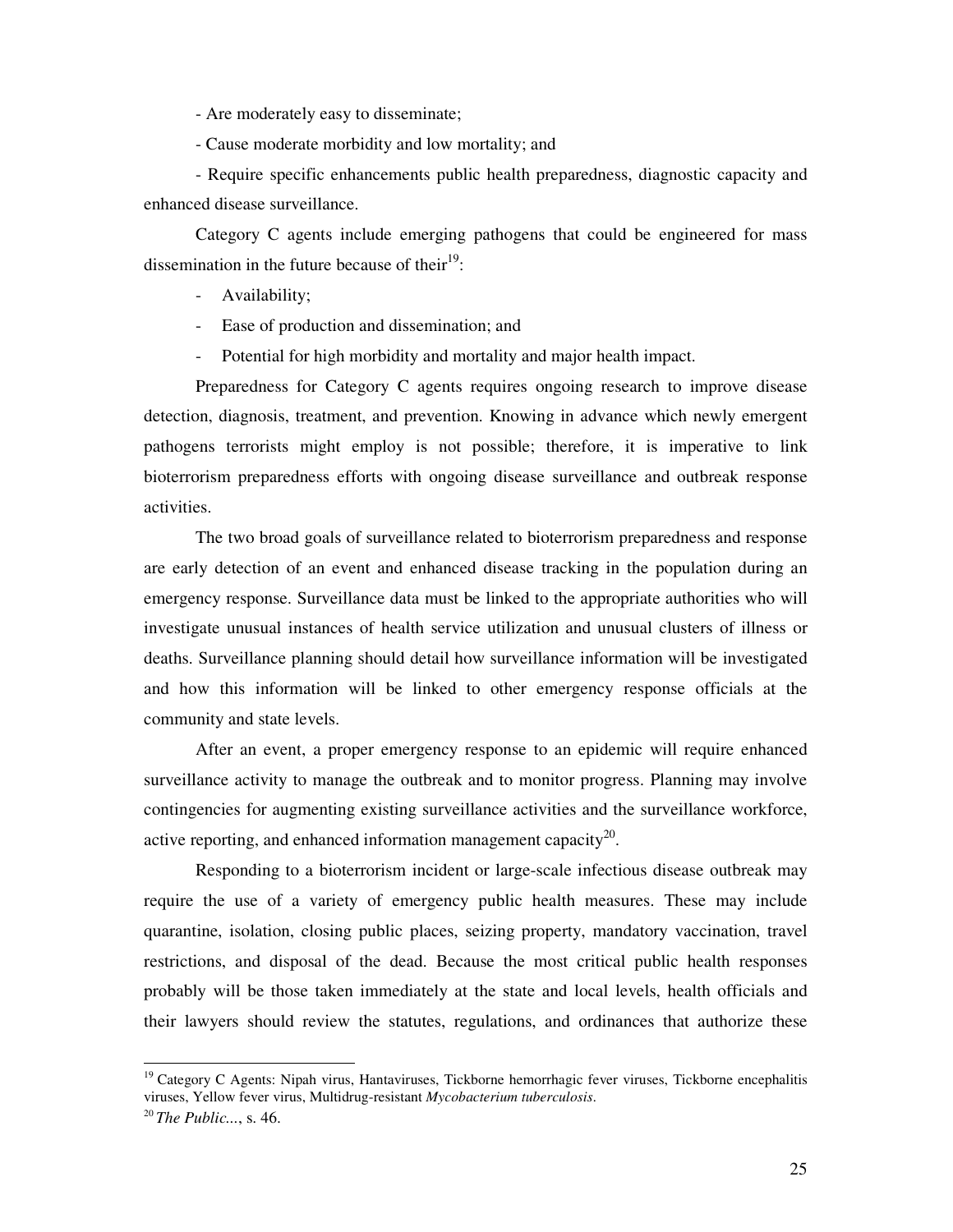emergency public health measures and develop legally sound procedures for executing them<sup>21</sup>.

Prior to recognition and during a recognized disease outbreak caused by an act of biological terrorism, workers may have contact with patients who are infected by the biological agent. Most agents of bioterrorism are not transmitted from person-to-person, however, for agents such as smallpox or pneumonic plague, a worker is at risk of acquiring infection from the patient. Workers potentially at risk due to occupational exposure include:

- traditional first responders (police, fire, and EMS) who transport ill patients to medical facilities;
- health care workers who care for patients in hospitals, residential facilities, outpatient settings, at home, or elsewhere;
- laboratory personnel handling clinical specimens; and
- health department staffs who visit patients in or out of health care facilities while conducting outbreak assessment or control measures $^{22}$ .

Dr Anna Szczerba – Sachs discussed also organisation and tasks of Polish Health and Epidemiology Service.

#### **Energetic security in the era of terrorist threat. State and local dimension**

Second day of the seminar  $(14<sup>th</sup> Nov.)$  began from the presentation of **Prof. Krzysztof Kubiak** from Polish Naval College. Speaker turn attention into the fact of changing nature of terrorist threat. Nowadays, it is not just the tool to achieve particular political aims, but the tactics to realize long terming, ideological purposes. Thus, it is reasonable to state that current fundamental terrorism will develop as a massive phenomenon. The future offenders, especially those coming from religious organizations, will probably focus their efforts on attacking major strategic objects, like social infrastructure, for example: energetic installations. Damage of those objects - essential for our society - will increase the atmosphere of danger and chaos. Gaining of such situation can be treated as the main terrorists aim. Probability of that screenplay should be the matter of urgent and careful attention in every western country, also in Poland. To prevent, we should consider that our energetic safety depends on how we will organize the system of delivery basic sources.

 $^{21}$  Ibidem, s. 49.

 $^{22}$  Ibidem, s. 50.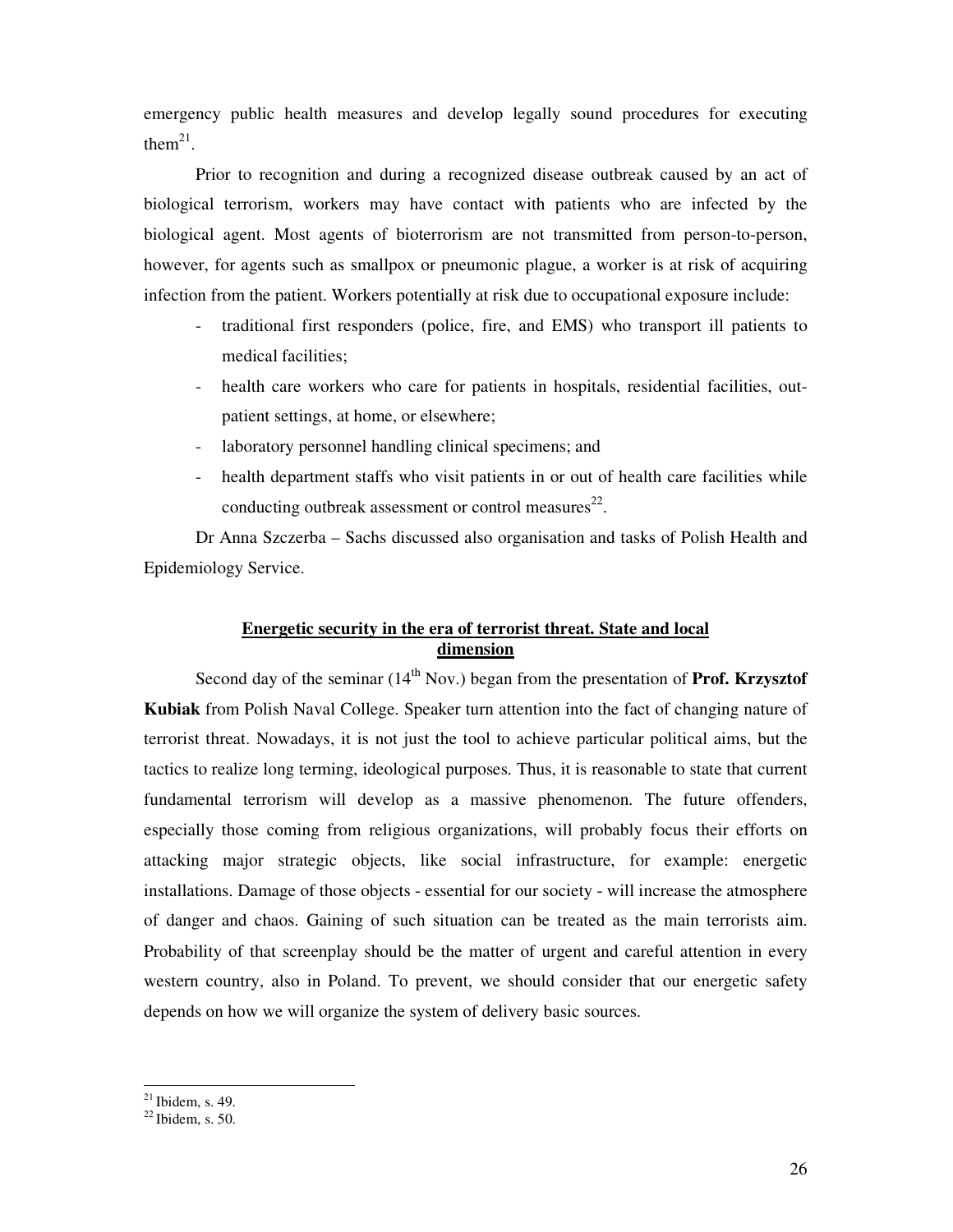In Polish conditions, only little percent of local societies is potentially able to build their own energetic systems. Although based on natural features like wind or geothermal sources, power plants could diversify the national energetic (power) system, what is overall reason to support local governments to build them. Poland's government has made the decision to built LNG (*Liquified Natural Gas*) port. To support, it is worth to realize that it is simply cheaper to built system of terminals than a pipeline. Moreover, possession the specialized reloading base gives greater flexibility to choose our deliverers.

On the other hand: the crude oil and LNG tankers can be the objects of attack aimed for destroying the ships and targets for hijacking. The real battle experiences (mainly from so called Tanker War 1986-1988 in Persian Gulf) show that destroying the great tanker (especially crude oil tanker) is a very difficult task. Moreover also the attack for *Limburg*  proved quite a high hardness of even partly loaded tanker. It indicates that the hijacking of the ship can be the best way of using it as the "*weapon*". Capturing the ship makes an accurate preparing the vessel for destroying possible or gives the perpetrators an opportunity of turning the tanker to the rocky – for example – coast. One of the greatest concerns should be the usage of fully – loaded tankers against coastal cities.

It is obvious, that the terrorist organization, which is able to destroy or capture a loaded tanker, gains an effective tool to make a real "*Armageddon*" or very effective argument to blackmail the government, which is the action against. We could even risk a thesis, that due to potential economic and social effects of ecological disaster the perpetrators can achieve stronger position then the government. Political after-effects of ecological disaster caused by terrorists can be even more considerable then economic ones. The catastrophe can complicate situation of the government if its decisions (or lack of them) persuaded the terrorists to execute the destruction of a hijacked ship. On the internal level most of the people who live in contaminated area probably will express theirs discontent during the next election. Hijacking a loaded tanker gives also the terrorist organization, beside a very effective tool of blackmail, also considerable propaganda benefits. Such action would have been obviously publicized by the media. The threat of causing an ecological disaster can also wake up a sense of common threat, psychosis of fear, and disbelief in the government's effectiveness.

To sum up, above all costs and dangers sea transport is the only alternative to prevent Poland and its business as well as citizens from lack of energy caused by terrorist attack. This conception is also considered in whole European Union as the most realistic one. Of course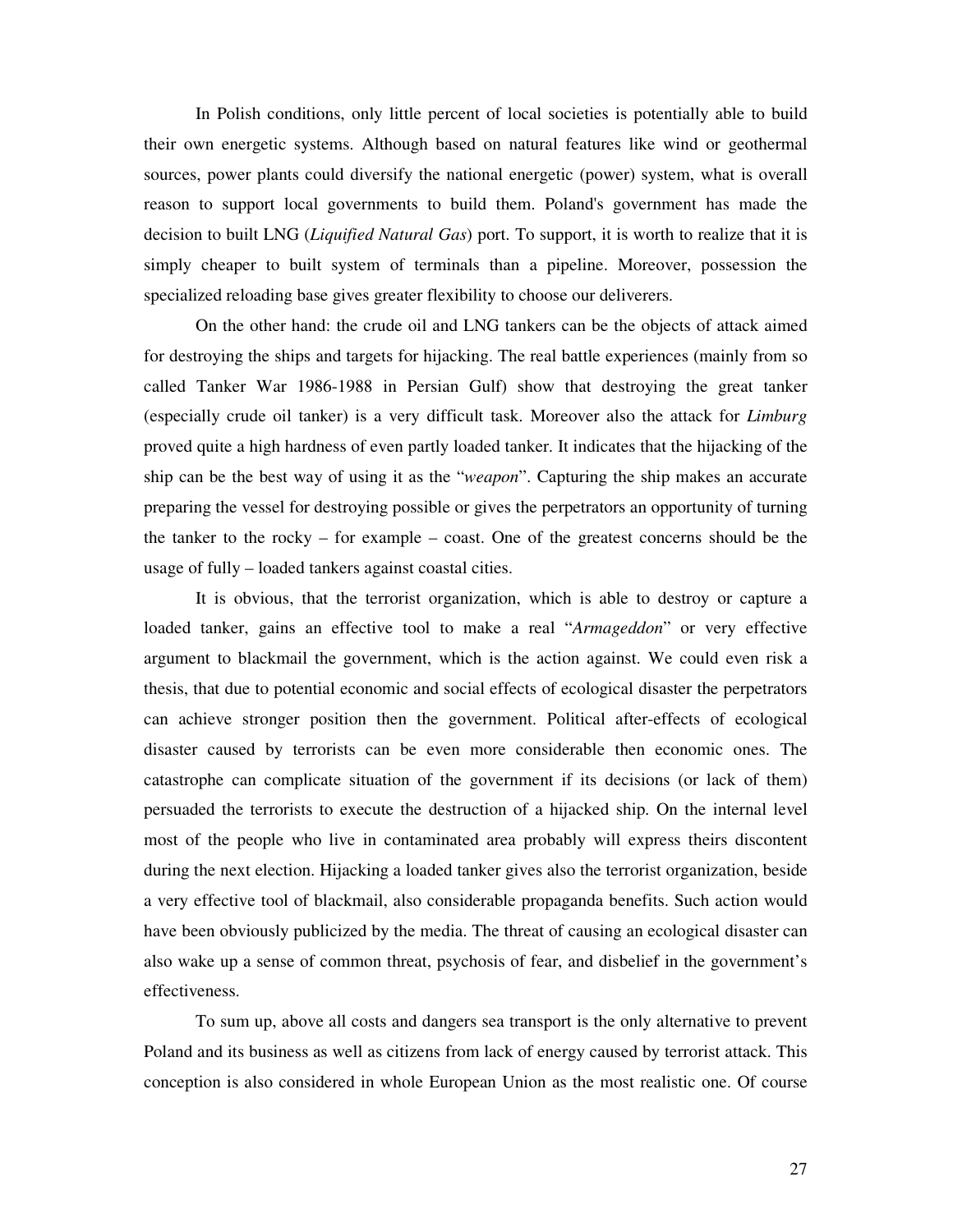building terminals is not enough to safe us in the case of an attack but well planned diversification will give us more opportunities to react immediately.

#### *Panel III - Crisis management and communication systems*

#### **Crisis management and communication in the event of terrorist attack**

**Commissioner Grzegorz Kamienowski**, Director of the Silesian Crisis Management Center discussed important issue of crisis management and communication in the event of terrorist attack. Crisis management can be defined as a law enforcement aspect of an incident that involves measures to identify, acquire, and plan the resources needed to anticipate, prevent, and/or resolve a threat of terrorism<sup>23</sup>. The efficient system of crisis management should be based on following principles:

- 1. priority of territorialisation
- 2. one person leadership and responsibility;
- 3. principle of adequacy and commonness;
- 4. formal division between systems of civil preparedness<sup>24</sup> and military preparedness with providing compatibility and cooperation between these two systems.

In Poland chief of Provincional governmental administration (*wojewoda*) fulfils its task connected with crisis management through two kind of documents: *Operational Provincional Plan* which includes defense planning and defense programming, and *Crisis Response Plan* which precises various measures, which can be taken in the event of crisis situation, especially:

- 1. tasks connected with the threats monitoring;
- 2. rescue resources and technical measures;

-

3. procedures used in the time of crisis situation.

<sup>23</sup>See: *Guide for all-hazard emergency operations planning. State And Local Guide (101), Chapter 6 Attachment G – Terrorism, Federal Emergency Management Agency*, April 2001, p. 6-G-F-1.

<sup>&</sup>lt;sup>24</sup> Preparedness means establishing the plans, training, exercises, and resources necessary to achieve readiness for all hazards, including Weapons of Mass Destruction incidents.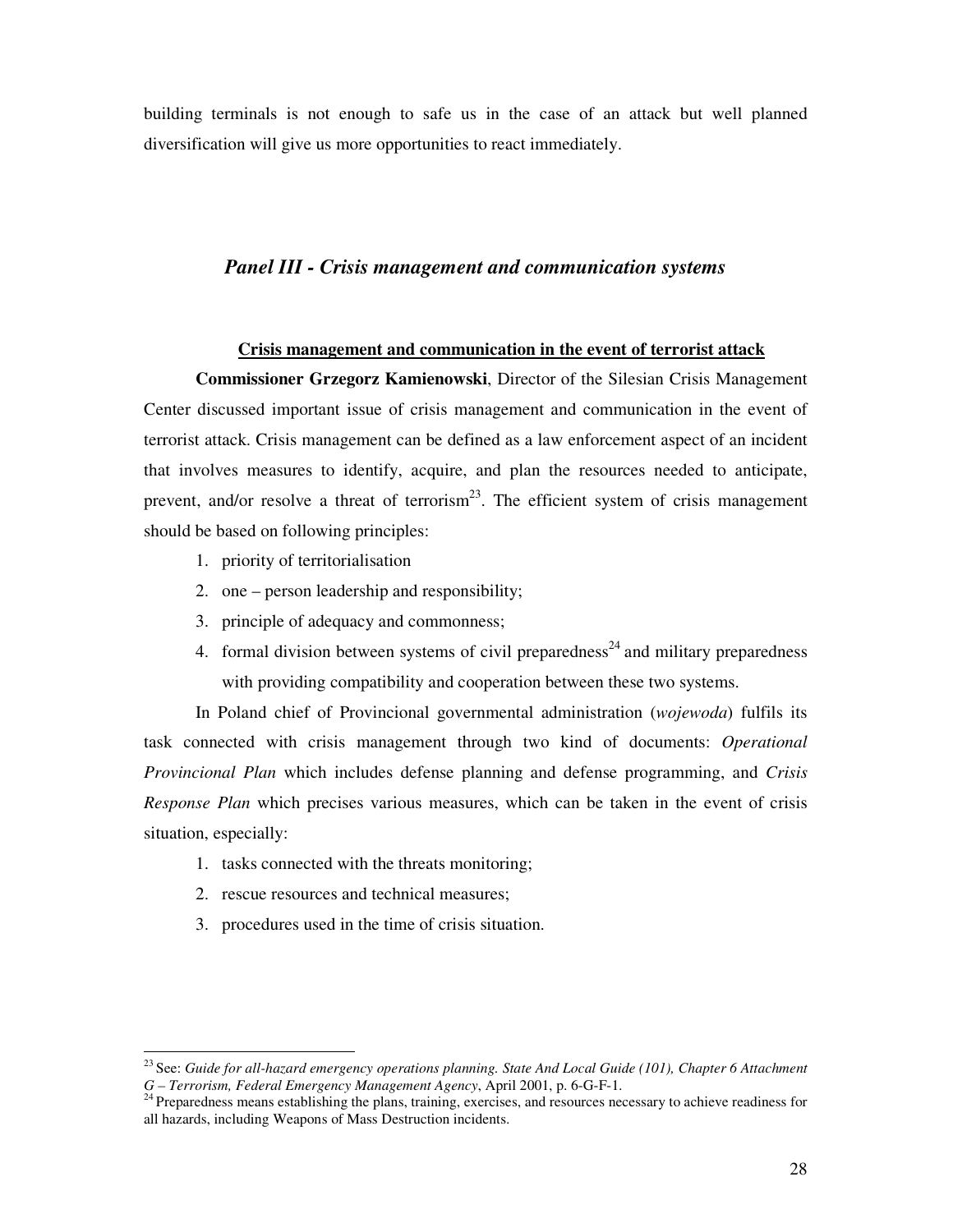#### *Panel IV - Solidarity and public support*

#### **Eastern European experiences with the support of terrorism victims: political and cultural aspects**

**Mrs. Lina Kolesnikova**, Consultant from Organisation for Security and Co-Operation in Europe in interesting presentation summed up Eastern European experiences with the support of terrorist victims. As a starting point, Mrs. Kolesnikova noticed that each year on 11th of March, the European Union dedicates a Memorial Day expressing its solidarity to all victims of Terrorism. 11th of March 2006 has marked the second anniversary of the Madrid attacks, the most deadly terrorist assault in Europe, and the second "European day for the victims of terrorism". It is a day of remembrance, an occasion to express solidarity with the victims of any terrorist attack: those who lost their lives or still bear the mental and physical scars of such violence, and with their families.

Crisis and disaster management identifies several categories of victims. Victims of terrorist attacks can be classified by the degree of presence at and degree of direct impact by the terrorist attack. Therefore, there are **primary** (direct), **secondary** and **tertiary** (indirect) victims. Also important here is the time dimension. Those primary victims are present at the scene during onset of the attack. Secondary are typically present at the scene after the attack, though, not all of them. Tertiary victims are typically not present at the scene at all.

**Primary** (Direct) victims are those physically present at, or in close proximity to, an event. This includes those who died and those who survived the attack, as well as immediate witnesses of the attack who happened to be at or next to the scene. Number of people in this category is typically limited, though, might be still very significant.

**Secondary** victims include the family members and close associates of primary (direct) victims. Disasters, involving violent criminal mass victimisation, result in intensified psychological reactions among not only direct victims and families, but relief workers as well – thus making the relief effort more challenging and stressful. Therefore, secondary victims' category includes also first responders (Special Forces, police, fire-fighters, military, rescue personnel) and other professionals who assist direct victims (medical personnel, psychologists, clergy, NGOs like Red Cross, etc.). Typically, number of people in this category is higher than number of primary direct victims.

**Tertiary** (Indirect) victims are those individuals in a community who are impacted by the secondary effects of disaster. Number of people in this category is the highest. Reached largely through the media, they are the audience for the terror and recognise little distinction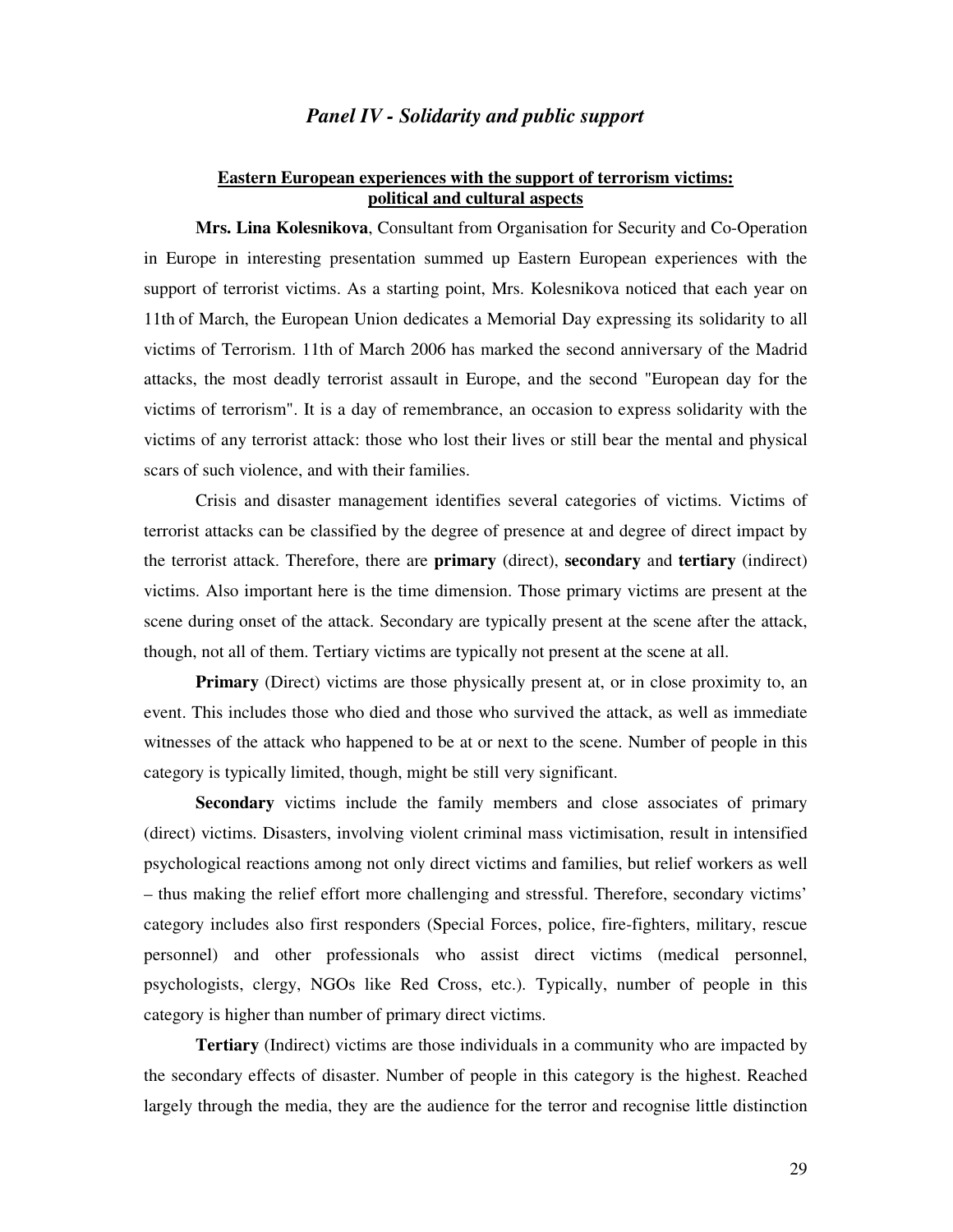between themselves and direct victims. Visualisation of flow and consequences of terrorist attack by media makes those individuals feel like a victim and, potentially, transpose the same fear, anger and psychological traumas to those otherwise not directly affected by the attack. Due to the quality and the repetitiveness of visualisation, some tertiary victims may suffer like primary and secondary victims, and, therefore, should be a subject to the appropriate assistance. These indirect victims are the principal targets of terrorism. This large part of population subjected to fear, anger and other emotions that may influence the social transformations in a way desired by terrorists.

Additionally, for the sake of completeness, it is necessary to stress on a category of victims usually not explicitly addressed. This is particularly important within certain cultural and religious environments. This concerns, for example, women in some Muslim communities, (and potentially children in other communities) who might be forced to become suicide bombers.

During years 2000-2005, there were 25 large-scale terrorist attacks in Russia with participation of suicide-bombers. Majority of suicide bombers were women. Some of them were forced to become terrorists. The problem is very serious and there is a concern that parentless children might be used to play the same role too. This type of victims is typically ignored and not taken care of, though, this is actually very important in view of necessary measures to prevent terrorist attacks.

Addressing the needs of this category of victims is very important, but as this support and assistance is required before the terrorist attack, this generally falls within preventative measures to be taken by states and societies.

There is also a question is what kinds of terrorist activities are required to deal with them. We can differ **three time-oriented groups of processes** selected by degree of close proximity to the time of the attack. Each group then may include one or more phases and a number of involved processes. "**Immediate**" is a group of processes occurring before or directly on time of the attack. This includes pre-phase and hot phase. "**Short-term**" is a group of processes occurring directly after the attack, specifically, as soon as rescue services may enter the site and start acting. Typically, this set of activities completes with victims being discharged from hospitals and returning back to their homes. "**Long-term**" is a group of processes occurring typically during prolonged period, and is dealing with consequences and negative influences of the attack.

There are six categories of victims and three time-driven categories of processes regarding assistance and support to be provided. Therefore, we can divide processes, taking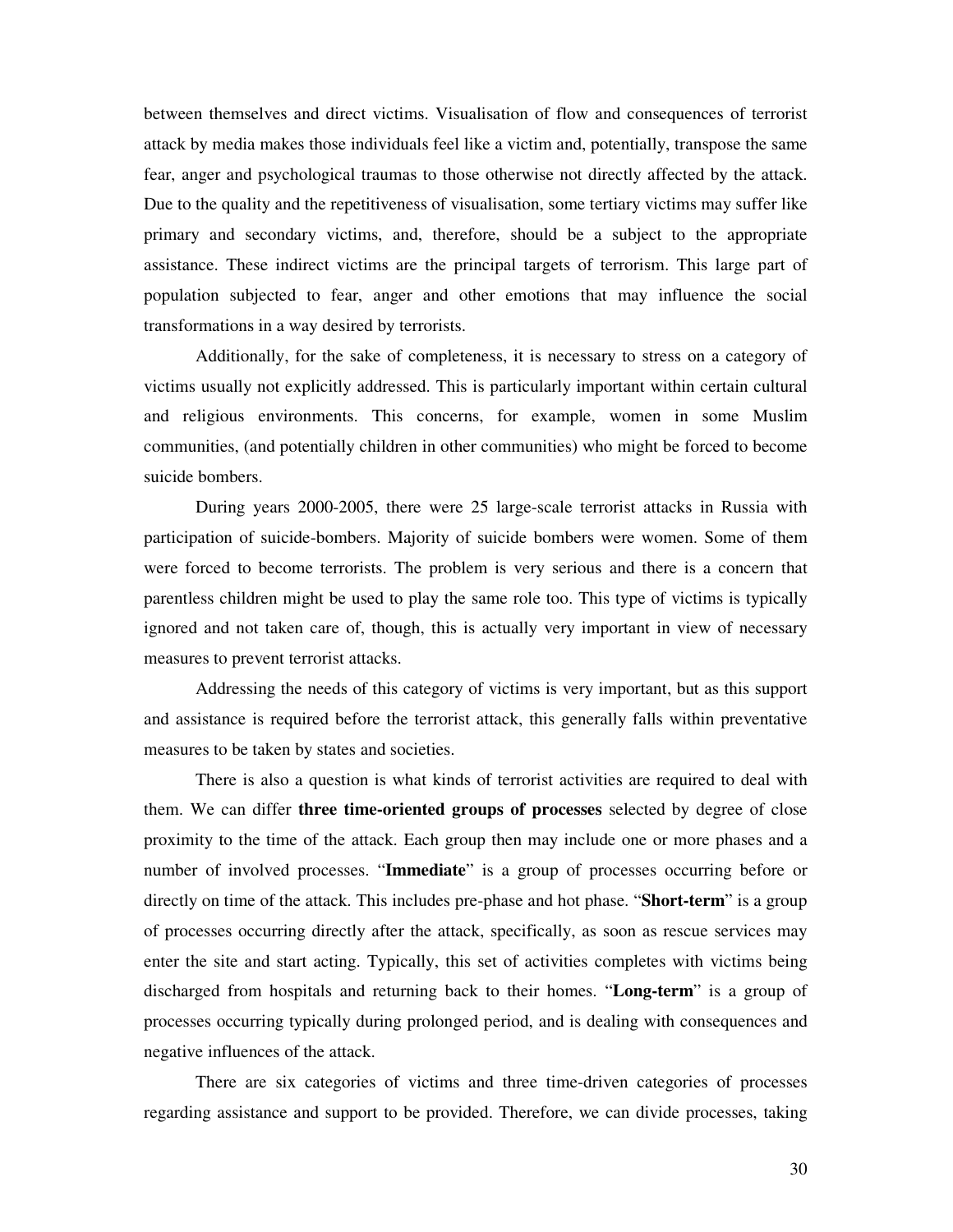dimension of time in consideration, into **immediate** (on attack), **short-term** and **long-term** assistance and support. Those assistance and support normally provided to responders on regular base (according to their contract) are routinely excluded from this consideration.

What kind of assistance and support must be provided during each phase to each category of victims?.

**Direct victims**. In a case of so-called continuous emergency (hostage taking, hijacking), there should be no disclosure of any sensitive information about victims. It may concern information about religion, citizenship, position, influential relatives, etc. When it is appropriate, organisation of necessary supply of water, food, medicaments, etc should be provided.

For category of **witnesses and bystanders**: first, it is necessary to evacuate all of them from the scene; those who need medical and psychological assistance must be provided that; and important one, it is necessary to give at least brief information about event. Relatives must be informed that their relatives were impacted. In case of hostage taking all up-dated information about situation must be delivered. Those who need medical support must get it. It is vital to provide psychological support to all close associates. In case of continuous emergency, relatives should be divided into small groups with assign psychologist and paramedical to each group. For wider group of population (the same applies to friends, associates, neighbours etc) hot lines (info gathering, dispatching) and help lines (psycho assistance) should be created.

First responders and those professionals who assist them must be briefly informed what is happened and what to expect about timing and conditions of their work. They should be backed by adequate medical and psychological support (the last one is especially vital).

Society must be informed about event as quickly as possible. Numbers of help and hot lines must be delivered via all possible means of communication.

**Short-term** assistance to direct victims has **six** major steps:

1. On-the-spot treatment and evacuation;

2. Assigning identification and local on-site pre-hospitalisation treatment, typically carries out at a central location next to the incident scene;

3. Victims sorting, dispatching and transporting;

4. Hospitalisation (medical treatment);

5. Discharge from hospitals;

6. Rehabilitation of victims and relatives (just after event);

7. Victim-witness protection program should be introduced if necessary.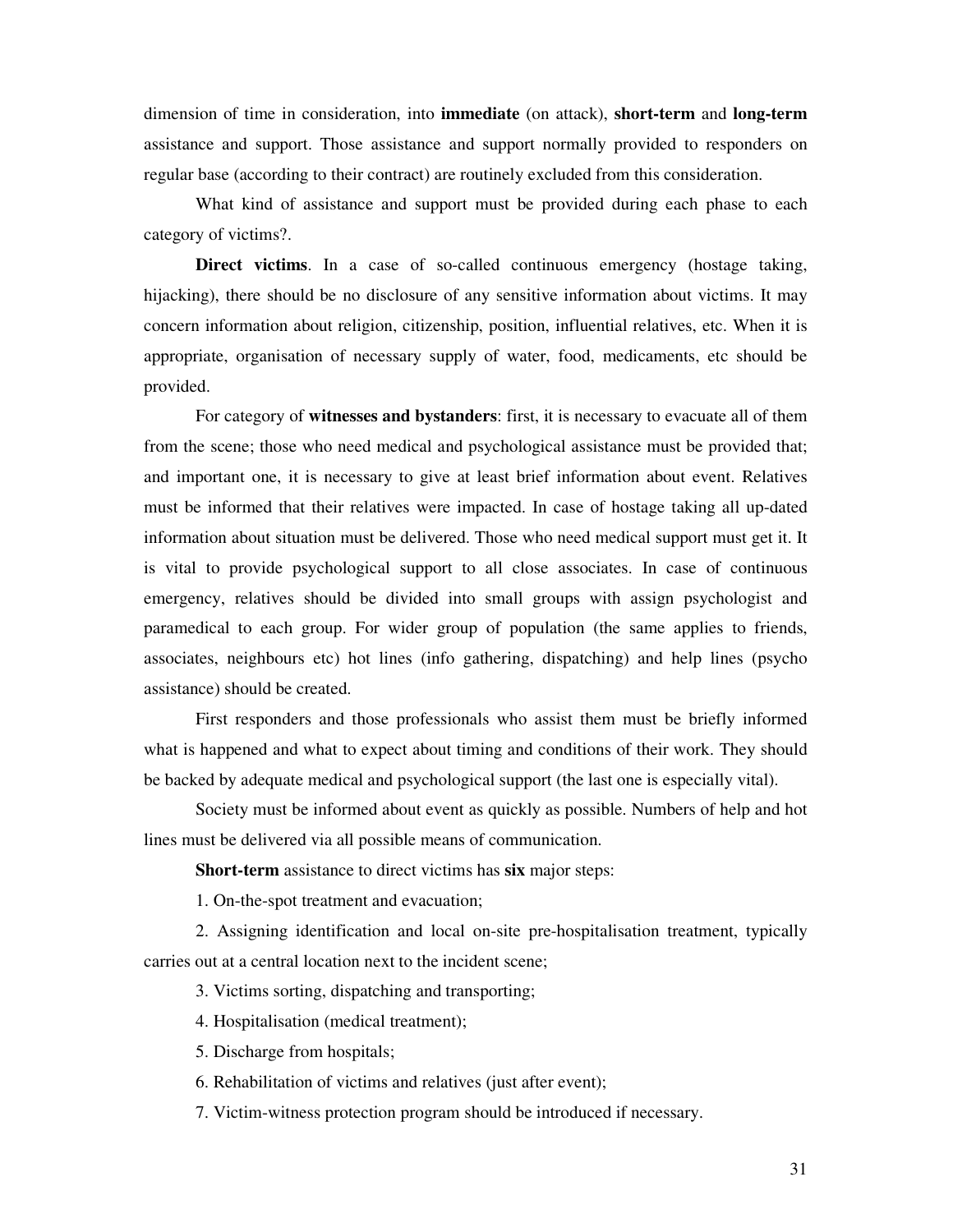**Secondary victims** (relatives) have to be: informed about conditions and locations of their beloved ones; transported to the site when it is necessary; provided by accommodation and food; provided by access to medical and, more importantly to psychological support; assisted with all paperwork, transporting of body, financial assistance with funeral etc in case of death of relative; parentless children have to be provided by immediate legal and financial assistance.

First responders and those who assist them must be informed about event (special press releases) and be provided by medical and psychological assistance.

Bystanders and witnesses from this phase can be transferred to the group of general public (society). Population must be informed about development of event and have access to help lines. Victim-witness protection program should be introduced if necessary.

**Post-event** medical and psychological rehabilitation (starts immediately after event and runs short-term) includes six major steps:

In order to properly arrange such assistance the following information should be known:

1. Number of victims,

2. Contact and other information about victims and their relatives,

3. Type of impact survived,

4. History of treatment during the crisis,

5. History of treatment beyond the crisis (read, before the crisis),

6. And, therefore, the type of help the supporting services can and should provide.

We should have victims and relatives receiving qualified help and assistance from relevant services, typically consultation of psychologists, medical treatment or financial support.

"**Psychological first aid**" must be introduced in all crisis response plans. That is why, the participation of those familiar with psychological and psychiatric issues will be critical to all phases of planning for preparedness at the local and state level.

Concerning the relatives, it is possible to take certain estimates into account, for example, saying that normally there will be 3-4 relatives who need help and who are associated with one victim. All such information, when available, allows proper activities planning and resource allocation, what is the necessary foundation for the success of the whole effort. If the assistance is not properly arranged, the anger is growing among the population and the trust to authorities is largely undermined.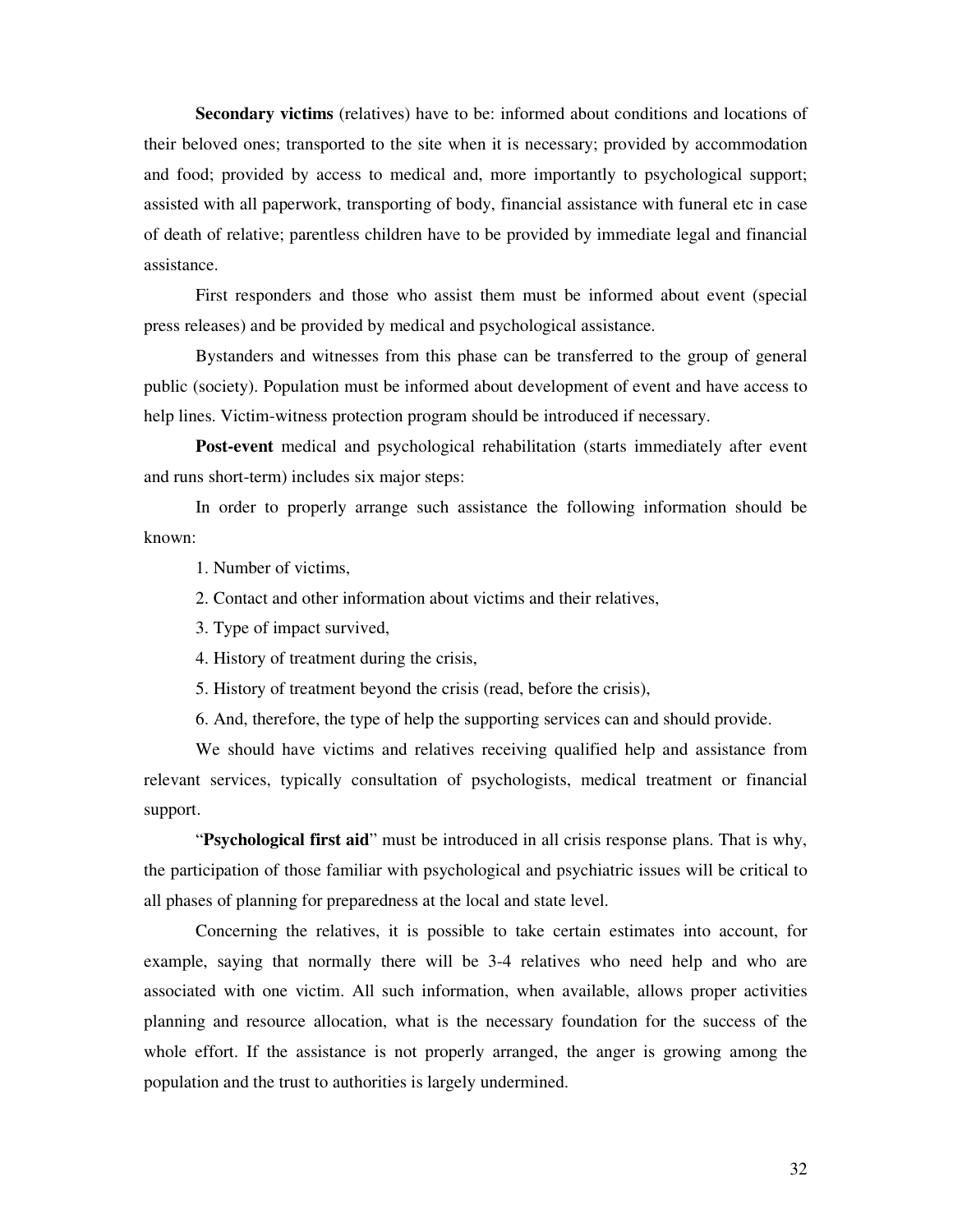The psychological and emotional after-effects of a major disaster are more severe and longer lasting when the disaster results in significant numbers of fatalities, seriously injured victims, and destroyed businesses and homes. Those most personally touched are likely to experience the greatest suffering. Surviving victims and bereaved families will experience a range of short- and long-term impacts that are emotional, physical, financial, and legal.

It is important that governmental and other support agencies foster community healing through respectful and equal healing of all who seeks services.

Direct victims need medical assistance on long-term basis. The same applies to psychological (psychiatric, when necessary) surveillance. Status of victim of terrorist attack must be clearly defined in legal term. Financial compensation for material and moral damages should be provided. Awareness program informing victims about their rights and benefits should be introduced. Relatives who lost members of families should have legal and financial assistance. They also should have access to psychological assistance. Responders and those who assist them should be informed about lessons learned and general information about investigation. Medical and psychological assistance should be provided, especially for those who continue to work with victims on long-term basis. New trainings should be provided according to after-event considerations. Public should be informed about investigation and victims assistance programs. Psychological assistance should be available via help lines. Civil defence information should be delivered with after-event consideration.

#### **Psychological aspects of the support for victims of terrorist attacks**

**Dr Maria John – Borys** from the Center of the Psychological Assistance in Situations of Crisis, University of Silesia addressed the issue of psychological support for the victims of terrorism. Psychological interventions in situations involving terrorism require a fundamental understanding of the traumatic elements of terror. The severity of trauma is measured by, among other factors, the duration of the event, the number of people killed, the age of the victims, and the defenselessness of the victims. The traumatic impact is also magnified by the fact that acts of terrorism occur by human design. Terrorism acts are deliberate and planned, they are sudden and completely unpredictable, and they are aimed at people who are in defenseless position. The great threat of terrorism is that anyone, anytime, anywhere can be a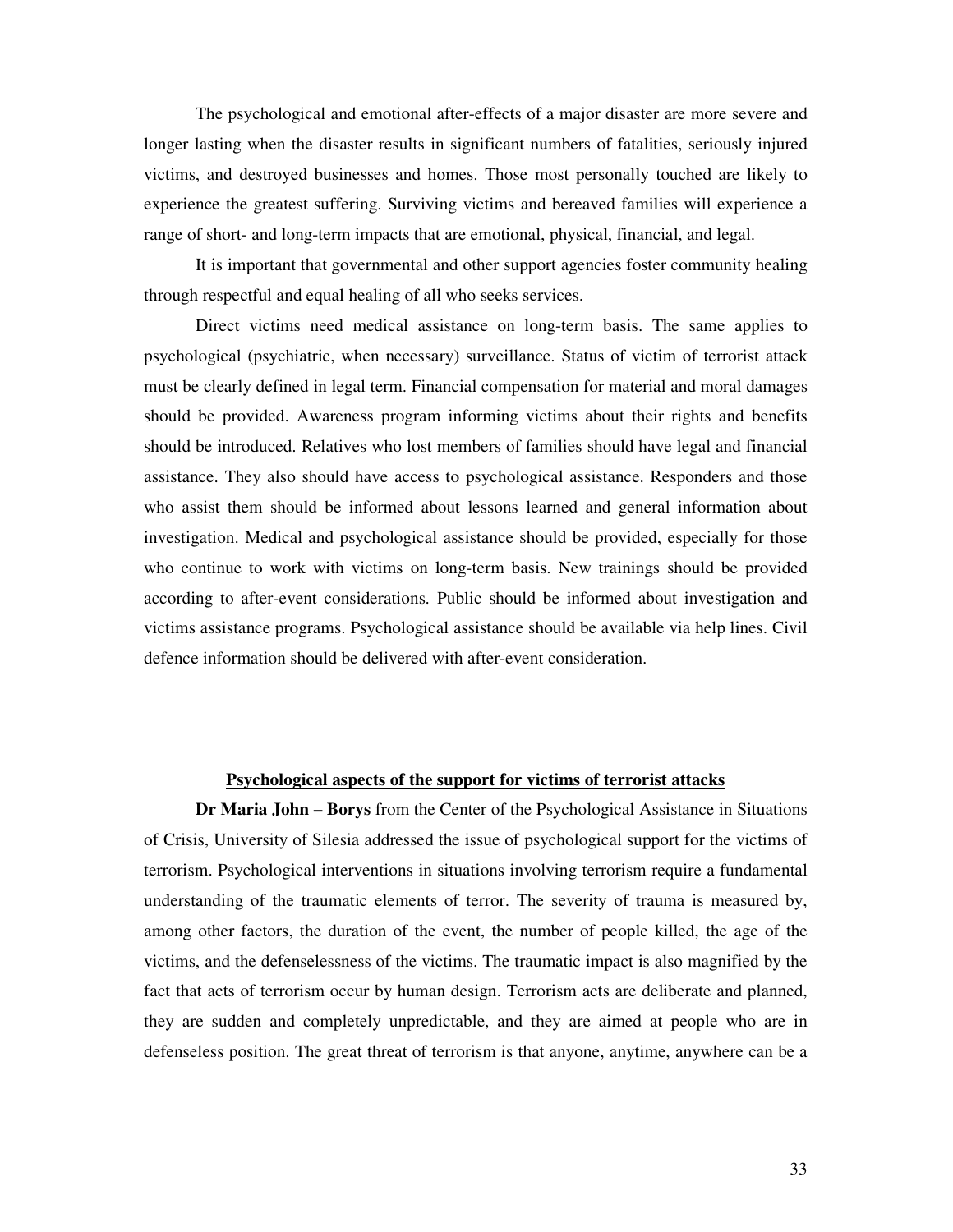target. No one is immune; no one is protected<sup>25</sup>. Psychology developed efficient methods how to eliminated *post traumatic stress disorder*. For those who survive terrorist attack is also important the way in which local authorities treat person who died during outrage. It is usual for a local community to recognise a major incident with fatalities with an early service. This may take the form of acknowledging the disaster in regular weekly services or a specific memorial service for the disaster. In the event of a specific memorial service soon after the incident, the following points should be considered<sup>26</sup>:

1. Where identification has been confirmed, families of the deceased and survivors, along with responding organizations and emergency services, should be invited. This is a challenging task in the early days because not all facts will be known and some may have to travel some distance, perhaps from other countries;

2. Funerals of some of the victims may not have taken place and an early memorial service may either conflict with a funeral or be very difficult for a family to cope with so close to a funeral. Some people may feel an obligation to attend such a public event whereas they may prefer it to take place later – perhaps on the first anniversary of the incident;

3. The media may wish to cover the service. Appropriate media coverage may take time to arrange, and excluding the media may be viewed as heavy-handed and denying others who could not attend the service an opportunity to see it;

4. A formal memorial service should be planned properly, with full consultation with the families concerned. It is advisable therefore not to describe locally held services specifically as 'memorial'.

<sup>-</sup><sup>25</sup> *Final Report American Psychological Association. Task Force on the Mental Health Response to the Oklahoma City Bombing*, July 1997, s. p. 1; See also: R.J. Urasno, C.S. Fullerton, A.E. Norwood: *Terrorism and disaster: individual and community mental health interventions*, Cabrigde University Press 2003.

<sup>26</sup> See: *The needs of faith communities in major emergencies: some guidelines*, produced by the Home Office and Cabinet Office, July 2005, p. 9.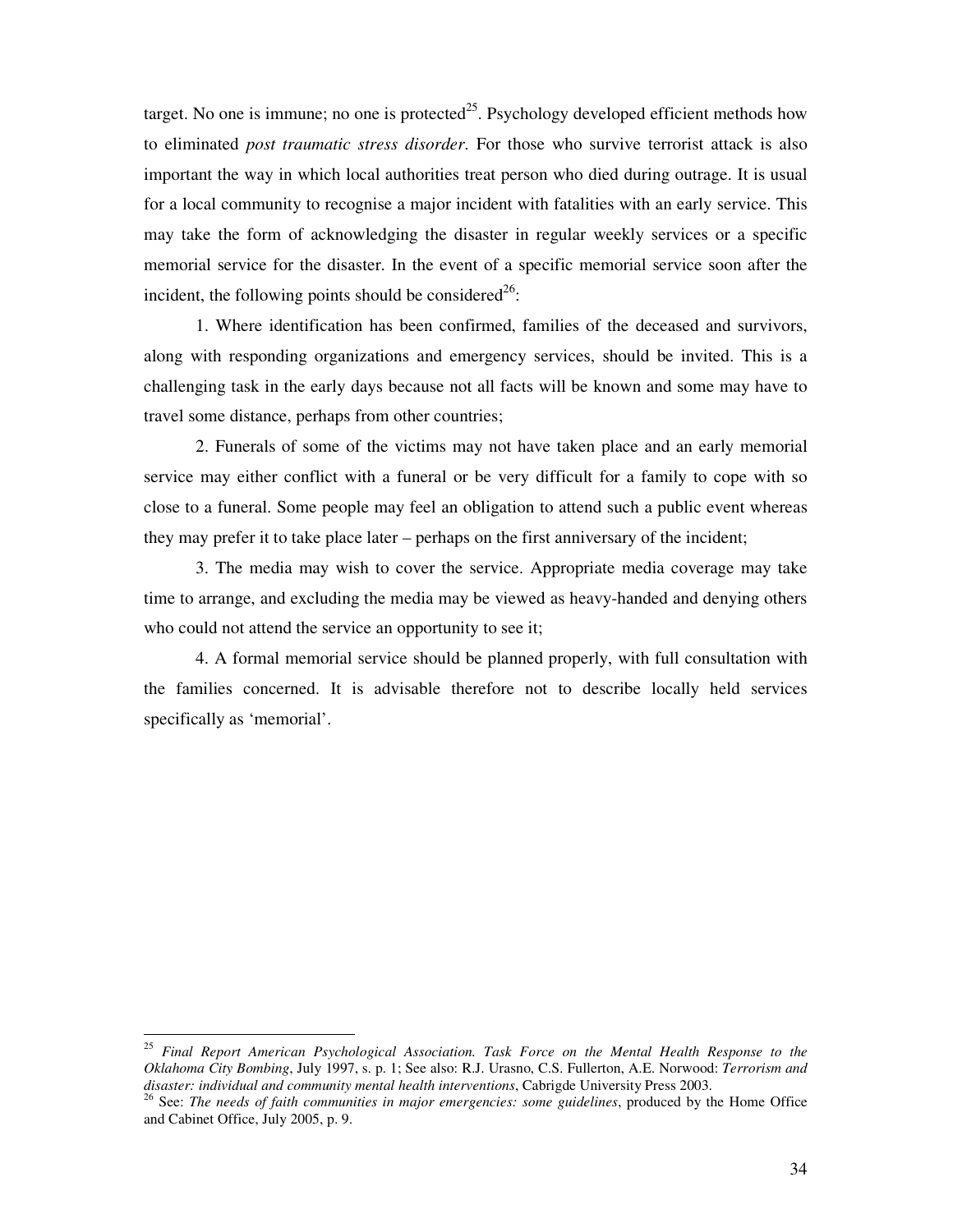#### CONCLUSIONS

The most general conclusion, and even truism, flowing from the seminar in Katowice is that terrorism is still a complex, controversial, and contested concept<sup>27</sup>. However proper understanding of this fact is a precondition of efficient fight with these phenomena. Understanding should be treated as a key to any terrorism prevention policy. Detail conclusions directed especially to the local authorities can be presented in the following remarks:

1. There exist two important factors, which determine the success of local antiterrorism policy. One means close, based on mutual confidence, relations between local authorities and community. It is especially important in the context of prevention. The second one is reliable system of communication, which means sharing information and coordination of actions between different bodies, both before, during and after the terrorist attacks;

2. There is a need to ensure better cohesion and coordination of actions between national and local governments (*vertical dimension*), as well as between different local communities (*horizontal dimension*). In the latter case, relations should be based on equality. Good example of such cooperation are British Local Resilience Forums (LFRs);

3. Local authorities need legislative corset passed at national level (see i.e. British Civil Contingences Act 2004) for providing effective antiterrorist policy. This is the first condition of efficient policy. Such act should be created in consultation with local authorities;

4. Local authorities should develop closer cooperation with private entities (companies, shops, factories etc.) to ensure better level of antiterrorist architectural protection. There is a need for a consistent local actions directed to inform local societies about terrorism threats;

5. There is no need for one model of architectural protection – it should be determined by local conditions;

6. Regarding the cost of architectural protection, local authorities should concentrate on the most vulnerable buildings and places, as well as protect people from flying fragmentation comes from terrorist attack – it is impossible to avoid all losses, but some can be simply avoided with not too much afford;

<sup>27</sup> D. O'Hair, R. Heath, and G. Ledlow (Eds.): *Community preparedness and response to terrorism*, Westport, CT: Praeger 2005, p. 9.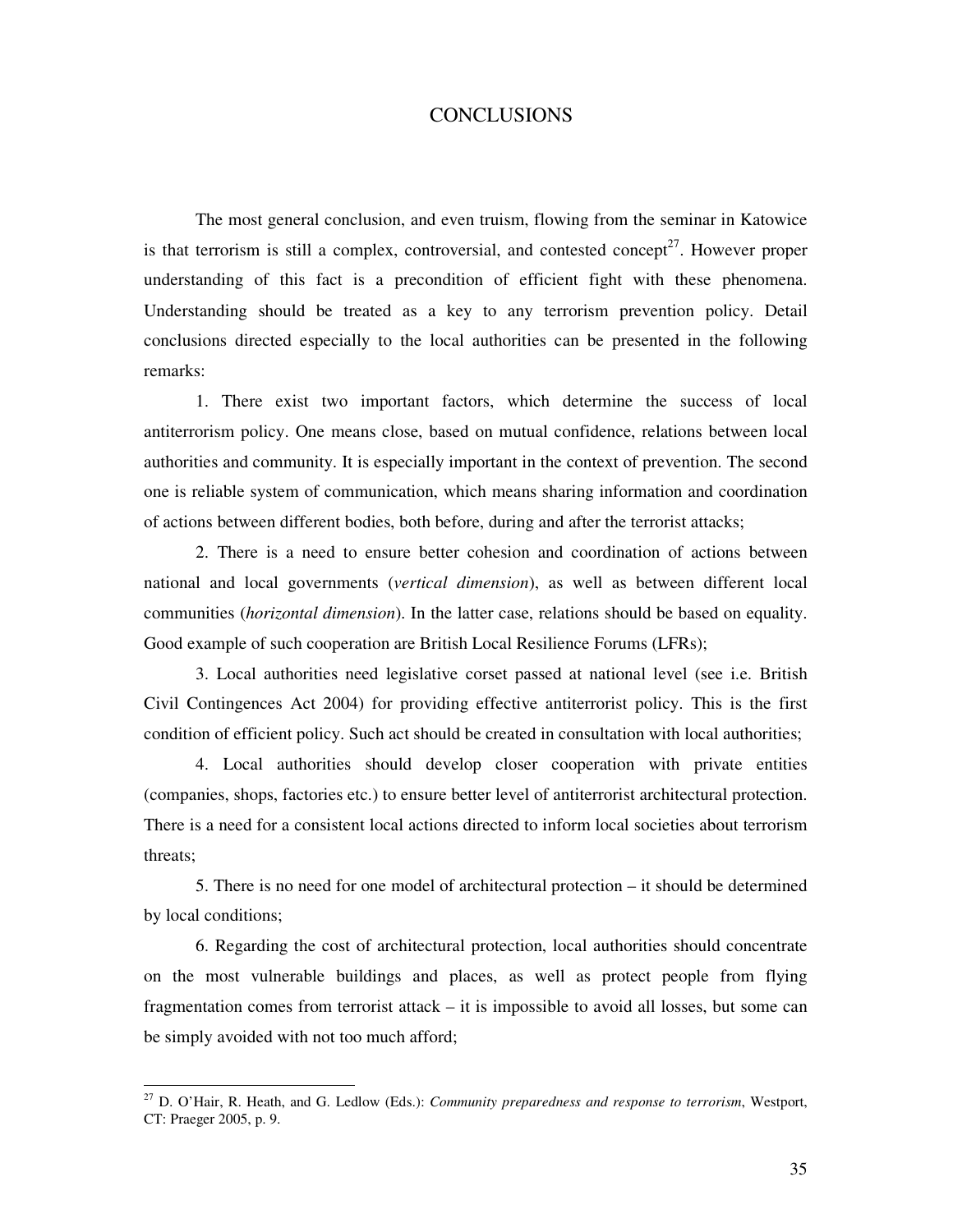7. Local Police forces should established and develop close relations with local communities. Confidence between law enforcement forces and local society and efficient Police intelligence service is a key point in any Police antiterrorist preventive activity;

8. Police local forces should have precise emergency response plan in the event of terrorist outrage. It should be produced with close cooperation with local authorities;

9. It is necessary to create integrated rescue system in the case of terrorist outrage. Fire-departments are well-prepared to be a strong part of such system;

10. Local communities can support local fire-departments through additional financial funds which can be assigned on shopping new equipment;

11. The most important factors for the local communities in the context of bioterrorism preparedness and response are early detection of an event and enhanced disease tracking in the population during an emergency response;

12. Energy security needs to build sea terminals, which is the cheapest way to secure continuity of oil and gas supplies. On the other hand this type of delivery is very sensitive and can easily become aim of potential terrorist outrage. This is a important problem for the communities which are located at seacoast. That is why sea terminals and oil and gas storages, should be, if it is possible, located far from dense populated area. Local authorities should participate in the protection of energetic infrastructure. There should be cooperation between activities at national and local level;

13. There is a need to develop coordinated approach to emergency planning. Local authorities should have possibility to consult the guidelines and should subject management of governmental level in this range;

14. Local authorities should in their emergency planning widely use volunteers. People eager to help, i.e. radio amateurs can be valuable replenishment. This system is commonly used all over Europe, i. e. in Germany, Poland, UK;

15. There is no need to create one rescue center at the level of each local community. It is better to establish less number of rescue centers, serving few local communities and supervise by regional administration. However, this model can be used only in some European states. In smaller or centralised states (i.e. Portugal) there is no need to create rescue centers which are autonomous from the government;

16. Emergency planning should take into account relations with media. It is very important because public perception of rescue actions is created mostly under influence of media transmissions. The idea is not that only one center should be authorized to give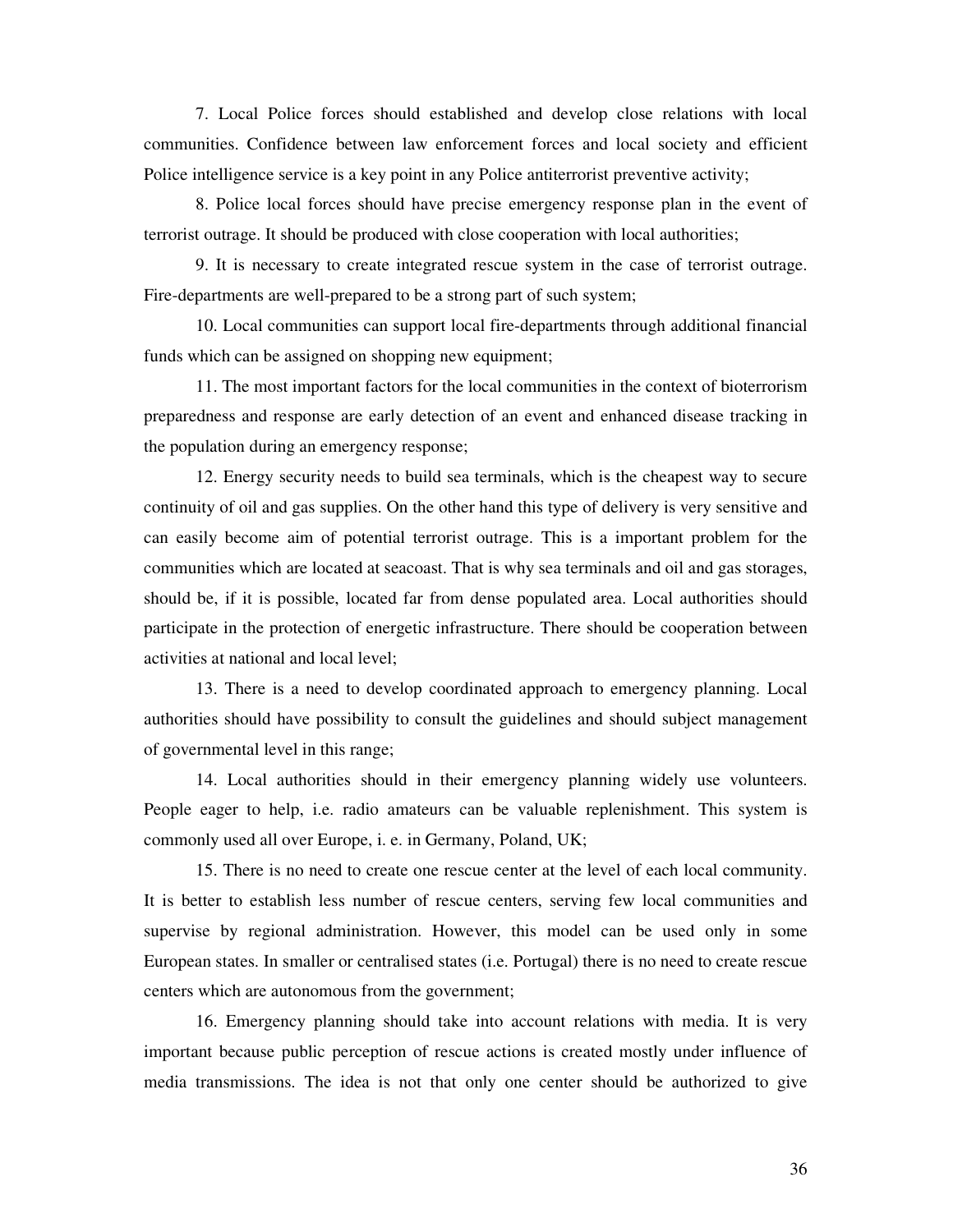information about crises situation; there should be one center that would control the content of information and few centers which distribute information;

17. First precondition to help people involved in terrorists act needs to define status of the victims of terrorism. This should be done through national legislation, but sometimes local authorities stand before necessesity of solving this problem by their own;

18. Local authorities should remember not only about primary (direct) victim, but also about secondary and tertiary (indirect) victims;

19. Local authorities should have at their disposal well – prepared psychologists teams, ready to give help. In some countries this is a real problem and legislative gap, because apart police and fire-department psychologists there is nobody who could care about mental health of the victims. Remedy for this can be wider use of professional prepared volunteers – psychologists. We can not underestimate the positive influence of clergy (Christian, Muslim, Jewish).

Many times during seminar in Katowice, but also during other events organised in the framework of "CAT" project appeared a urgent need to define term "*terrorism*". Proper definition of terrorism is a condition of effective fight with these phenomena, not only at international or national level, but also at local dimension. For the present we can observe notional devaluation of this term. As aimly noticed C. Gearty word *terrorism* includes such broad scope of issues that freely using of this word is "*too dangerous to be accepted in democratic system based on rational foundations*" <sup>28</sup>. Local communities should remember about this fact planning their antiterrorist policy.

<sup>28</sup> C. Gearty: *Terroryzm*, Warszawa 1998, s. 54.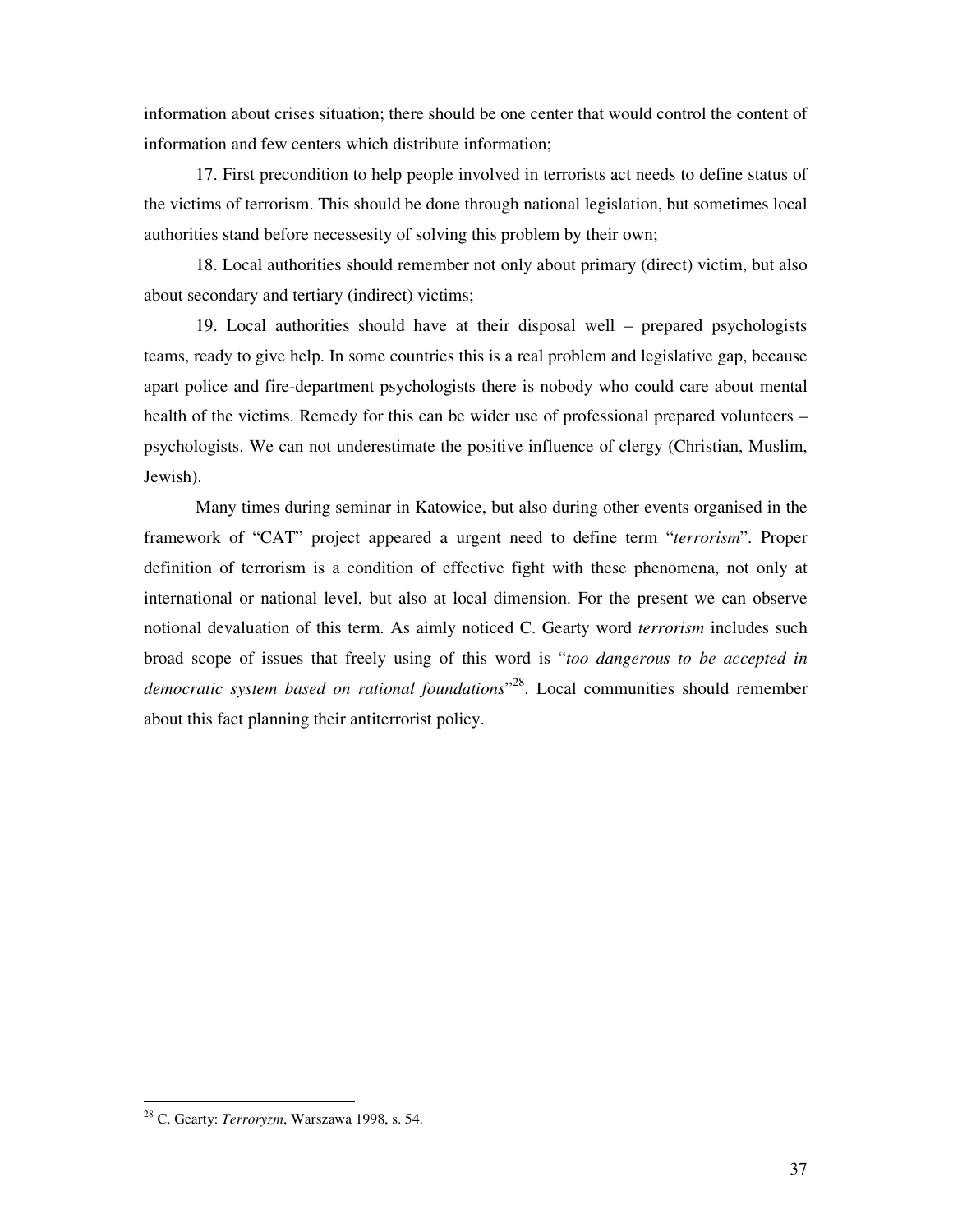#### NOTE ABOUT SEMINAR EXPERTS:

#### **P. Podinspektor Jacek Bartoszek**

Chief of the Antiterrorist Branch, Central Investigation Bureau, Headquarters of Polish Police

He is a police officer with 21 years of professional experiences. He graduated higher law and administrative study at Police Academy in Szczytno (1986 – 1989).

From 1994 he has been working in special branch of polish Police – Central Investigation Bureau. In the scope of his duties remains grave criminal offences with the use of explosives and murders. His special attention is concentrated on the matter of crisis management and coordination of actions between police units and other services.

He graduated special professional courses in USA (1996 – course organized by Federal Alcohol, Tobacco and Fire Weapon Office), Germany (2002 – course organized by Federal Criminal Office), Hungary (2006 – course "Role of police commandants in antiterrorist prevention" organized by FBI Academy in Budapest and US Department of State). He also attended course "Methods of conducting in the case of bioterrorist attack", organized by Spanish Guardia Civil (2005).

Married. His wife – Małgorzata is a civil servant working for local authorities. He has two kids.

#### **Dr Maria John-Borys**

Psychologist, didactician, Institute of Psychology University of Silesia in Katowice.

Head of Socio-Clinical Psychology of Young People Unit (Pracownia Psychologii Kliniczno - Wychowawczej Dzieci i Młodzieży).

Coach of psychological group training recommended by Polish Society of Psychology (Polskie Towarzystwo Psychologiczne).

In the scope of her scientific research remains questions of psychological health of young people, as well as human behavior in crisis situations.

He was designated by the Rector of Silesian University to the task of creating Center of Psychological Support in Crisis Situations.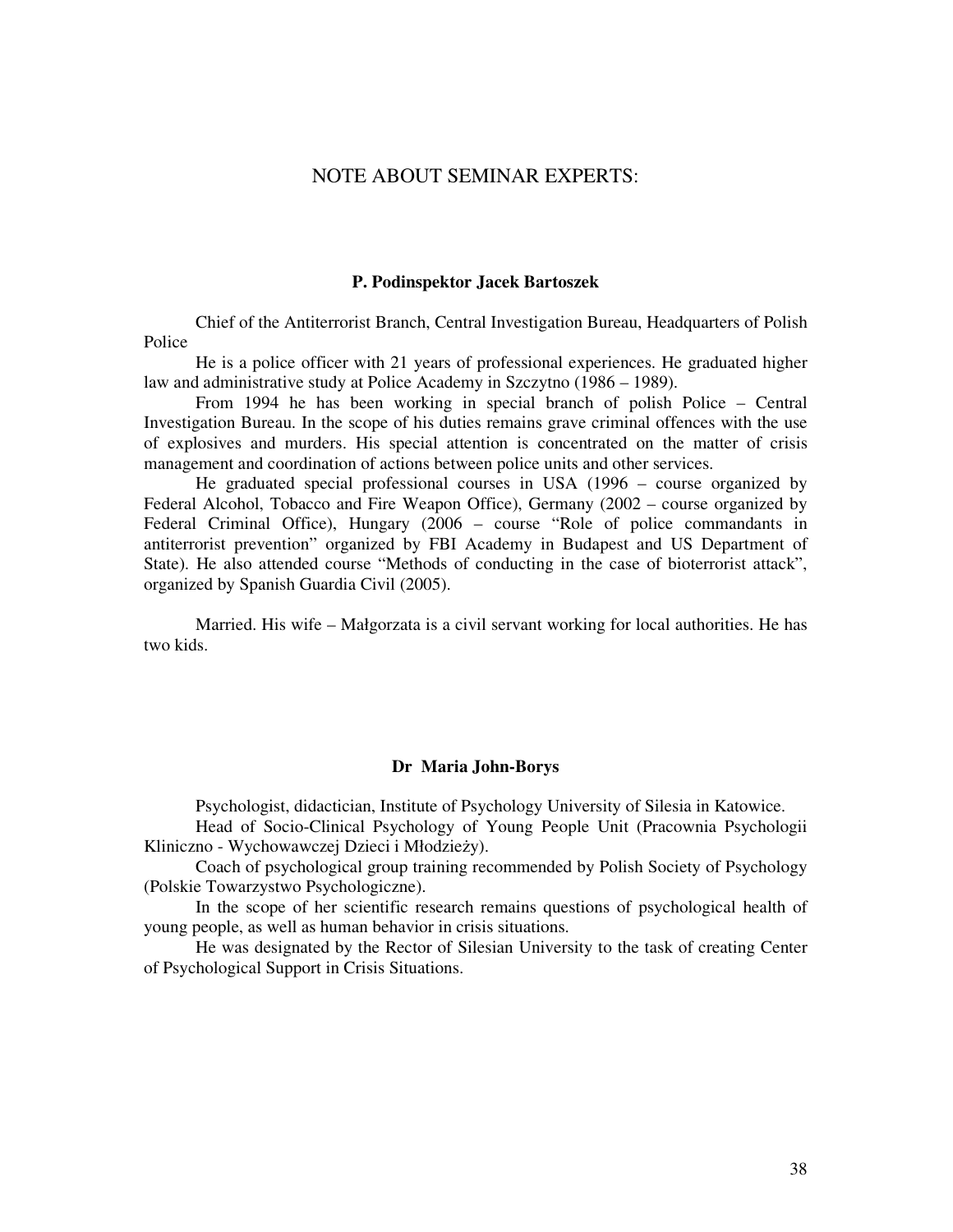#### **Mr. Guy Collyer**

Guy Collyer is a career police officer with 25 years of experience. This has been mostly focused on criminal investigations and Special Branch related work. In 2002 Guy was seconded from Hampshire Constabulary to the National Counter Terrorism Security Office based in London.

Since that time Guy has become a specialist in biological terrorism and the protection of pathogens and toxins in the UK. He has published several guidance documents and sits on several central government committees'. He has also given presentations on this subject for Interpol, the European Commission and other notable organisations across the globe.

He has maintained his interest in the causes of crime and the effects of environment design and lectures on the principles of preventing and reducing the impact of terrorism, using building methods and proven environment design practice.

Guy has two post graduate qualifications and is a member of the Security Institute and the Institute for Safety in Technology Research. In his spare time he is escorted by his daughter to England or Wasps rugby matches.

#### **Commissioner Grzegorz Kamienowski**

Director of the Silesian Crisis Management Center. He graduated Higher Police School in Szczytno and politology at Akademia Świętokrzyska. Participant of courses organized by Higher Police School, Main School of Fire-Protection (Główna Szkoła Pożarnictwa) in Warsaw, Academy of National Defence in Warsaw (among others Higher Defence Course dedicated to higher administrative staff).

He has been working in Provincional Headquarters of Polish Police in Katowice from 1992. In the scope of his professional duties remains preparation of police operations, international sports events and VIPs security.

As an expert of Crisis Management Team of Provincional Headquarters of Polish Police in Katowice (Zespół Zarządzania Kryzysowego Sztabu Policji KWP w Katowicach), he was responsible for antiterrorism preventions, as well as preparation of Silesian Province in the event of war, state of emergency and other disasters.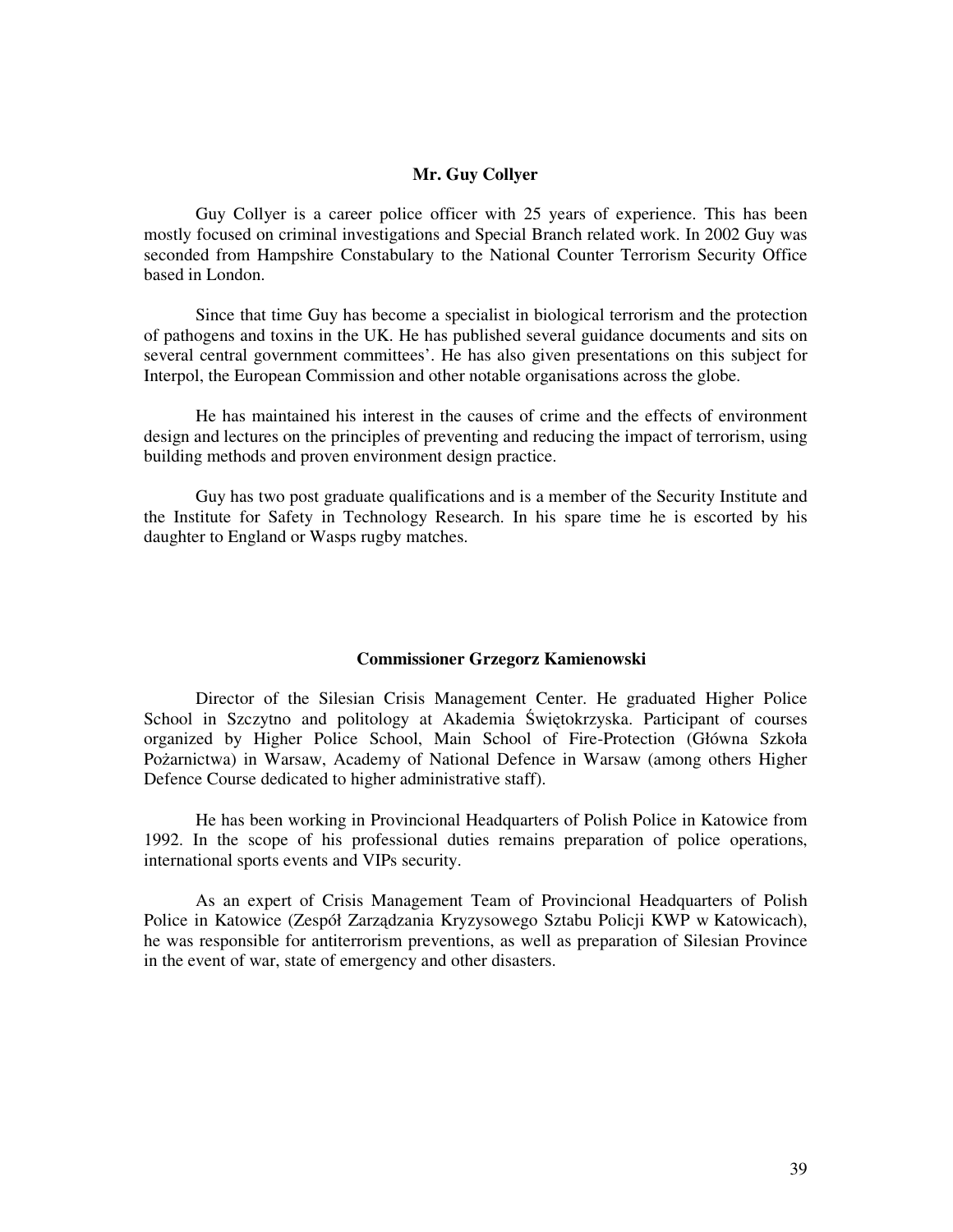#### **Mrs. Lina Kolesnikova**

Lina Kolesnikova is an expert for Organisation for Security and Co-operation in Europe (OSCE). She is also an Associate of CS&A (International Risk and Crisis Management) consultancy and Member in the European Speakers Bureau. She provides consultancy in the area of international relations, security, risk and crisis management to number of organisations within both the private and public sectors.

Lina is a researcher with particular expertise in terrorist challenges to the security of Russia (domestic and international terrorism) and terrorist organisations on OSCE area. She also deals with topics of border security management, anti-terrorism, counter-terrorism and law enforcement bodies, terrorism and the media.

Her primary interests are European security, practice of risk assessment as it applies to international relations; and negotiations as an instrument of crisis management.

Lina has organised a number of conferences and seminars in Russia bringing together the interests and experiences of academics, politicians, who have direct experience of dealing with the national and international challenges, and youth organisations.

Her latest publications include articles on crisis management in the Crisis Response Journal.

Lina holds an MA Degree in History (Novosibirsk State University, Russia), a Postgraduate Degree in International and European Relations (Amsterdam School of International Relations, the Netherlands) and a Post-graduate Degree in Risk, Crisis and Disaster Management (Leicester University, UK).

She also holds certificates from the United Nations Institute for Training and Research (UNITAR) on peacekeeping and international conflict resolution, global terrorism, arbitration and alternative dispute resolution, international humanitarian law, and negotiation of financial transactions.

#### **Prof. DSWE dr hab. Krzysztof Kubiak, kmdr. por. rez.**

He graduated Polish Naval College in 1989 and University of Gdańsk (master of political science). Doctor of military sciences (1998), finished his habilitation in 2003 at the Academy of National Defence. From 2005 he has been Head of International Security Unit (Zakład Bezpieczeństwa Międzynarodowego) at Lower Silesian School of Higher Education in Wrocław (Dolnośląska Szkoła Wyższej Edukacji). He has also provided lectures at Polish Naval College.

Author of several articles devoted to sea terrorisms, international security and energetical security.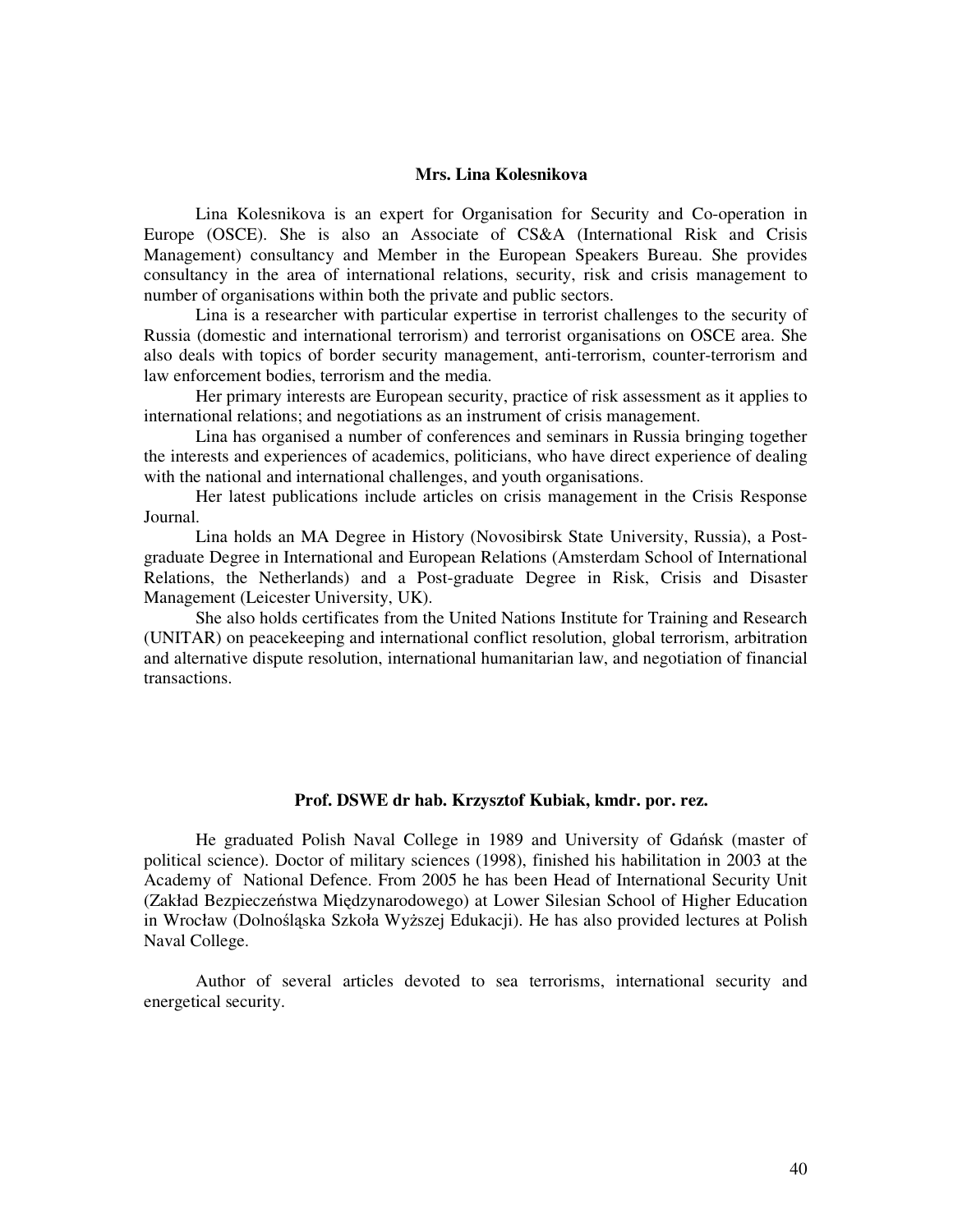#### **Mr. Spencer Webster,**

Head of Risk and Emergency Planning, Halton Borough Council.

He has been employed in Local Government service for 37 years in counties councils, metropolitan and now unitary council, in a variety of roles, not always in risk and emergency planning, but associated activities.

He has been involved in the response to many numerous and varied incidents e.g. Major Chemical incidents, Hillsborough Football Disaster and Terrorism related bomb attacks in Warrington, Crewe, Macclesfield. Actively involved at Regional level, chairing the Regional Mass Evacuation Group, and member of Regional Infectious Disease, and Transport groups respectively. Facilitated a multi agency CBRN live exercise and demonstration in which over 300 personnel took part. Other emergency planning activities too numerous to mention.

Married to Joan, now a retired civil servant, and blessed with two daughters Rachel and Elizabeth. Outside interests include lay reader in a local church, rugby league, gardening, walking.

#### **Dr Anna Szczerba – Sachs Deputy Director of the Provincional Health and Epidemiology Service**

#### **Nadbrygadier Janusz Skulich Chief of Silesian Fire - Department**

He was born in 1963 in Jaworzno. He graduated Main Fire-Protection School (Szkoła Główna Służby Pożarniczej) in Warsaw (1987 – master engineer of fire-protection).

He has been working in Provincional Fire-Department from 1988, initially in prevention unit, and then in operational unit. Head of Operational Planning Unit of Provincional Fire-Department (1997). Deputy Chief of Silesian Fire-Department (1998). Chief of Silesian Fire-Department (2002).

Active participant and head of fire – fighting operations (big forest fire in Kuźnia Raciborska in 1992, antiflood action in Racibórz in 1997, refinery fire in Trzebinia in 2002, rescue actions during the catastrophe of exposition center in Katowice in 2006).

Married, he has a son. His hobby is informatics.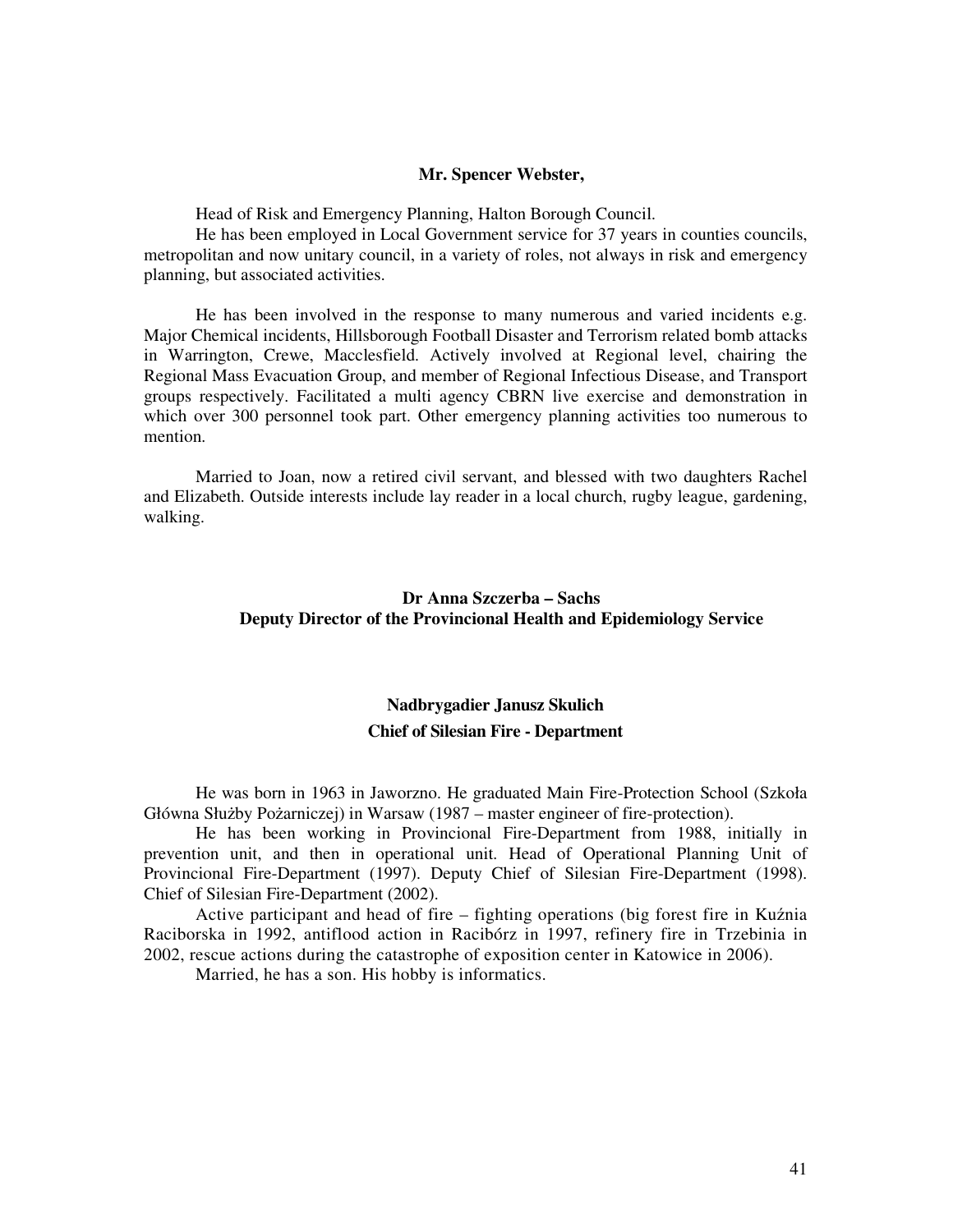#### BIGLIOGRAPHY USED IN REPORT

**Ali F.:** *London plot draws attention to potential female suicide bombers* [in:] *Terrorism Focus*, Volume III, Issue 33, August 22, 2006.

**Blick A., Choudhury T. and Weir S.:** *The Rules of the game: terrorism, community and human rights. A report by Democratic Audit, Human Rights Centre, University of Essex, For the Joseph Rowntree Reform* Trust

**Bucqueroux B.:** *What community policing teaches us about community criminal justice* [in:] *Policing.com 517- 381-9884*.

**Dietz A.S.:** *Evaluating community policing: quality police service and fear of crime* [in:] *Policing: An International Journal of Police Strategies and Management*, vol. 20, no. 1, 1997.

**Engel S., Lodwick D., Khattabi Z.:** *Immigration and prevention: a training manual for local actors*, European Forum for Urban Safety, Paris 2006.

*Final Report American Psychological Association. Task Force on the Mental Health Response to the Oklahoma City Bombing*, July 1997, s. p. 1; See also: R.J. Urasno, C.S. Fullerton, A.E. Norwood: *Terrorism and disaster: individual and community mental health interventions*, Cabrigde University Press 2003.

**Gearty C.:** *Terroryzm*, Warszawa 1998.

*Guide for all-hazard emergency operations planning. State And Local Guide (101), Chapter 6 Attachment G – Terrorism, Federal Emergency Management Agency*, April 2001, p. 6-G-F-1. Hickman M.J. and Reaves B.A.: *Community Policing in Local Police Departments, 1997 and 1999* [in:] *U.S. Department of Justice Office of Justice Programs, Special Report*, February 2001.

**House of Commons, Home Affairs Committee:** *Terrorism and community relations. Sixth report of session 2004 – 2005, Volume I*, London April 2005.

http://www.homelandsecurity.org/journal/articles/Scherider-Chapman.html

**Kulach J., Whiskin N., Marks E.:** *Cultures of prevention. Urban crime prevention policies in Europe: towards a common culture?*, European Forum for Urban Safety, Paris, 2006.

**O'Hair, D., Heath R., and Ledlow G.** (eds.): *Community preparedness and response to terrorism*, Westport, CT: Praeger 2005.

*Protecting your community from terrorism: strategies for local law enforcement, Volume 2: working with diverse communities*, Community Oriented Policy Service, U.S. Department of Justice, Police Executive Research Forum, Washington March 2004.

**Scheider M. C., Chapman R.:** *Community policing and terrorism*, April 2003, See:

*Terrorism and Community Relations, The Government reply to the Sixth Report from the Home Affairs Committee, Session 2004-05 HC 165, Presented to Parliament by the Secretary of State for the Home Department by Command of Her Majesty, June 2005 Cm 6593 Ł4.00*.

*The needs of faith communities in major emergencies: some guidelines*, produced by the Home Office and Cabinet Office, July 2005, p. 9.

*The Public Health Response to Biological and Chemical Terrorism. Interim Planning Guidance For State Public Health Officials,* U.S. Department of Health and Human Services Centers for Disease Control and Prevention July 2001; See also: Bioterrorism Readiness Plan: a template for Healthcare Facilities. Document prepared by APIC Bioterrorism Task Force (Judith F. English, Mae Y. Cundiff, John D. Malone, and Jeanne A. Pfeiffer), CDC Hospital Infections Program Bioterrorism Working Group (Michael Bell, Lynn Steele, and J. Michael Miller), 4/13/99.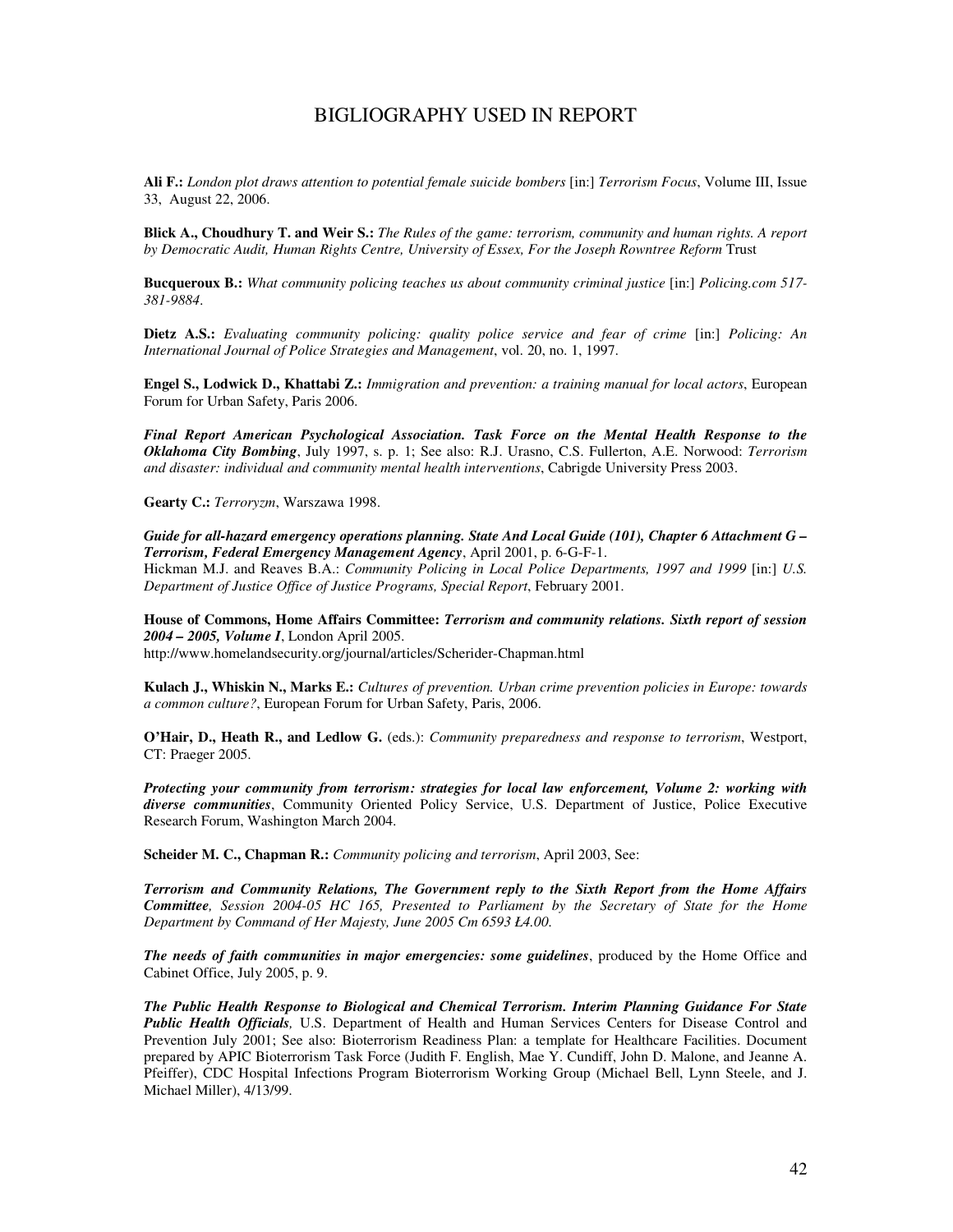#### SELECTED BIBLIOGRAPHY IN POLISH LANGUAGE:

**Aleksandrowicz T. R.:** Współczesny terroryzm międzynarodowy - próba definicji ze stanowiska prawa międzynarodowego [w:] Wojskowy Przegląd Prawniczy nr 2/2003.

**Barcik J.:** Akt terrorystyczny i jego sprawca w świetle prawa międzynarodowego i prawa wewnętrznego, Akademia Obrony Narodowej, Warszawa 2004.

**Barcik J.:** Brytyjskie ustawodawstwo antyterrorystyczne po 11 września 2001 r. [w:] Państwo i Prawo nr 11/2003.

**Barcik J.:** Dorobek antyterrorystyczny Unii Europejskiej [w:] **Z. Pi**ą**tek** (red.): Współczesny wymiar terroryzmu, Zielonka, 5 X 2006.

Barcik J.: Koncepcja samoobrony w prawie międzynarodowym w dobie 'wojny z terroryzmem' [w:] Kwartalnik Prawa Publicznego, nr 1/2003.

**Barcik J.:** Obowiązywanie Europejskiej Konwencji Praw Człowieka w świetle brytyjskich legislacji antyterrorystycznych [w:] Studia Prawnicze, nr 1/2004.

**Barcik J.:** Prawnomiędzynarodowe aspekty dotyczące organu właściwego do sądzenia terrorystów [w:] **Z. Pi**ą**tek** (red.): Współczesny wymiar terroryzmu, Zielonka, 5 X 2006.

**Barcik J.:** Prawnomiędzynarodowe aspekty walki z terroryzmem [w:] **E. Dynia** (red.) Nauka prawa międzynarodowego u progu XXI wieku. Materiały pokonferencyjne, Rzeszów 2003.

**Barcik J.:** Status Prawny Talibów i członków al. – Qaedy zatrzymanych przez władze USA [w:] Państwo i Prawo nr 1/2003.

**Białocerkiewicz J.:** Konwencja ONZ w przedmiocie zwalczania procederu finansowania terroryzmu (Przegląd zagadnień i analiza wstępna) [w:] **V. Kwiatkowska – Darul** (red.): Terroryzm. Materiały z sesji naukowej, Toruń 11 kwietnia 2002 roku, Toruń 2002.

**Bógdał – Brzezi**ń**ska A., Gawrycki M. F.:** Cyberterroryzm i problemy bezpieczeństwa informacyjnego we współczesnym świecie, Warszawa 2003.

**Ciupi**ń**ski A.:** Europejska strategia walki z terroryzmem [w:] **Z. Pi**ą**tek** (red.): Współczesny wymiar terroryzmu, Zielonka, 5 X 2006.

**Czernis M.:** Akt terrorystyczne na morzu a prawo międzynarodowe [w:] Przegląd Zachodniopomorski, z. 3-4/1989.

**Dachowicz D.:** Możliwości wykorzystania jednostek wojskowych w zwalczaniu terroryzmu [w:] **Z. Pi**ą**tek** (red.): Współczesny wymiar terroryzmu, Zielonka, 5 X 2006.

**Duda D.:** Terroryzm islamski, Wydawnictwo Uniwersytetu Jagiellońskiego, Kraków 2002. **Durys P., Jasi**ń**ski F.:** Walka z terroryzmem międzynarodowym. Wybór dokumentów, Bielsko - Biała 2001.

**Dy**ń**ski K.:** RENEGADE – nie tylko aspekty prawne [w:] **Z. Pi**ą**tek** (red.): Współczesny wymiar terroryzmu, Zielonka, 5 X 2006.

**F. Jasi**ń**ki, M. Narojek, P. Rakowski:** Wewnętrzne i zewnętrzne aspekty współpracy antyterrorystycznej w Unii Europejskiej w kontekście Polski jako pastwa członkowskiego. Materiały Robocze 2(6)/06, Centrum Europejskie Natolin, Warszawa 2006.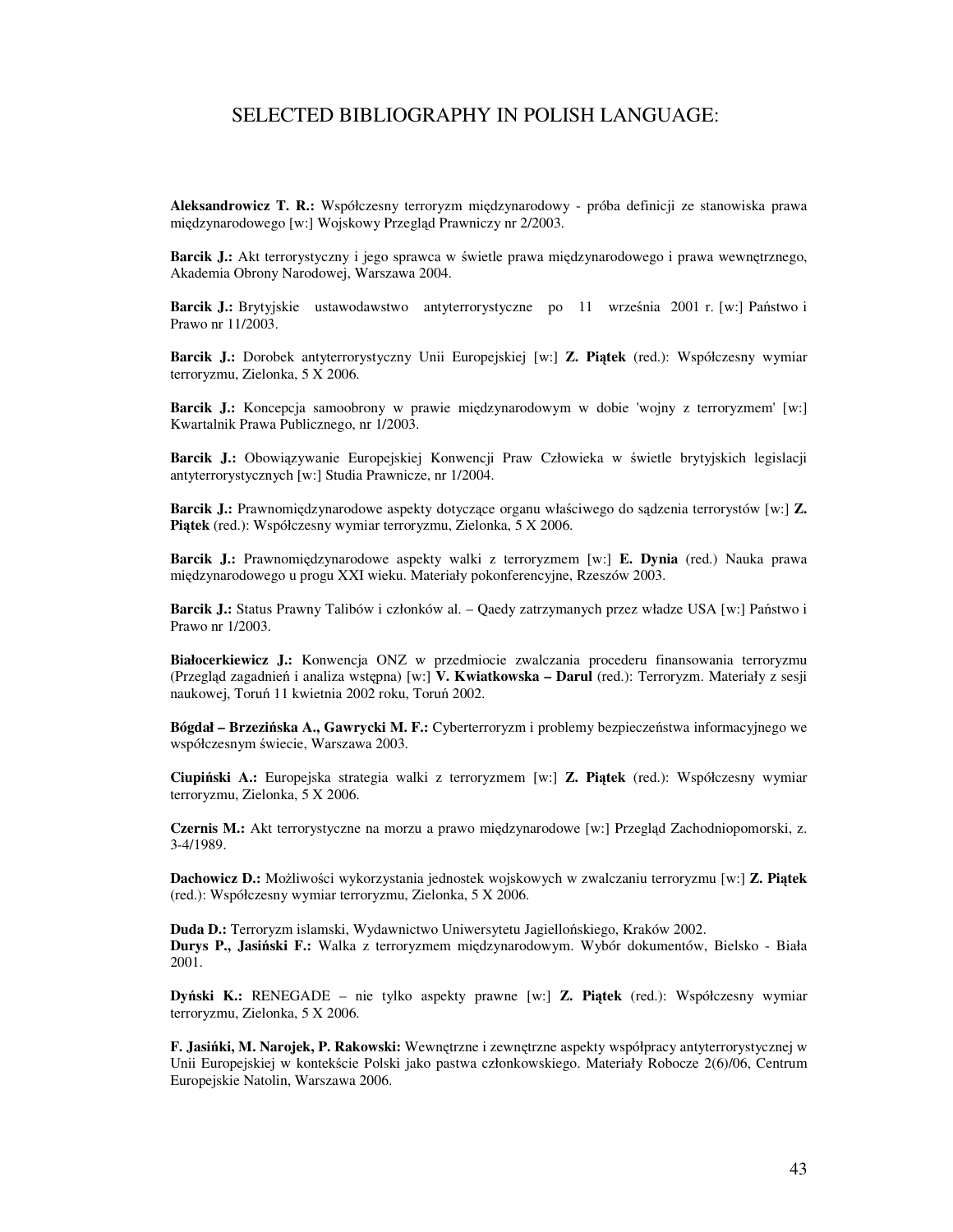**Filar M.:** Terroryzm – problemy definicyjne oraz regulacje prawne w polskim prawie karnym w świetle prawa międzynarodowego i porównawczego [w:] **V. Kwiatkowska – Darul:** Terroryzm. Materiały z sesji naukowej Toruń 11 kwietnia 2002 roku, Toruń 2002.

**Filar M.:** Włochy [w:] **M. Filar, S. Frankowski, K. Koziełł – Poklewski, A. Spotowski, A. Wasek:** Prawo karne niektórych państw Europy Zachodniej, Warszawa 1982.

**Flemming M.:** Terroryzm polityczny w międzynarodowym prawodawstwie [w:] Wojskowy Przegląd Prawniczy nr 1/1996.

**Flemming M.:** Zakładnicy w prawie międzynarodowym [w:] Wojskowy Przegląd Prawniczy nr 4/1963.

**Galicki Z.:** Bezprawne zawładnięcie statkiem powietrznym [w:] Sprawy Międzynarodowe nr 7/1970.

**Galicki Z.:** Konwencja o zwalczaniu bezprawnego zawładnięcia statkami powietrznymi [w:] Sprawy Międzynarodowe nr 2/1971.

**Galicki Z.:** Konwencja o zwalczaniu bezprawnych czynów przeciw bezpieczeństwu lotnictwa cywilnego [w:] Sprawy Miedzynarodowe nr 12/1971.

**Galicki Z.:** Terroryzm lotniczy w świetle prawa międzynarodowego, Warszawa 1981.

**Gearty C.:** Terroryzm, Warszawa 1998.

**Grabizna R., Pr**ą**dzy**ń**ski S.:** Ocena zagrożenia atakami terrorystycznymi z użyciem broni masowego rażenia [w:] Terroryzm a broń masowego rażenia. Diagnoza, poglądy, wnioski, Zeszyty Naukowe Akademii Obrony Narodowej, nr 1(50)A/2003.

Grzegorczyk T.: Ewolucja ustawodawstwa antyterrorystycznego w Republice Federalnej Niemiec [w:] Przestępczość na świecie t.XIII/1980.

**Grze**ś**kowiak A.:** Prawnokarne środki walki z terroryzmem we Włoszech [w:] Przestępczość na świecie, t. XV/1982.

**Gwadera A.:** Stan przygotowania służb wojskowych do przeciwdziałania terroryzmowi. Polska wobec terroryzmu, Instytut Studiów Strategicznych z. 49, Kraków 2002.

**Hanausek T.:** W sprawie pojęcia współczesnego terroryzmu, [w:] Problemy Kryminalistyki 1980 nr 143.

**Hoffman B.:** Oblicza terroryzmu, Warszawa 2001.

**Hogg I. V.:** Wyposażenie oddziałów do zwalczania terrorystów, Bellona, Warszawa 2000.

**Hołyst B.:** Przestępczość drugiej połowy XX wieku, Warszawa 1975.

**Indecki K.:** Prawo karne wobec terroryzmu i aktu terrorystycznego, Łódź 1998.

**Indecki K.:** Ustawodawstwo USA wobec terroryzmu [w:] Przegląd Policyjny nr 3/2000.

**Jakubczak K.:** Terroryzm współczesny – aspekt mentalny i nie tylko [w:] **Z. Pi**ą**tek** (red.): Współczesny wymiar terroryzmu, Zielonka, 5 X 2006.

**Jakubczak R.:** Teoretyczny wymiar terroryzmu [w:] Myśl Wojskowa nr 1/2003.

**Jakubczak W.:** Terroryzm a zagrożenie energetyczne w Polsce [w:] **Z. Pi**ą**tek** (red.): Współczesny wymiar terroryzmu, Zielonka, 5 X 2006.

**Jałoszy**ń**ski K.:** Biuro operacji antyterrorystycznych – centralny podpodział antyterrorystyczny polskiej policji [w:] Policja nr 1-2/2003.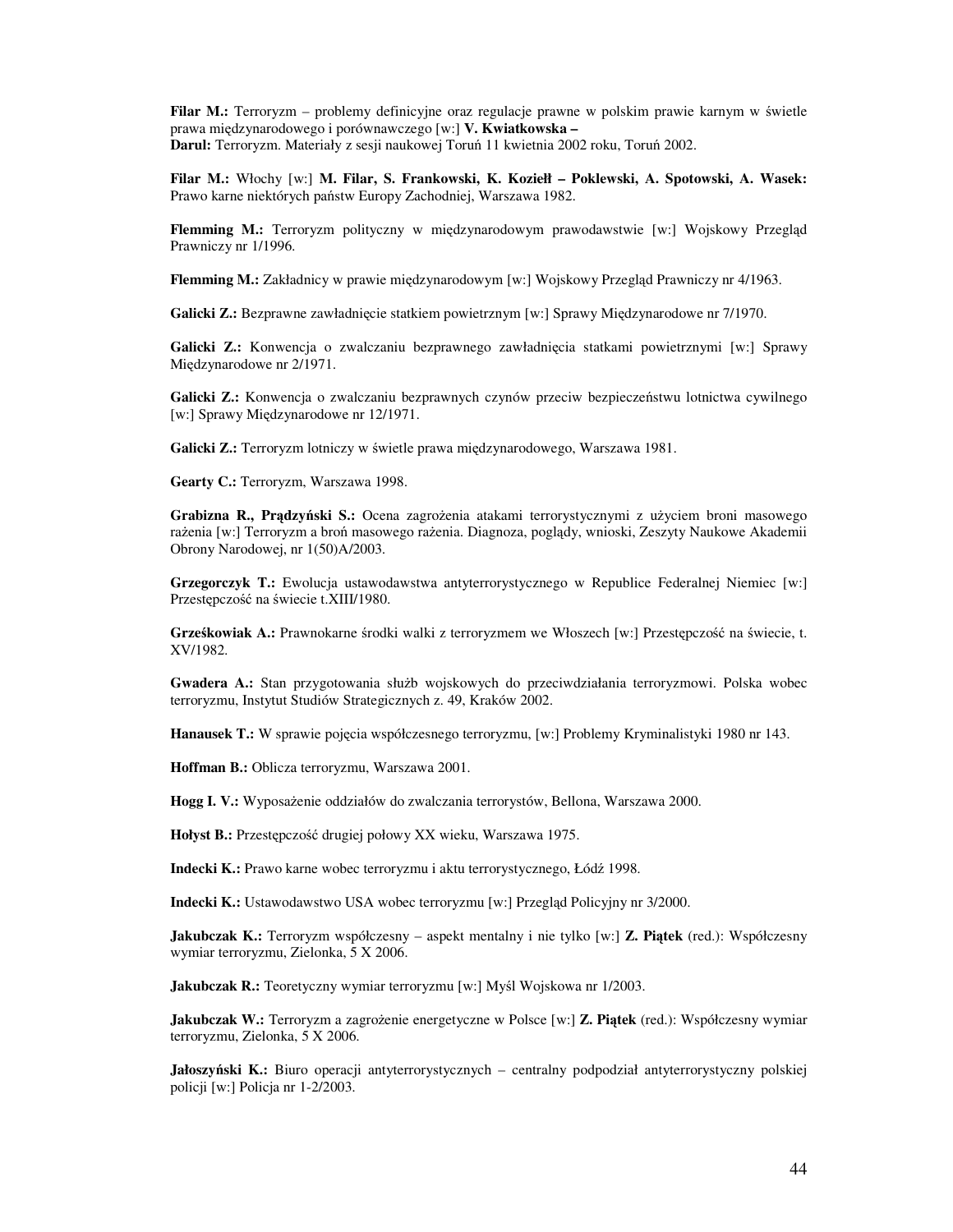**Jałoszy**ń**ski K.:** Krajowe pododdziały antyterrorystyczne – historia i teraźniejszość [w:] Policja, nr 1- 2/2000.

**Jałoszy**ń**ski K.:** Oblicze współczesnego terroryzmu i walka z nim w kontekście bezpieczeństwa międzynarodowego [w:] Zeszyty Naukowe Akademii Obrony Narodowej nr 2(51)/2003.

Jałoszyński K.: Przygotowanie polskiej Policji do przeciwdziałania i zwalczania współczesnych zagrożeń terrorystycznych [w:] **Z. Pi**ą**tek** (red.): Współczesny wymiar terroryzmu, Zielonka, 5 X 2006.

**Jałoszy**ń**ski K.:** Terroryzm czy terror kryminalny w Polsce, Akademia Obrony Narodowej, Warszawa 2001.

**Jałoszy**ń**ski K.:** Terroryzm i walka z nim we współczesnym świecie, Centrum Szkolenia Policji, Legionowo 2002.

**Jałoszy**ń**ski K.:** Zagrożenie terroryzmem w wybranych krajach Europy Zachodniej oraz w Stanach Zjednoczonych, Akademia Obrony Narodowej, Warszawa 2001.

**Jasi**ń**ski F.:** Polityka antyterrorystyczna Unii Europejskiej po 11 marca 2004 roku [w:] Sprawy Międzynarodowe, nr 1/2004.

**J**ę**drzejko M.:** Terroryzm a przestępczość [w:] Myśl Wojskowa nr 1/2006.

**K. Kubiak:** Zmiana charakteru terroryzmu na przełomie XX i XXI wieku [w:] **Z. Pi**ą**tek** (red.): Współczesny wymiar terroryzmu, Zielonka, 5 X 2006.

**K. Liedel, P. Piasecka:** Współpraca międzynarodowa w zwalczaniu terroryzmu, Oficyna Wydawniczo-Poligraficzna, Warszawa 2004.

**Karniol J.:** Francuska ustawa w walce z terroryzmem [w:] Gazeta Prawna nr 16/1988.

**Karolczak K.:** Encyklopedia terroryzmu, Oficyna Wydawnicza Spar, Warszawa 1995.

**Kocha**ń**ski S.:** Brygady antyterrorystyczne. Operacja, uzbrojenie, Wydawnictwo Czasopism i Książek Technicznych SIGMA NOT, Warszawa 1992.

**Ko**ś**ciuk L.:** Dlaczego terroryści pragną wejść w posiadanie broni masowego rażenia? [w:] Terroryzm a broń masowego rażenia. Diagnoza, poglądy wnioski, Zeszyty Naukowe Akademii Obrony Narodowej, nr 1(50)A/2003.

**Królikowski H.:** Siły specjalne w walce z terrorystami [w:] Myśl Wojskowa nr 3/2006.

**Królikowski H.:** Źródła zagrożenia terroryzmem dla Polski [w:] **Z. Pi**ą**tek** (red.): Współczesny wymiar terroryzmu, Zielonka, 5 X 2006.

**Krzywda T.:** Percepcja nowych zagrożeń i ich wpływ na stabilizację i bezpieczeństwo Polski [w:] Polska wobec terroryzmu, Instytut Studiów Strategicznych, Kraków, z. 49/2002.

**Kubaczyk T.:** Współczesne zagrożenie bronią masowego rażenia [w:] **Z. Pi**ą**tek** (red.): Współczesny wymiar terroryzmu, Zielonka, 5 X 2006.

**Kubiak K.:** Prawa i obowiązki państwa w zakresie zwalczania aktów przemocy na morzu w świetle postanowień konwencji rzymskiej [w:] Przegląd Morski z. 3/1999.

**Kubiak K.:** Terroryzm morski [w:] Sprawy Międzynarodowe nr 3/2002.

**Latkiewicz J., Skoczylas J.:** Problematyka terroryzmu międzynarodowego w pracach ONZ [w:] Zeszyty Naukowe Akademii Spraw Wewnętrznych nr 9/1975.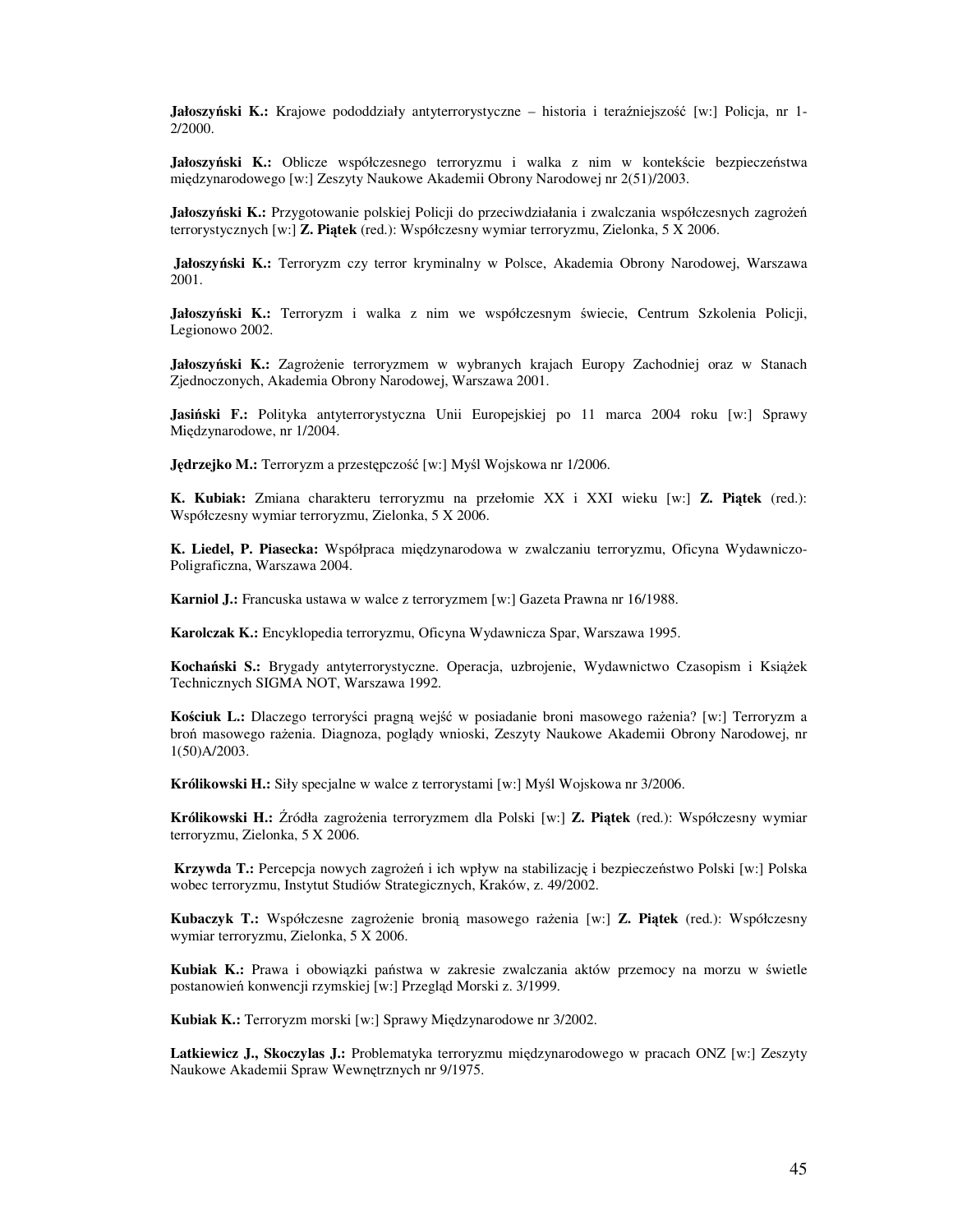**Legucka A.:** Państwa WNP wobec terroryzmu [w:] **Z. Pi**ą**tek** (red.): Współczesny wymiar terroryzmu, Zielonka, 5 X 2006.

**Liedel K.:** Zwalczanie terroryzmu lotniczego. Aspekty prawnomiędzynarodowe, Warszawa 2003.

**Liedel K.:** Zwalczanie terroryzmu międzynarodowego – rozwiązania systemowe na poziomie narodowym i międzynarodowym [w:] **Z. Pi**ą**tek** (red.): Współczesny wymiar terroryzmu, Zielonka, 5 X 2006.

**Lupa M.:** Udział Żandarmerii Wojskowej w zwalczaniu terroryzmu [w:] **Z. Pi**ą**tek** (red.): Współczesny wymiar terroryzmu, Zielonka, 5 X 2006.

**Ł**ę**cki K.:** Wpływ działalności agencji ochrony osób i mienia na poczucie bezpieczeństwa lokalnego [w:] **Z. Pi**ą**tek** (red.): Współczesny wymiar terroryzmu, Zielonka, 5 X 2006.

**Łukasik Ł.:** Prawnomiędzynarodowe środki zwalczania terroryzmu powietrznego [w:] Sprawy Międzynarodowe nr 78/1973.

**Machowski J.:** Przestępstwo uprowadzenia cywilnego statku powietrznego w świetle międzynarodowego prawa publicznego [w:] Państwo i Prawo nr 11/1970.

**Marcinko M.:** Przestępstwa o charakterze terrorystycznym w świetle prawa międzynarodowego a prawo polskie [w:] Polska wobec terroryzmu, Instytut Studiów Strategicznych z. 49, Kraków 2002.

**Michalus J. L.:** Definicja terroryzmu międzynarodowego, Ruch Prawniczy, Ekonomiczny i Socjologiczny, z. 4/1993.

**Mroczek A.:** Zamachy terrorystyczne z użyciem improwizowanych urządzeń wybuchowych – próba oceny zjawiska w kontekście problemu społecznego [w:] **Z.** 

**Pi**ą**tek** (red.): Współczesny wymiar terroryzmu, Zielonka, 5 X 2006.

**Mróz J.:** Informacja jako narzędzie walki z terroryzmem – wybrane aspekty [w:] **Z. Pi**ą**tek** (red.): Współczesny wymiar terroryzmu, Zielonka, 5 X 2006.

**Muszy**ń**ski J.:** Terroryzm polityczny, Warszawa 1981.

**Nowak B.:** Problemy bezpieczeństwa w międzynarodowym lotnictwie cywilnym w świetle Konwencji Haskiej z 1970 r. [w:] Studia Europejskie, nr 3/2001.

**Pawłowski A.:** Terroryzm w Europie XIX – XX wieku, Zielona Góra 1980.

**Pawłowski J. (red.):** Terroryzm we współczesnym świecie, Wydawnictwo Ministerstwa Obrony Narodowej, Warszawa 2001.

**Pawłowski J.:** Asymetryczność zagrożeń i działań terrorystycznych [w:] **Z. Pi**ą**tek** (red.): Współczesny wymiar terroryzmu, Zielonka, 5 X 2006.

**Pa**ź**dzior M.:** Zakres ingerencji w prawa człowieka w stanach nadzwyczajnych w Polsce [w:] **Z. Pi**ą**tek** (red.): Współczesny wymiar terroryzmu, Zielonka, 5 X 2006.

**Piasecka P.:** Koordynacja przeciwdziałania terroryzmowi na przykładzie systemu brytyjskiego [w:] **Z. Pi**ą**tek** (red.): Współczesny wymiar terroryzmu, Zielonka, 5 X 2006.

**Pi**ą**tek Z.:** Zmiany w systemie reagowania kryzysowego Sojuszu Północnoatlantyckiego uwarunkowane zagrożeniem terrorystycznym [w:] **Z. Pi**ą**tek** (red.): Współczesny wymiar terroryzmu, Zielonka, 5 X 2006.

**Pikulski S.:** Prawne środki zwalczania terroryzmu, Olsztyn 2000.

**Radziejewski R.:** Terroryzm w wydaniu polskim – kilka reminiscencji [w:] **Z. Pi**ą**tek** (red.): Współczesny wymiar terroryzmu, Zielonka, 5 X 2006.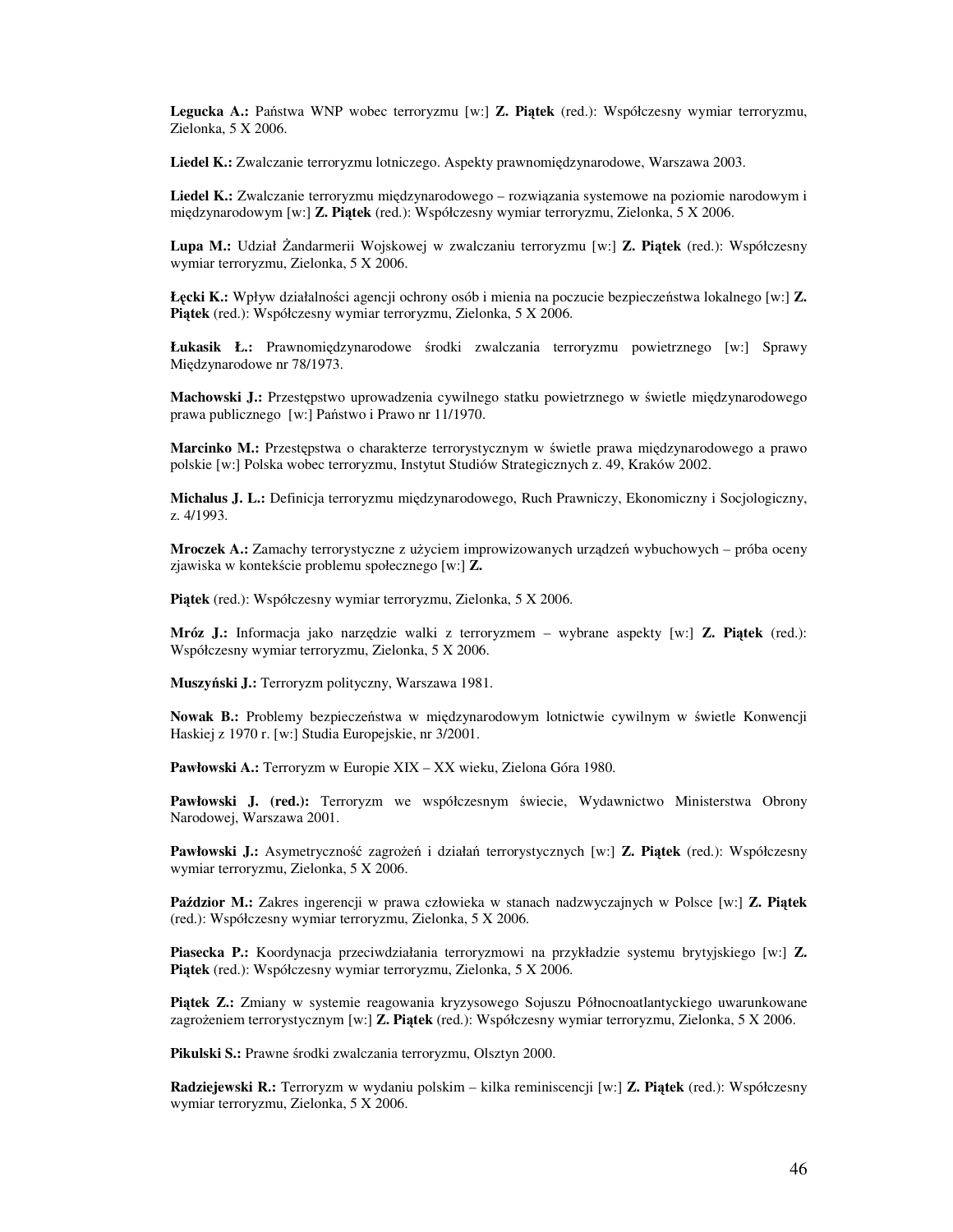**Rafałkowski F.:** Niektóre aspekty ścigania piractwa powietrznego, Warszawa 1971.

**Rajski J.:** Konwencja haska o zwalczaniu bezprawnego zawładnięcia statkami powietrznymi [w:] Państwo i Prawo nr 5/1971.

**Rakowski P.:** Zapobieganie terroryzmowi i jego zwalczanie w dorobku prawnym Unii Europejskiej [w:] Przegląd Prawa Europejskiego, nr 1(7)/2000.

**Rokici**ń**ski K., Wardin K.:** Czynniki potęgujące zagrożenie atakami terrorystycznymi w aglomeracjach portowych [w:] **Z. Pi**ą**tek** (red.): Współczesny wymiar terroryzmu, Zielonka, 5 X 2006.

**Sielski J.:** Osobowość fundamentalistyczna i fanatyczna opoką działań terrorystycznych (osobowość terrorysty) [w:] **K. Kowalczyk, W. Wróblewski (red.):** Terroryzm. Globalne wyzwanie, Wydawnictwo Adam Marszałek, Toruń 2006.

**Sosnowski L.:** Międzynarodowa konwencja przeciwko braniu zakładników [w:] Sprawy Międzynarodowe nr 5/1983.

**Stachowiak Z.:** Terroryzm gospodarczy jako czynnik osłabiania bezpieczeństwa ekonomicznego kraju [w:] **Z. Pi**ą**tek** (red.): Współczesny wymiar terroryzmu, Zielonka, 5 X 2006.

**Staniuk W., Góralski A.:** Zabezpieczenie informacji [w:] **Z. Pi**ą**tek** (red.): Współczesny wymiar terroryzmu, Zielonka, 5 X 2006.

**Symonides J.:** Prawa człowieka wobec wyzwań XXI wieku [w:] Stosunki Międzynarodowe, nr 1-2 (t.25)/2002.

**Symonides J.:** Prawnomiędzynarodowe aspekty walki z międzynarodowym terroryzmem [w:] Sprawy Międzynarodowe nr 4/2001.

**Synowski R.:** Kim są terroryści – portret osobowościowy i psychologiczny [w:] **Z. Pi**ą**tek** (red.): Współczesny wymiar terroryzmu, Zielonka, 5 X 2006.

**Szczurek T.:** Formalnoprawne aspekty użycia sił zbrojnych RP w zwalczaniu terroryzmu na przykładzie RENEGADE [w:] **Z. Pi**ą**tek** (red.): Współczesny wymiar terroryzmu, Zielonka, 5 X 2006.

**Szugajew L., Jarzemski J.:** Urządzenia zakłócające jako jeden ze sposobów walki z terroryzmem [w:] **Z. Pi**ą**tek** (red.): Współczesny wymiar terroryzmu, Zielonka, 5 X 2006.

**Szymczak Z.:** Zagadnienie jurysdykcji karnej w sprawach o uprowadzenie statków powietrznych lotnictwa cywilnego [w:] Wojskowy Przegląd Prawniczy nr 2/1973.

**Tomasiewicz J.:** Terroryzm na tle przemocy politycznej (Zarys encyklopedyczny), Katowice 2000.

**Towpik A.**: Terroryzm i broń masowego rażenia w polityce NATO [w:] Zeszyty Naukowe Akademii Obrony Narodowej, nr 1(50)A/2003.

**Usowicz E.:** Co to jest terroryzm? [w:] Gazeta Prawna, nr 84(1193), 29 IV 2004.

**Usowicz E.:** Na czym polega terroryzm? [w:] Gazeta Prawna, nr 76(1185), 19 IV 2004.

**Usowicz E.:** Terroryzm zdefiniowany [w:] Gazeta Prawna, nr 52(1161), 15 III 2004.

**Wierzbicki B.:** Model zwalczania terroryzmu międzynarodowego w umowach wielostronnych o charakterze uniwersalnym [w:] Państwo i Prawo nr 11/1983.

**Wierzbicki B.:** Prace ONZ nad konwencją przeciwko braniu zakładników [w:] Sprawy Międzynarodowe nr 12/1978.